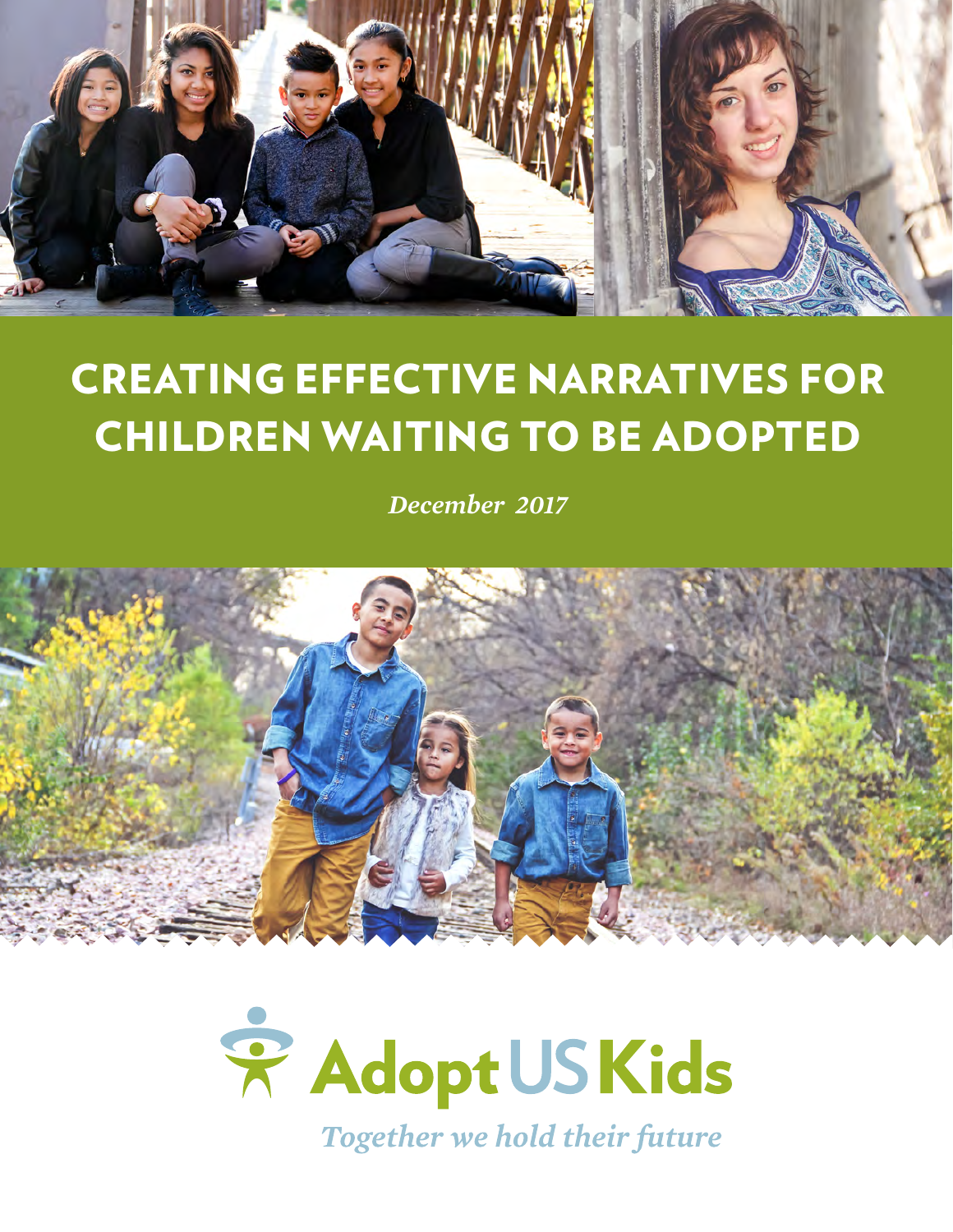## **Table of contents**

| 10. Using private narratives to share additional information 51 |  |
|-----------------------------------------------------------------|--|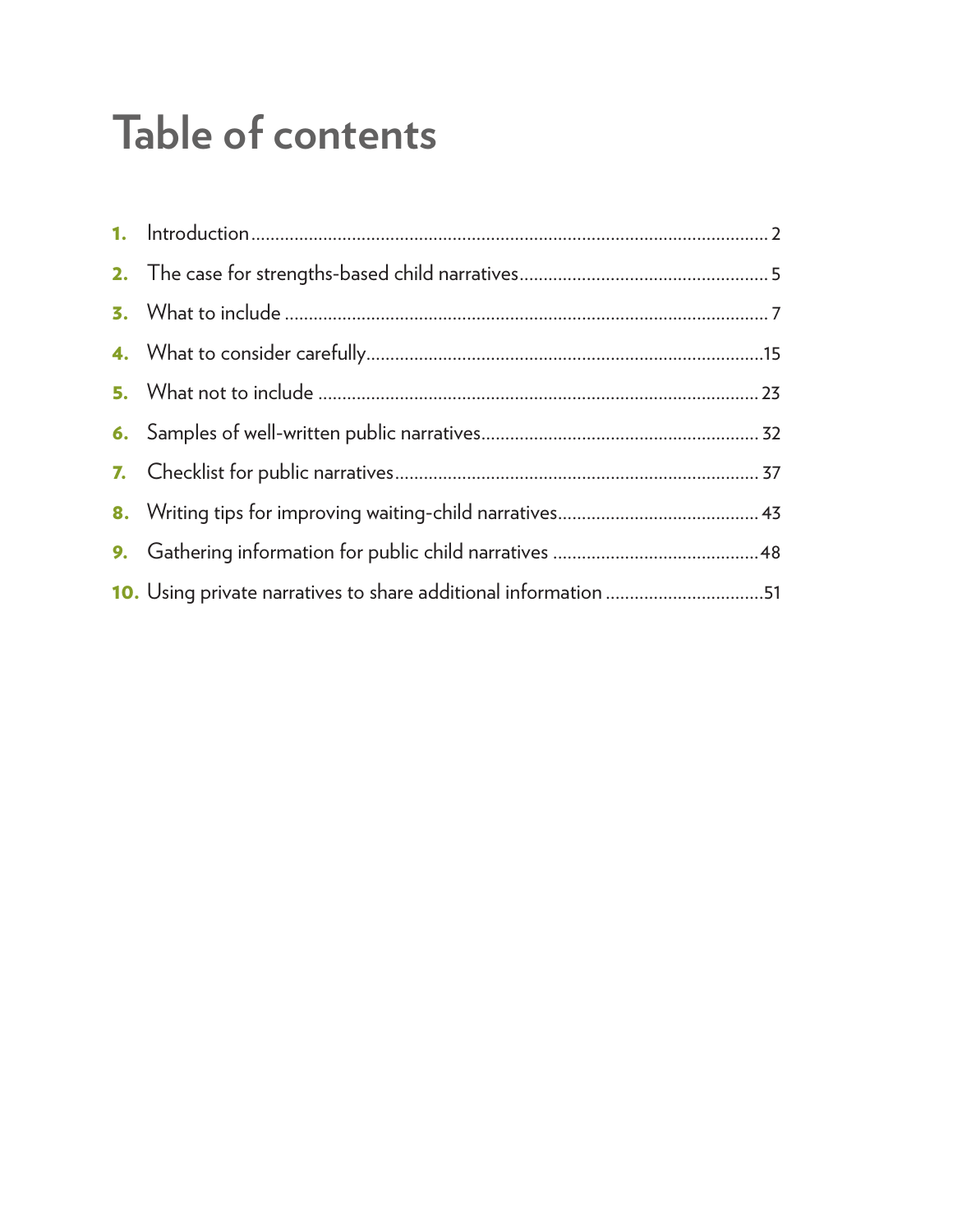## <span id="page-2-0"></span>**1 Introduction**

For decades, photolistings, *Wednesday's Child* features, Heart Galleries, and other public profiles of waiting children and teens have been an integral, valuable part of efforts to ensure that adoption professionals find permanent, loving families for children in foster care. These activities have helped make adoption a reality for thousands of children and have considerably raised awareness among the public about the fact that every child needs a family of their own.

The world has changed dramatically since the launch of these efforts, yet much about these public profiles of waiting children has remained the same. Since these public efforts were first used, the internet was created and became commonplace, the federal government passed laws highlighting the need to protect confidential medical and educational information, and cyberbullying became all too common. Many jurisdictions have changed their waiting-child programs and policies with the times, but as a whole, the adoption field has not acknowledged how these substantial changes in our world can and should lead to a change in how we portray children who need families.

The AdoptUSKids national photolisting is the only service of its kind fully funded by, and operated on behalf of, the US Children's Bureau.\* We decided to take a close look at how we and others in the field feature children who need families and what we can do better to ensure that they have the best possible chance of being adopted while we protect their safety, dignity, and privacy. Over a period of many months, AdoptUSKids:

- Convened focus groups of adoption professionals, young people who had been in foster care, and adoptive parents
- Surveyed and interviewed prospective adoptive parents, frontline caseworkers, and others in child welfare
- Reviewed thousands of narratives of waiting children
- Researched many jurisdictions' photolisting practices and policies
- Considered laws related to privacy and data protection

<sup>\*</sup> The AdoptUSKids photolisting includes narratives and photos provided by child welfare professionals around the country. As a result, we have an opportunity to see a great diversity in what photolistings include in various jurisdictions. Although we don't develop or control what is posted on our photolisting, we are committed to working with the field to improve the narratives featured on our site and others.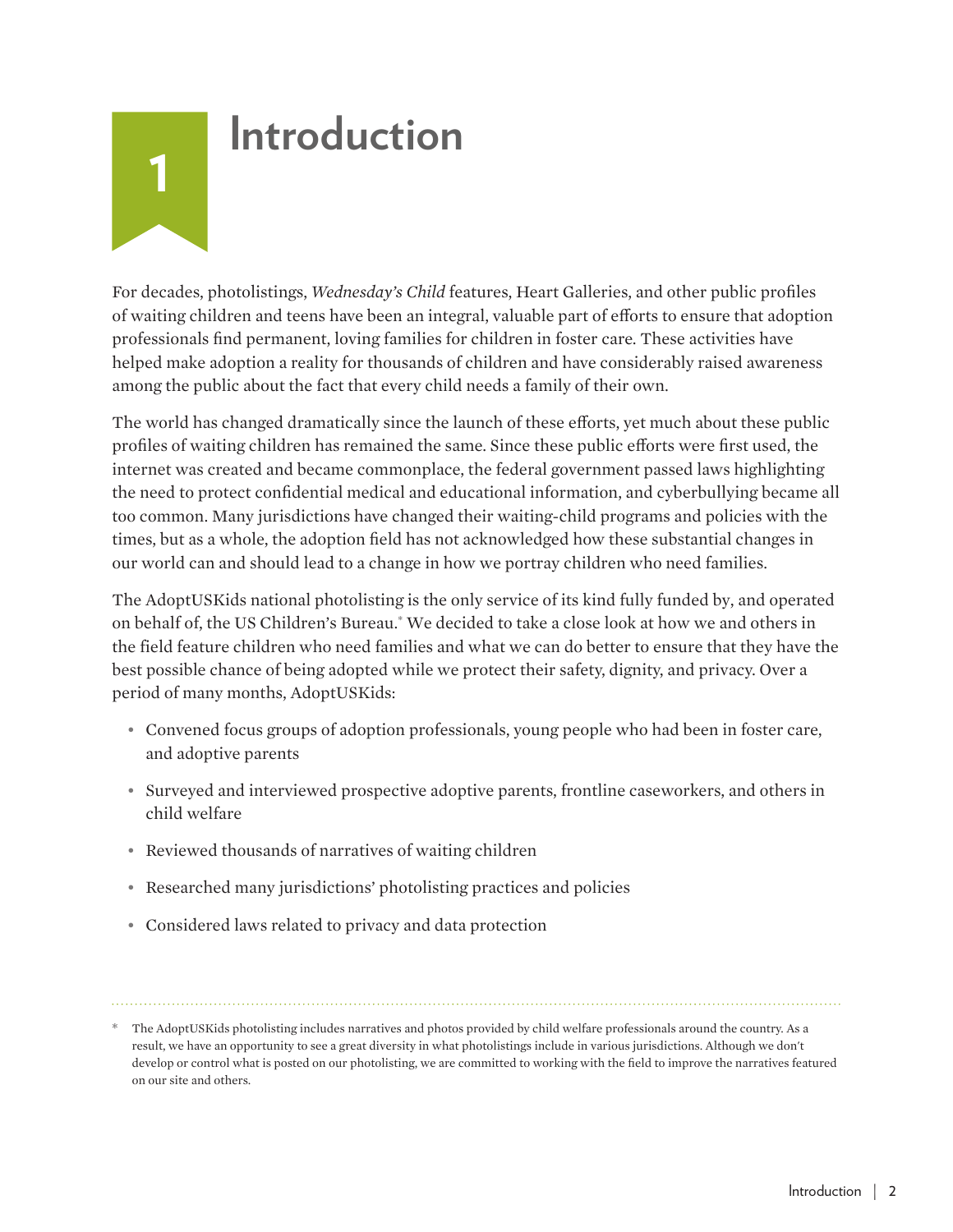## **A new paradigm**

As a result of this research and in-depth internal discussions, we are calling on the adoption field to embrace a new paradigm related to public portrayals of children who need families—a paradigm that:

- Puts a high priority on children's safety, dignity, and privacy
- Acknowledges that information-sharing happens on a continuum—with only positive information provided to the public, more general information about diagnoses and challenges provided to prospective parents who have a home study, and more specific information provided to those seriously considering placement (see graphic below)
- Frames public profiles as an introduction to children who need families, using strengths-based narratives with positive, descriptive information and up-to-date, appealing photos
- Embraces the idea of a private narrative, shared only with home-studied families who have signed a confidentiality agreement, through which more information about challenges and disabilities is shared

#### **The information-sharing continuum**

#### **PEOPLE GENERALLY INTERESTED IN ADOPTION (THE PUBLIC)**

What's shared: Positive, strengthsbased information such as children's talents, dreams, hobbies, and interests

What's NOT shared: Challenges or disabilities; private or personal information

How: Photolisting websites, Heart Galleries, flyers, TV/radio, newspapers, social media

Goal: Interest families and help them feel a connection to the child, so they move forward in learning more about adoption

#### **PROSPECTIVE ADOPTERS WHO HAVE AN APPROVED HOME STUDY AND HAVE BEEN THROUGH TRAINING**

What's shared: A child's level of functioning in various areas (physical, cognitive, emotional, etc.), general and factual information about disabilities, behaviors, educational and intellectual functioning

**What's NOT shared:** Details on disabilities or challenges; placement or abuse history; birth family information

How: Private profiles on photolisting websites, email or printed documents available only to trained/home-studied families who have signed confidentiality agreements

Goal: Allow families to begin to consider if their family might be a good fit for this child, so they submit a home study

#### **PROSPECTIVE ADOPTERS WHO ARE MOVING TOWARD PLACEMENT OF A CHILD AND WHOM WORKERS THINK ARE A GOOD MATCH FOR A CHILD**

What's shared: All diagnosis and treatment information, details about ongoing care needs; birth family, placement, and abuse history

How: Conversations between child's worker and family's worker, then conversations between the professionals and the prospective adopters

Goal: Enable prospective adopters and professionals to determine if the family is able to meet the child's needs and can move forward with adoption

Although it is not spelled out in the graphic above, some photolistings have different levels of access for professionals as well. At AdoptUSKids, for example, workers have access to private narratives so that they can search for families who may be a good option for children on their caseloads. Select professionals also have access to confidential narratives where they can learn even more about a waiting child to help them determine if a prospective family is a potential resource. These confidential narratives are available only to professionals—not to a family audience.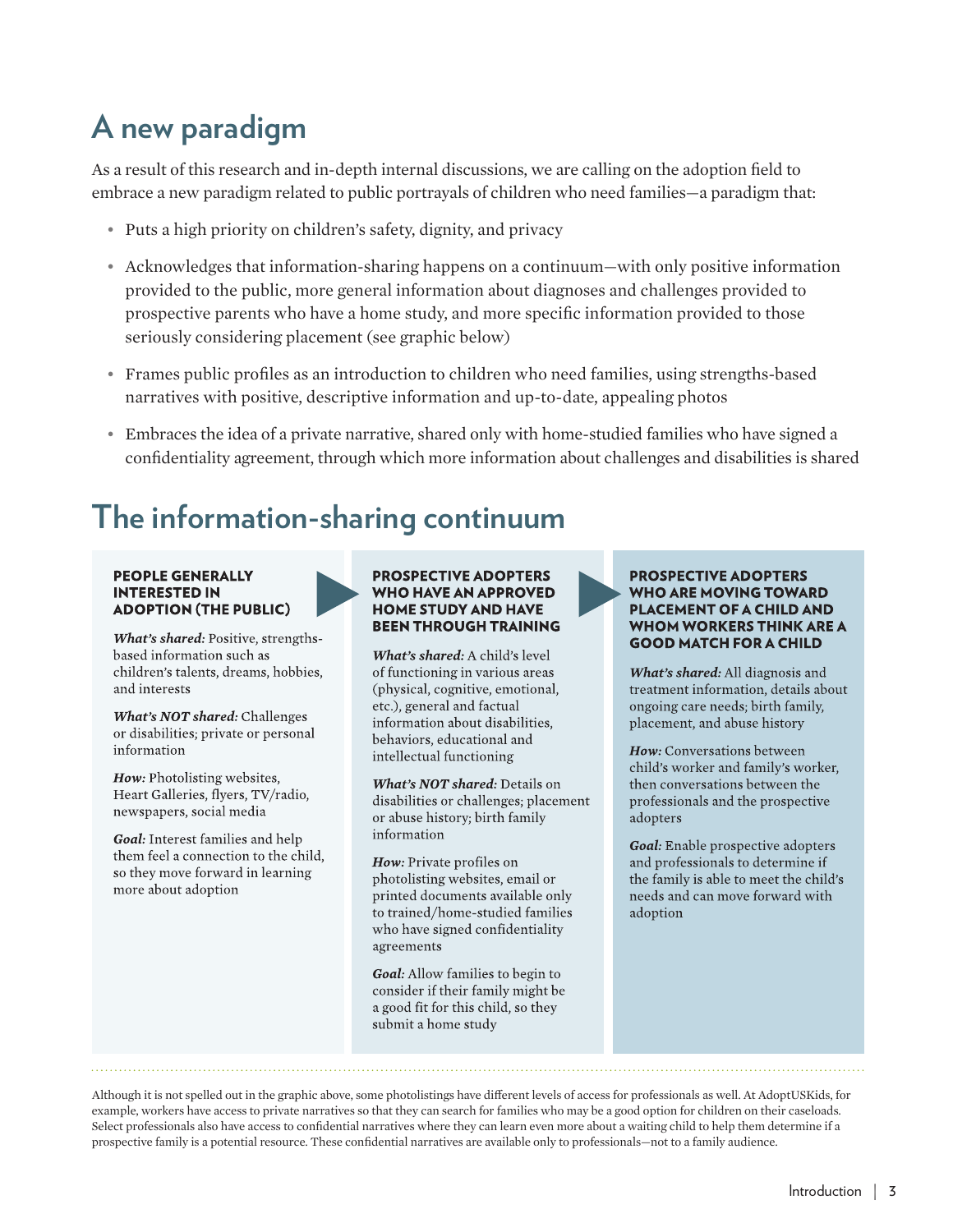As noted earlier, some states and communities have embraced this philosophy for years and are ahead of the curve. For others, this paradigm shift will require significant changes at various levels. Regardless of where your system is in the process, we encourage you to read our guidance and think about how we can all work together to protect children and increase their chances of being adopted.

In this guide, you'll find information about how to craft compelling public child narratives, including what information to include and what not to include. You will also learn about information we believe can be shared through private narratives and how to best present that information to ensure the best outcomes for children.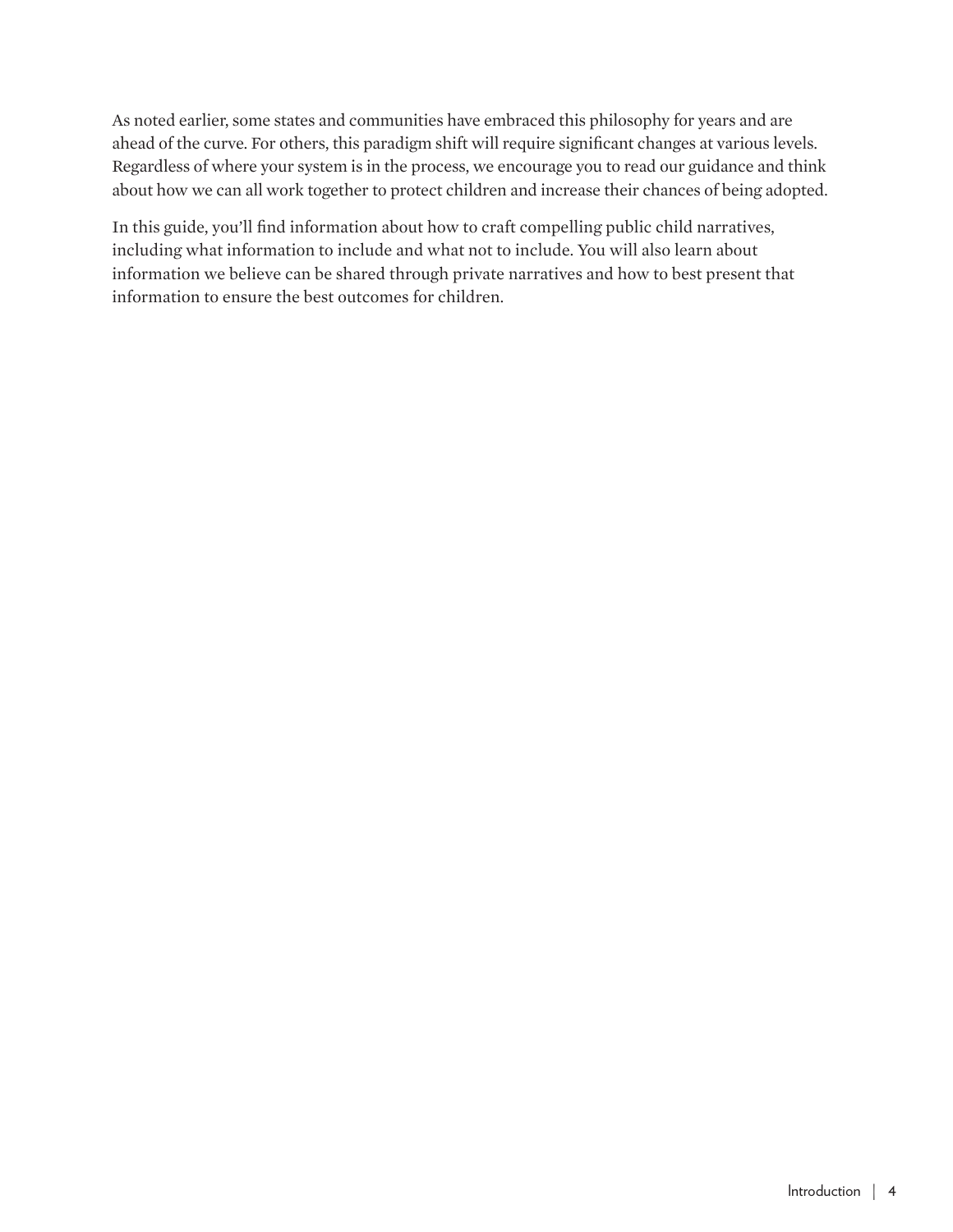# <span id="page-5-0"></span>**<sup>2</sup> The case for strengths-based child narratives**

These days, it's common practice for social workers and recruiters to use public profiles of children to seek adoptive families. Profiles typically feature a photo and a description of the child or sibling group and may be on photolisting websites, in newspapers or on TV, at Heart Gallery displays, or in flyers handed out at public events. In general, public profiles of waiting children and youth have two primary goals. They:

- Help prospective adopters connect with a particular child, youth, or sibling group, by painting a picture of the child or children, establishing common ground, and enabling the adults to imagine these specific children in their family
- Present a strengths-based picture of the children who are waiting for a family, emphasizing their personality and unique qualities

In both cases, the ultimate goal of the public profiles is to reach many prospective adoptive parents and help them make an emotional connection with young people who need a family. To accomplish this goal, public narratives must present a strengths-based, positive depiction of the child. They should be designed to draw prospective parents in, rather than to narrow the field of potential parents. Full disclosure is important for adoptive parents. But it is only later in the process, through a private profile or one-on-one conversation, that professionals should begin to explain challenges and identify future support needs related to a particular child, teen, or sibling group.

Public narratives can be viewed by anyone who visits the photolisting website or picks up a printed flyer, and the potential audience includes birth family members, tech-savvy peers, the child themselves, and other community members who may know the featured child. Therefore, it is especially important to keep the following principles in mind.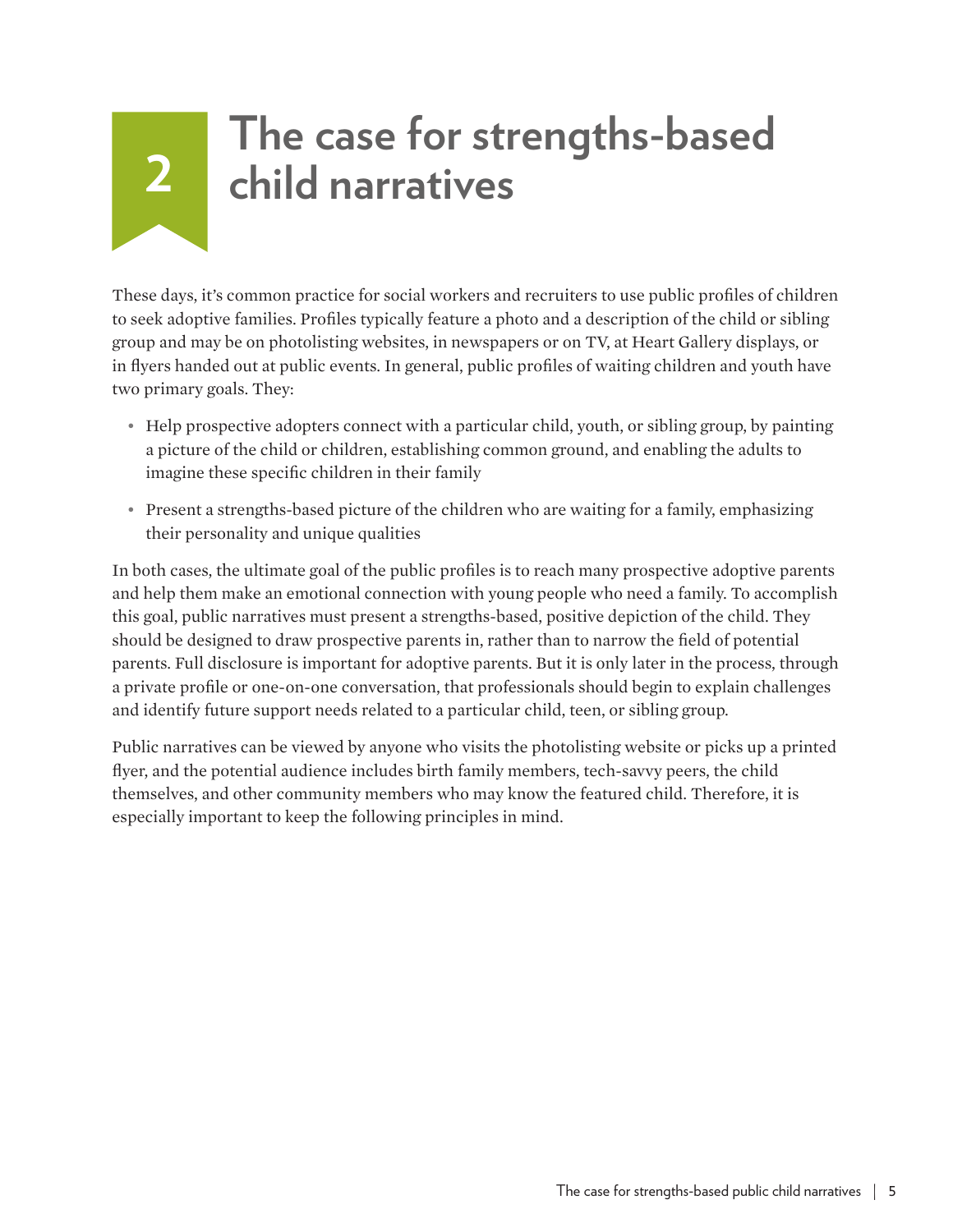## **Principles for public child narratives**

If you keep the following three principles in mind, it's much easier to ensure that public narratives are positive, effective recruitment tools:

- **1. The first obligation is to protect the child or youth.** Think about preserving the safety, dignity, and privacy of the child. The public should not be able to find the child in person or online from the narrative, especially if they see the young person as someone they might be able to further victimize. Protection also extends to omitting anything the child would be embarrassed to have seen by their peers or that could be used to bully the child. Remember that if it's posted online, the information could live on in perpetuity, even if the profile is later removed or edited.
- **2. The goal of a public profile of a child is to encourage prospective parents.** Consider whether what you're including will make someone want to learn more about this child or these brothers and sisters. Is it easy to read, engaging, and compelling? Will it help prospective adopters understand that children waiting for a family are young people with distinct personalities, hopes, and dreams who are in foster care through no fault of their own?
- **3. The narrative should be positive, descriptive, and strengths-based.** Ask if what you've included in the narrative contributes to prospective parents' understanding of the child's strengths. The time for disclosure of challenges comes later in the process. For any item you're wondering about, consider how you would feel if someone wrote this about you or a child you love and shared it with the public. Does the narrative reflect that you or someone close to them engaged the young person in a discussion of their life and goals? Would they be proud to read the narrative and feel like it describes them?

By following the guidelines and examples outlined below, you should be able to craft a narrative that is detailed, descriptive, and—above all—strengths-based and protective of the child for whom you seek a family.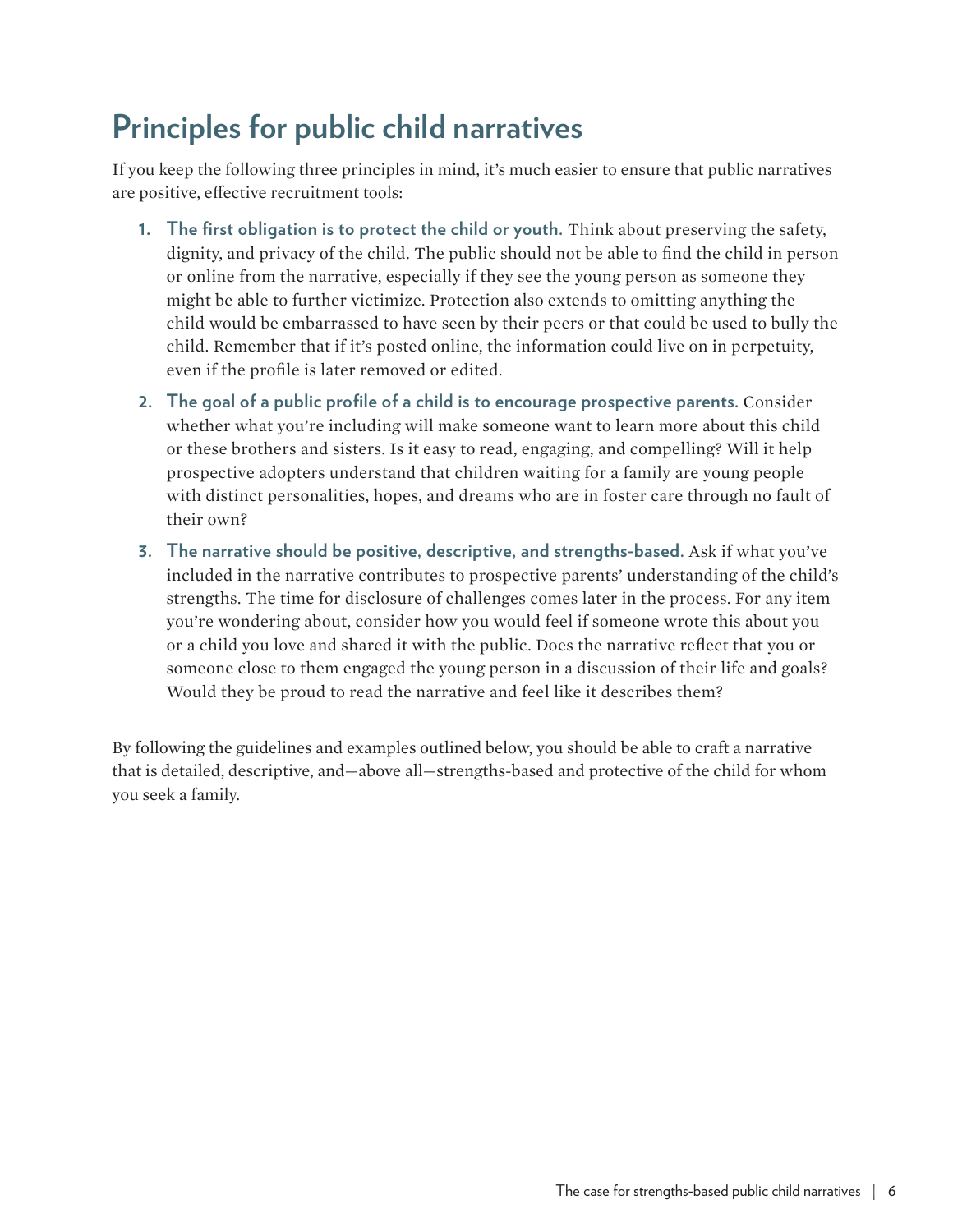## **What to include**

The following items can always be included in a child's public narrative because they help paint a picture of who the child is. The examples are designed to show different ways of sharing information about young people that highlight what they are like and what they enjoy doing. It's important, whenever possible, that narrative writers know the child or have access to information from people who know the child well.

#### **Preferred first name\***

<span id="page-7-0"></span>**3**

Refer to the child by the name they prefer. If a child always goes by Bobby, use that rather than Robert. If it will help workers effectively respond when someone makes an inquiry, you might use Robert the first time and then switch to the nickname.

*Robert, who prefers to be called Bobby, has a friendly, outgoing personality. He makes friends wherever he goes and never forgets a face. His social worker says she can picture Bobby as a successful leader one day, given his incredible ability to connect with others.* 

For a child who identifies as a different gender than the sex assigned at birth, it's particularly important to use only the name (and gender) the child prefers. Make sure the photo is current and accurately portrays the child's gender identity.

#### **Positive personality traits**

Is this child funny, outgoing, kind, quiet, thoughtful, or intelligent? Use adjectives that paint a picture of who they are and, whenever possible, give examples.

*A thoughtful teen, Juana takes the time to listen to the other children in her foster family when they are having a hard time. She really gives great advice, and the other kids have learned they can trust her to care about them.*

*With a smile that lights up a room and wonderful sense of humor, Roderick loves to laugh more than anything. He recently did a stand-up routine at his school's talent show that received rave reviews.* 

\* Please note that we are not using the names of any actual children or youth in the examples provided throughout this document.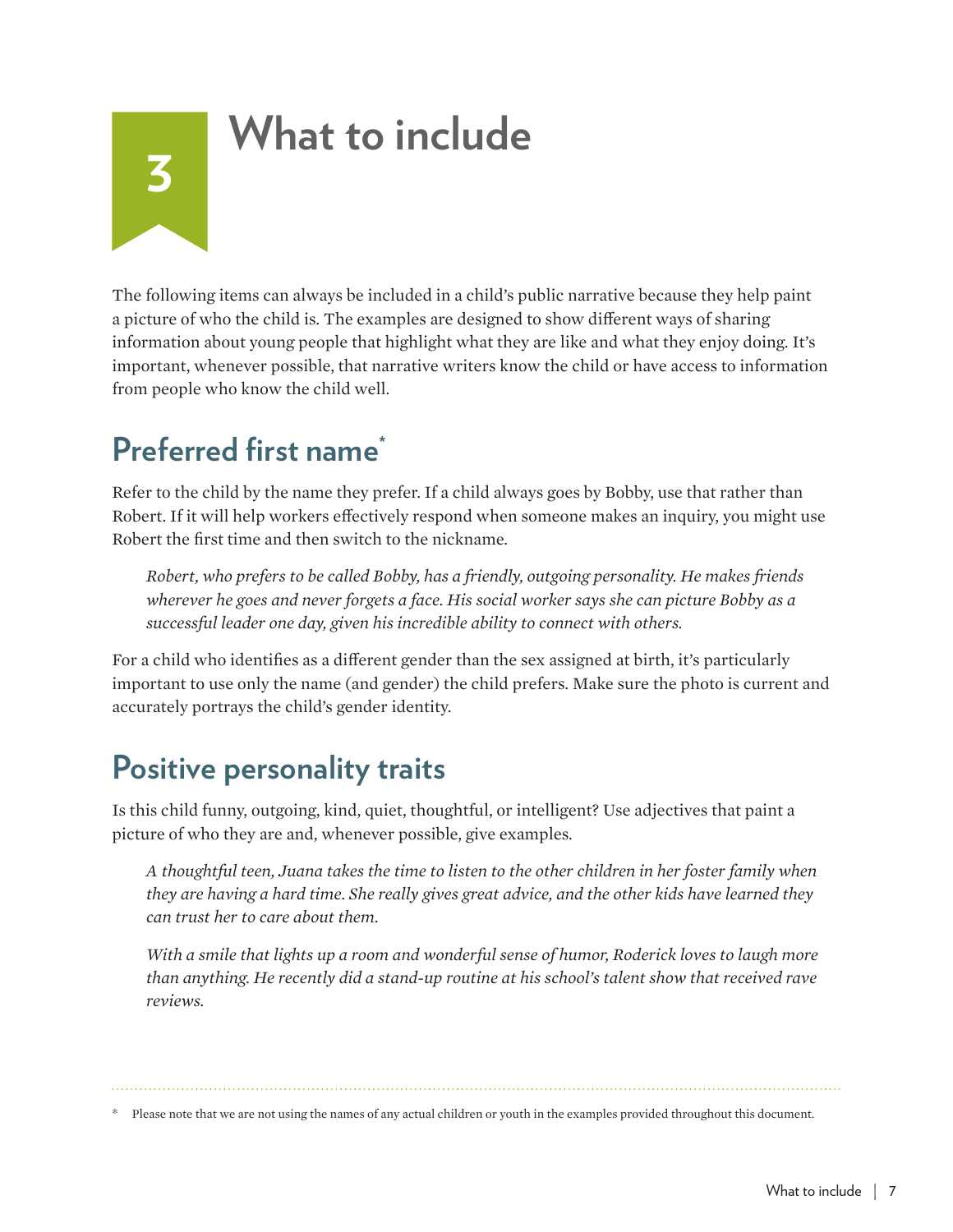## **Strengths**

The narrative should highlight anything the child does well or excels at. Many of the strengths may be covered in the different categories below, but it's important to make a concerted effort to identify strengths of many kinds.

*Pablo, born in 2013, is great at sharing. He's always willing to let the other toddlers at day care play with his Thomas trains (although he'd prefer to keep Percy for himself ). He can spend hours with his friends building elaborate tracks that take the trains over mountains and through valleys.*

*Destini loves to help her teachers at school. She often volunteers to pass out papers, clean erasers, and organize books. Her homeroom teacher can't say enough about how nice it is to have Destini in class.*

*Logan has been a great addition to his foster family. His nonstop grin helps keep the whole family feeling positive and smiling themselves. His foster mother reports, "When I return home after a hard day, his energy just lifts me up. The joy he feels is contagious!"*

*Miss Sunshine is what her foster parents and day care providers call Coco! She has a way with people and makes friends wherever she goes. What's most amazing is that she remembers everyone she meets, even briefly, the next time their paths cross.* 

#### **Hobbies, interests, and favorite pastimes**

The best narratives have specific information about what the child likes to do. Include details and examples that give the profile life and increase the odds of a prospective parent making a connection because of a shared interest. You can also combine information on interests and hobbies with future goals or aspirations.

*Theo enjoys arts and crafts and is particularly proud of the piñata he made for his sister Laila's birthday. It was shaped like a guitar because they both love country music (Theo's favorite artist is Keith Urban; Laila prefers Meghan Trainor). On weekends, you can find Theo playing football at the local rec center or watching the Seahawks on TV.*

*Paulette loves taking care of the neighbor's two beagles—she walks them every afternoon and brushes their coats to a shine. After she graduates from high school, she thinks she might open a dog-walking business.*

*Reading is one of Rose's favorite things to do. She just finished the Harry Potter series and can't wait to tackle Lemony Snicket. But she has many other interests too. After school, she loves to go to the nearby park, where she'll toss a Frisbee or play on the playground as long as she's able. She loves to swing as high as she can, loving the breeze as she glides back and forth.*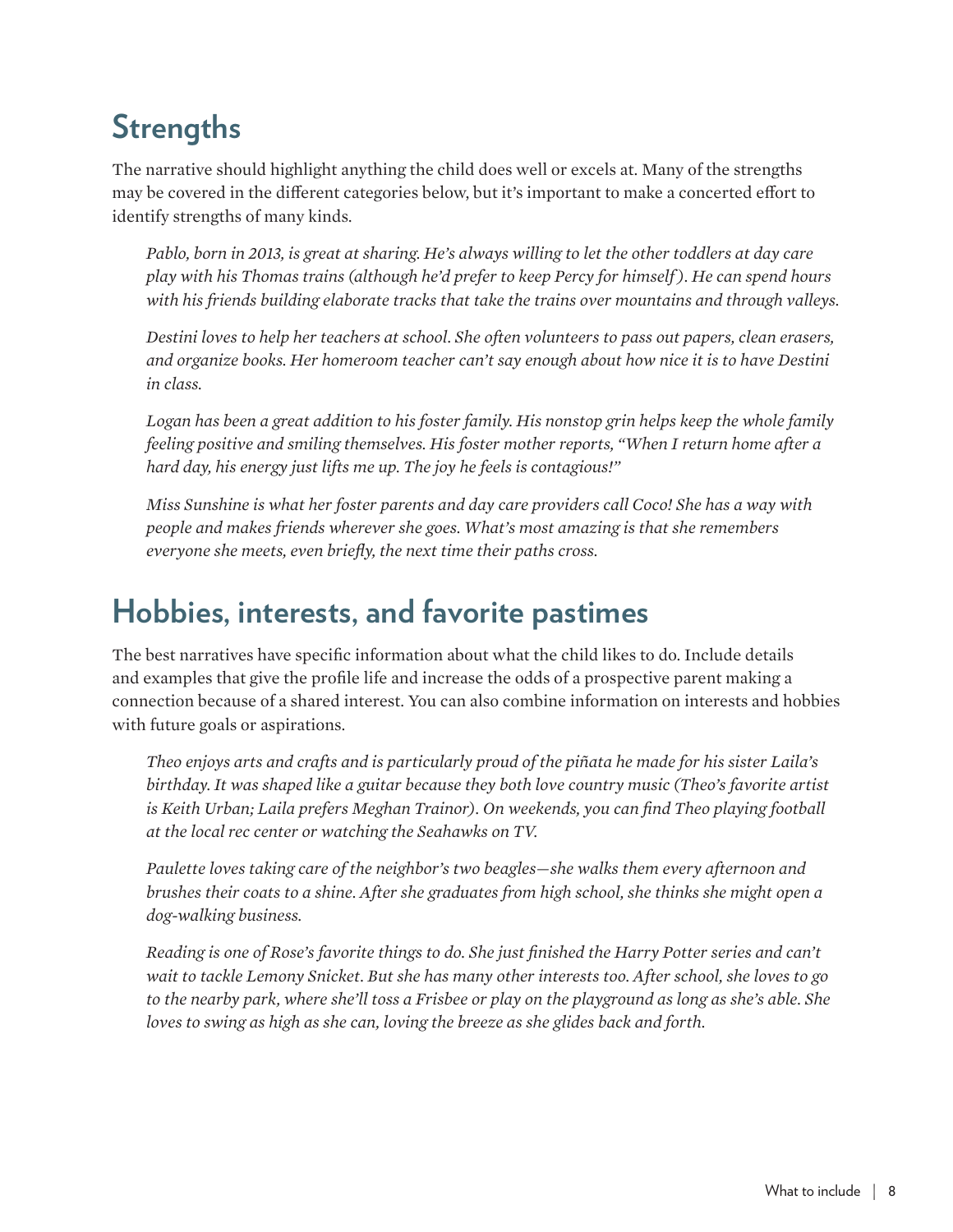### **What they like about school and school successes**

List the favorite subject or activity at school. If they are doing well, note that. Do not include information about challenges in school. As you can see from some of the examples below, you can talk about child's work ethic, interests, or enthusiasm even if they aren't getting the best possible grades. Discussions about a child's favorite subject can be a nice segue into what they might want to be when they are older.

*Lamar is on the honor roll at school, where his favorite subjects are biology and language arts. In biology, he just finished a section on cell division, and he loves to share what he's learned with others. His teachers report that he's a pleasure to have in class.*

*Patricia, a dedicated student, likes to get her homework done as soon as she gets home. "She's selfmotivated and I never have to remind her," her foster mother explains.* 

*A stellar athlete, Precious enjoys her physical education class most of all. She'd love to be a soccer coach one day so she can share her love of sports with other kids.*

*Lexi loves to go to school, where she can see her friends and her favorite teachers. Every morning, she's ready to go in plenty of time to catch the bus.*

#### **Things that are important to them**

Did the child have a recent accomplishment? Did they learn to play an instrument? Are there certain toys and other things that make them particularly happy? This information can be especially important for young people who are nonverbal or seriously intellectually disabled.

*When Ellie's softball team won the regional championship, she slept with the trophy next to her bed for a week!*

*Hiking and fishing are Craig's favorite things to do. On a recent trip with his Boy Scout troop, he was thrilled to catch the largest bass he's ever seen. And he's still talking about the big one that got away!*

*Sophie loves SpongeBob Square Pants more than almost anything else. A smile lights up her face when her foster mother places her stuffed SpongeBob in the crib. She's also got quite a gift for technology. She loves to scroll through pictures and videos on her foster mother's smartphone and point at those she likes the best.* 

*Gracie's excitement about everything she sees and touches will enhance your appreciation of the world around you! She soaks in new colors, figures, and shapes and is constantly asking "What's that?" or exclaiming "Wow!" and laughing with joy. If she sees something interesting, she points and grins. Everyone around her feels better as a result of her happy demeanor and positive attitude.*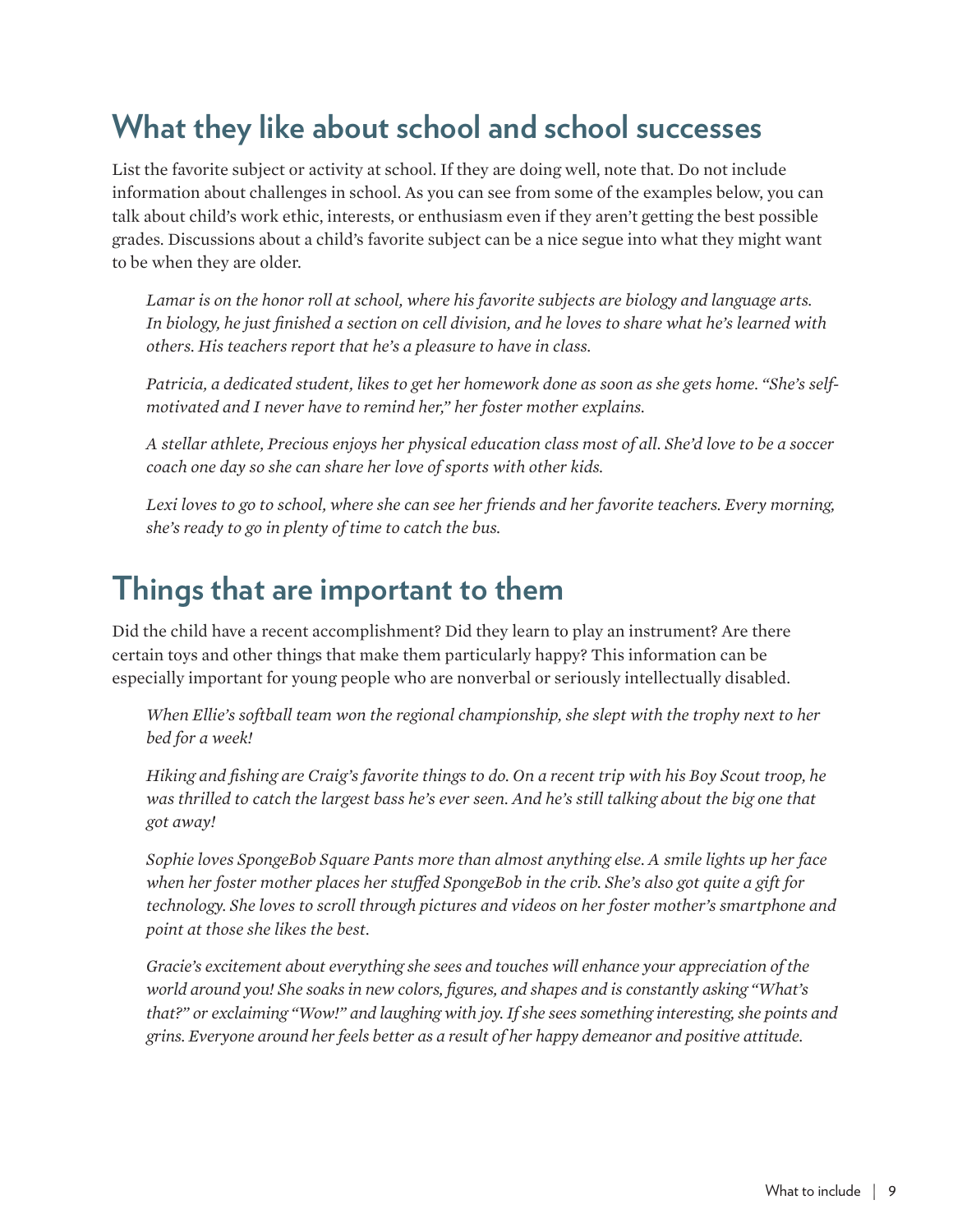#### **Answers to questions such as: What makes them laugh?**

What makes them laugh? What is their dream day like? What makes them proud? Finding answers to these kinds of questions can add important detail to the child's narrative.

*Becca's dream day would begin with extra time in bed to read* The Lion, the Witch, and the Wardrobe*. After she's finished her travels in Narnia, she'd love to take off on some adventures of her own—perhaps romping through the woods with her foster father's dog (who looks a little like Aslan if you have a good imagination). After a great hike, she'd love to come home and have a family dinner of lasagna and garlic bread with a side of carrots. A quick trip to the local ice cream parlor before bed would make the day just about perfect.* 

*Jamal is a great writer and is proud that one of his poems was published in the school paper not long ago. He wrote beautifully about his pride in being African American and the challenges young black men face in the country today, and the whole school cheered when he read it aloud at a special assembly.*

#### **Ways they are connected to the community**

If the child is involved in a religious or spiritual organization, volunteers for a local program, participates in scouting or other community groups, it's great to list that. This a good place to include career aspirations too, if they relate to the community activity or club, such a youth in the ROTC program being interested in joining the military. Be careful not to give location information (such as the South Bend YWCA or the Duluth Boys and Girls Club) that could enable someone to find the young person.

*Joe has a wonderful voice and sings in the church choir. His faith is very important to him, and he'd like a family who will help him find a church where he can worship and sing.*

*At school, Vicky tutors younger children who are just learning to read. Her positive attitude really keeps the first graders interested and engaged. Vicky is pretty sure she'd like to volunteer for Big Brothers Big Sisters when she's old enough.*

*A Boy Scout since he was six, Donte is committed to becoming an Eagle Scout and a troop leader one day. He's already earned seven merit badges and is working on earning his First Aid badge now. He wonders if he'll be able to put his first aid experience to use as an emergency medical technician or paramedic in the future.*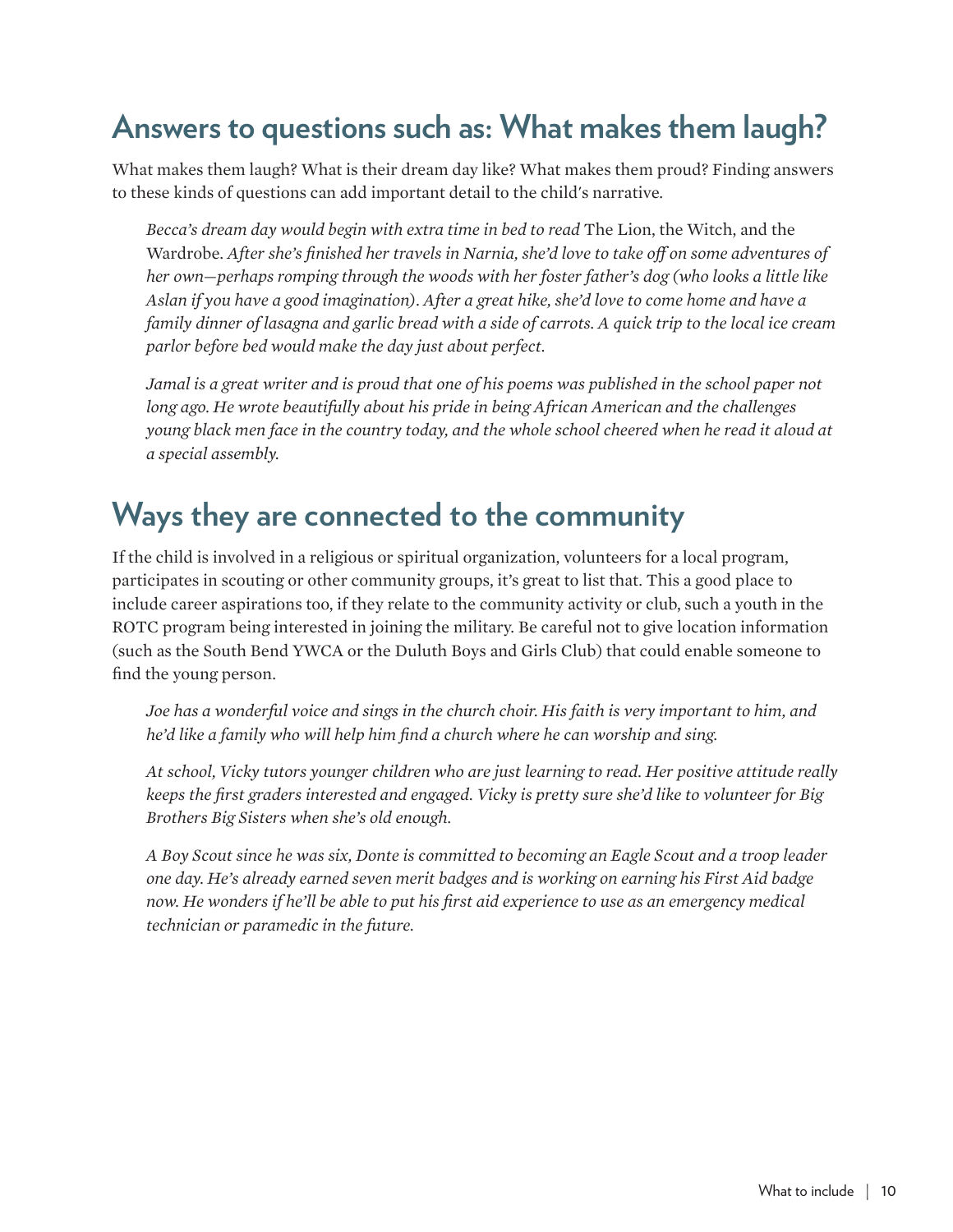#### **Information about cultural connections or languages they speak or use**

If they are bilingual or multilingual or use sign language, include their primary or other languages. You can also include information about cultural or ethnic connections the child cares about.

*Aron grew up speaking Spanish and is now fluent in English too. He is committed to staying bilingual and comfortably switches back and forth between the two languages when he needs to.* 

*Her volunteer project with the Hmong American Partnership has been a real pleasure for Mai. "I love to listen to the elders and hear how they are working to preserve our culture and customs. I've been able to learn so much and help educate others in my neighborhood."*

*Recently, Jackie has really enjoyed participating in local events hosted by the White Earth tribe, including storytelling sessions and sweats. She explains, "Getting to know my tribe and its traditions has really helped me. I take strength from knowing about my ancestors and all they have accomplished."*

#### **Dreams for the future**

A child's wishes or hopes for their future can help prospective parents think about their ability to help the young person achieve those goals. When possible, integrate the future aspirations into information about the present.

*Most weekends, you can find José riding and grooming the rescue horses on his foster family's ranch. He'd like to be a vet and thinks he might major in animal science when he goes to college in a few years.*

*Coleen would love to travel to the moon one day, but for now she'll settle for a vacation at the beach.*

*Fashion is his passion, and Paul makes or modifies his own clothes to suit his great sense of style. His favorites this season are skinny jeans with a colorful vest. Some day, he'd like to be on Project Runway and hear Tim Gunn tell him to "Make it work!" His success with design and fashion has really given Paul the confidence to pursue his dreams.*

*Liz and Bennett would love to open a restaurant together one day. They've planned the menu ( featuring a mix of American classics and their favorite ethnic foods) and special events they'd host. She'll be head chef, and he's ready to be the most welcoming host their diners have ever met.*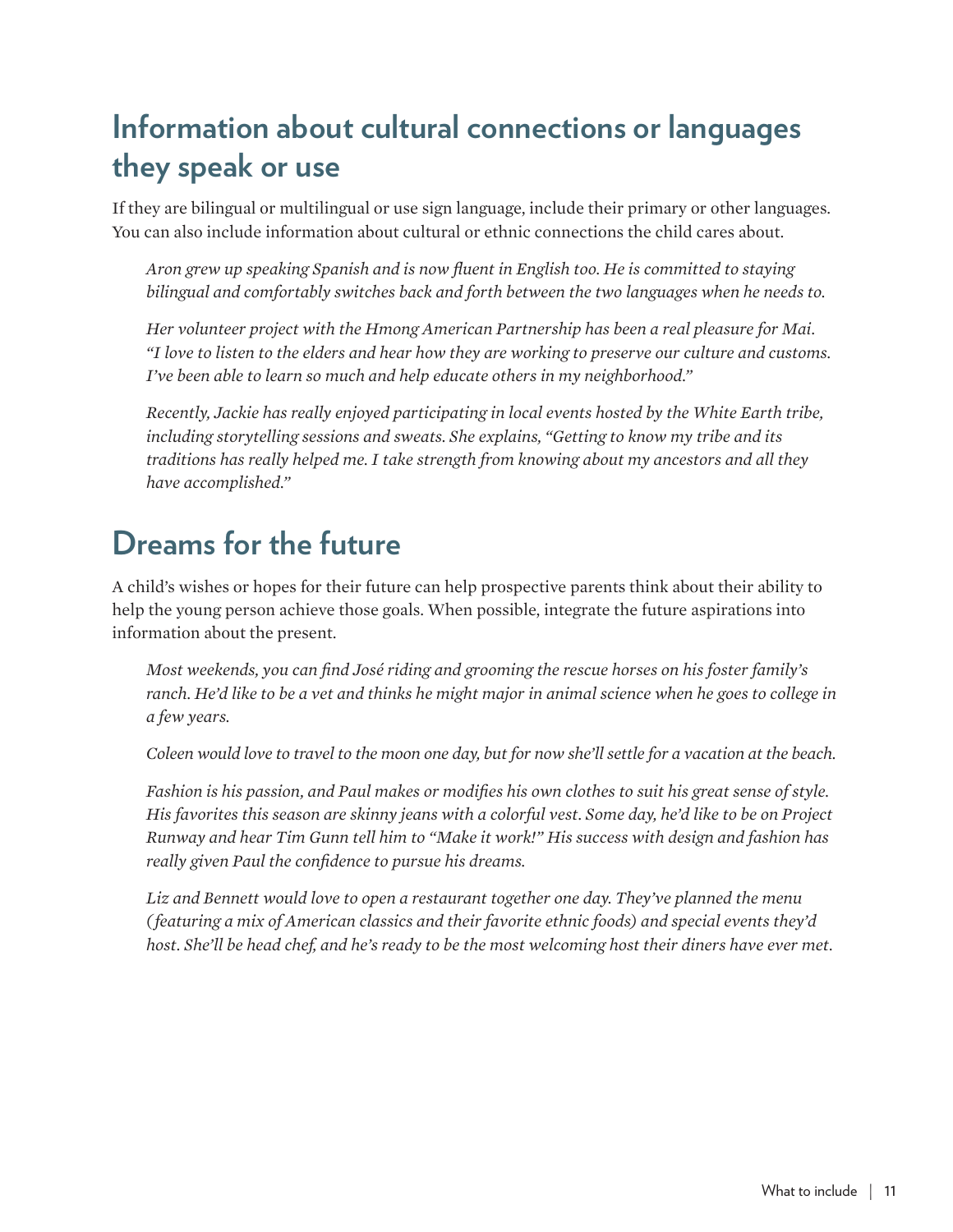## **Quotes from the child**

Nothing brings a profile to life more than the child's own words. Some of the best narratives include quotes about what is important to them, how they describe themselves, or why they want a family. If the young person is a poet, you might include a short verse as well. Some narratives are written completely by the young person themselves.

Although you can lightly edit a quote or narrative written by a youth, be sure not to include content you wrote as if the youth wrote it.

*"I'm a great kid with so much to offer," Quinton told his recruiter not long ago. "I love to play games, go to the park, and teach dogs new tricks. I recently taught Cassie—my foster family's yellow lab mix—to roll over, beg, and pretend to sleep."*

*Hannah explains, "I want a family of my own—a family who will love me, help me do well in school, and really prepare me for the future. And I want to be a part of something. I have a lot of love to give."*

#### **Positive quotes or input from others in their life**

A quote from a foster parent or caseworker can help make a narrative more compelling and highlights that this child has made connections with others.

*Sarah's foster father says she's a great helper when he's working on the family car: "She loves to see what I'm doing and hands me the tools I need to get the job done."*

*"He is one of the sweetest kids I've ever known," Edgar's caseworker reports. "Edgar is always helping others. If his brother is having a hard day, he'll do anything to make him laugh and feel better."*

*Her mentor says Anna has the best time when the two of them go to the movies: "I can picture her being an actor or director some day. She really thinks about the craft of moviemaking and loves to talk about what worked and what didn't after each movie."*

#### **Interesting photos or videos**

Prospective parents and recruiters report that one of the most effective ways of grabbing attention is with a great photo and video of a child. Whenever possible, include a current, compelling image that shows the child or sibling group in the best possible light. Because children change so often, it's important to update the photos regularly. Videos can do even more to show who a child or teen really is and to engage prospective parents.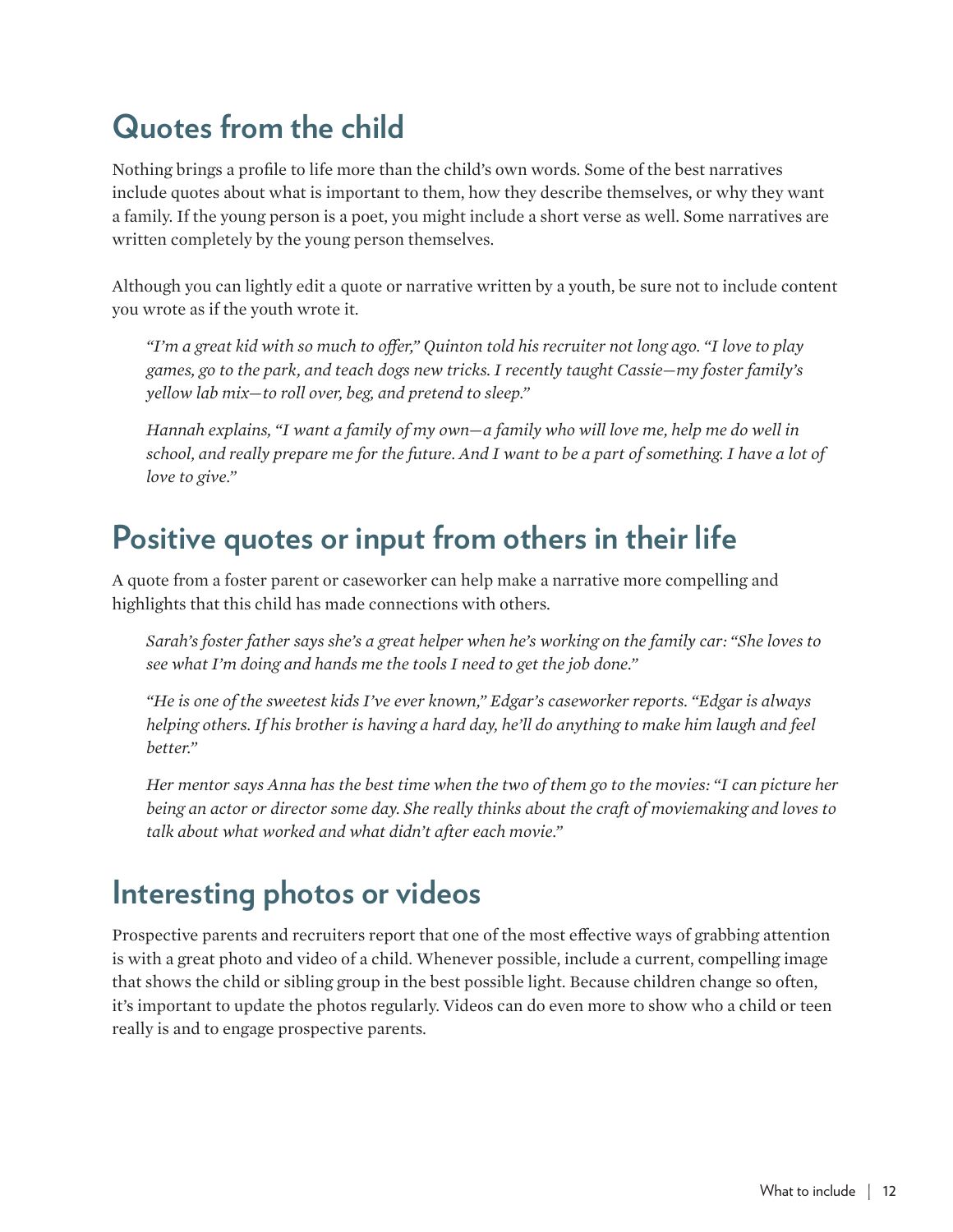### **Important family connections**

Be sure to note if the child needs a family who will support connections with brothers or sisters, birth parents or grandparents, foster parents, and others who have become important to the child.

*Benny is very close to his grandmother, and his adoptive family will need to support their continued relationship.* 

*Each week, Chris loves talking on the phone with his older brothers, who were adopted a few years ago. The brothers are very close, and Chris will need a family who supports their ongoing connection.* 

#### **In profiles of siblings, how they relate to one another**

For many young people in foster care, their relationship with their brothers or sisters is the most important and long-lasting relationship they have. Narratives can highlight these connections and raise awareness about the importance of keeping siblings together.

*Thomas is so proud of his little sisters. When Kate and Liz learned to read, he announced it to anyone who would listen. They go to the library every month for reading group, and Thomas loves to brag about how smart his sisters are.* 

*Tanya and Glenn had been separated but are now living together again. They are thrilled to be in the same family and are looking for an adoptive family who can ensure they never have to lose one another again. They call themselves the "Awesome Twosome," and can often be found playing games, collecting beautiful leaves, and just having an all-around great time.*

#### **Birth year**

Because the profile may be posted for some time, listing a birth year is usually better than including a child's age. If you update the narrative regularly, using age is fine. With some online photolistings, the application may calculate the age for you. Of course, to protect the child's identity, you should never use the child's full birth date.

*Michael, born in 2002, is an amazing kid. His creativity and imagination make him one of the best storytellers you've ever heard! If you ask about his day, he'd much rather tell you about his adventures on the high seas than what happened in math class. Sit back and relax and he'll spin a yarn better than most books you've read. (And he will tell you about math class, too, if you let him get the adventures out of the way first.)*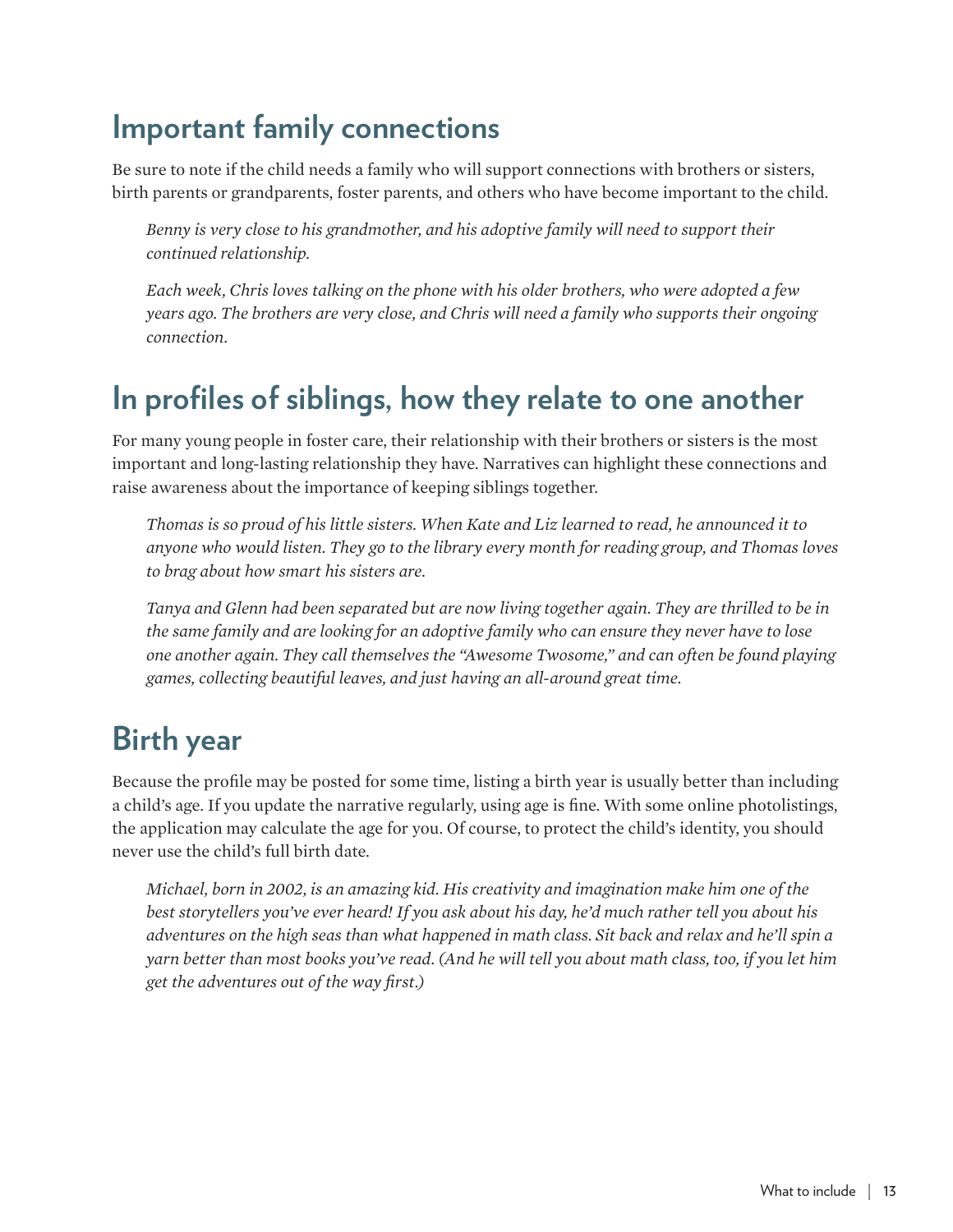## **How a family might be a part of their life**

The key is to include information that is important to the child without limiting the pool of prospective families.

*A forever family is exactly what Frankie and Kayleigh have been waiting for. They are ready for the love and support that their family would provide.*

*Bettina wants a family that will encourage her love of music. She says it's okay if they can't sing or play guitar, but she hopes they come to her concerts and cheer loudly.* 

*Gus thinks a family that loves to hike and camp would be ideal, and he'd love to take a weeklong trip to the mountains with a big family. "But if my future parent or parents don't like to camp or hike, that's OK," says Gus. "They can stay home on the couch while I get back to nature with my friends or a local club."*

*"I'd really like a family with a dog," Mike says. He's been training the foster family's dog and is great about taking the dog for a walk every day.*

### **Appeals to families**

Some of the strongest narratives include a heartfelt ask for a family. These can touch the reader and encourage them to act. When possible, include quotes from the child themselves. Appeals to family can be combined with the above item on how a family might be part of the child's life.

*"I'm ready to unpack for the last time and move into my forever family home," Karla explains. "I'd like a family who will make me feel at home and who will go on adventures with me. Will you consider being that family for me?"*

*If your family would like to help Maxine reach her full potential, you might be the right one(s) for her! She's looking for a parent or two who will help her become the best version of herself.*

#### **How to learn more**

Unless your photolisting has an automatic inquiry system, don't forget to include information about whom prospective parents can contact to learn more. If you have a different inquiry process for families who have a completed home study and those who do not, explain that here as well. Information about how to learn more can also be effectively combined with appeals to families.

*To learn more about whether Teresa is the right fit for your family, please contact Jane Doe at janedoe@dhs.state.us or xxx-xxx-xxxx.*

*Ben is looking for an adoptive family who will help him grow and thrive. If you can picture Ben as part of your family, contact Jane Doe at janedoe@dhs.state.us or xxx-xxx-xxxx to learn more.*

*Families with an approved home study should ask their worker to contact Diane at xxx-xxx-xxxx. Other prospective adopters can learn more about the adoption process and what next steps they can take by visiting www.yourstateadoptionprocess.org or by calling one of our staff at xxx-xxx-xxxx.*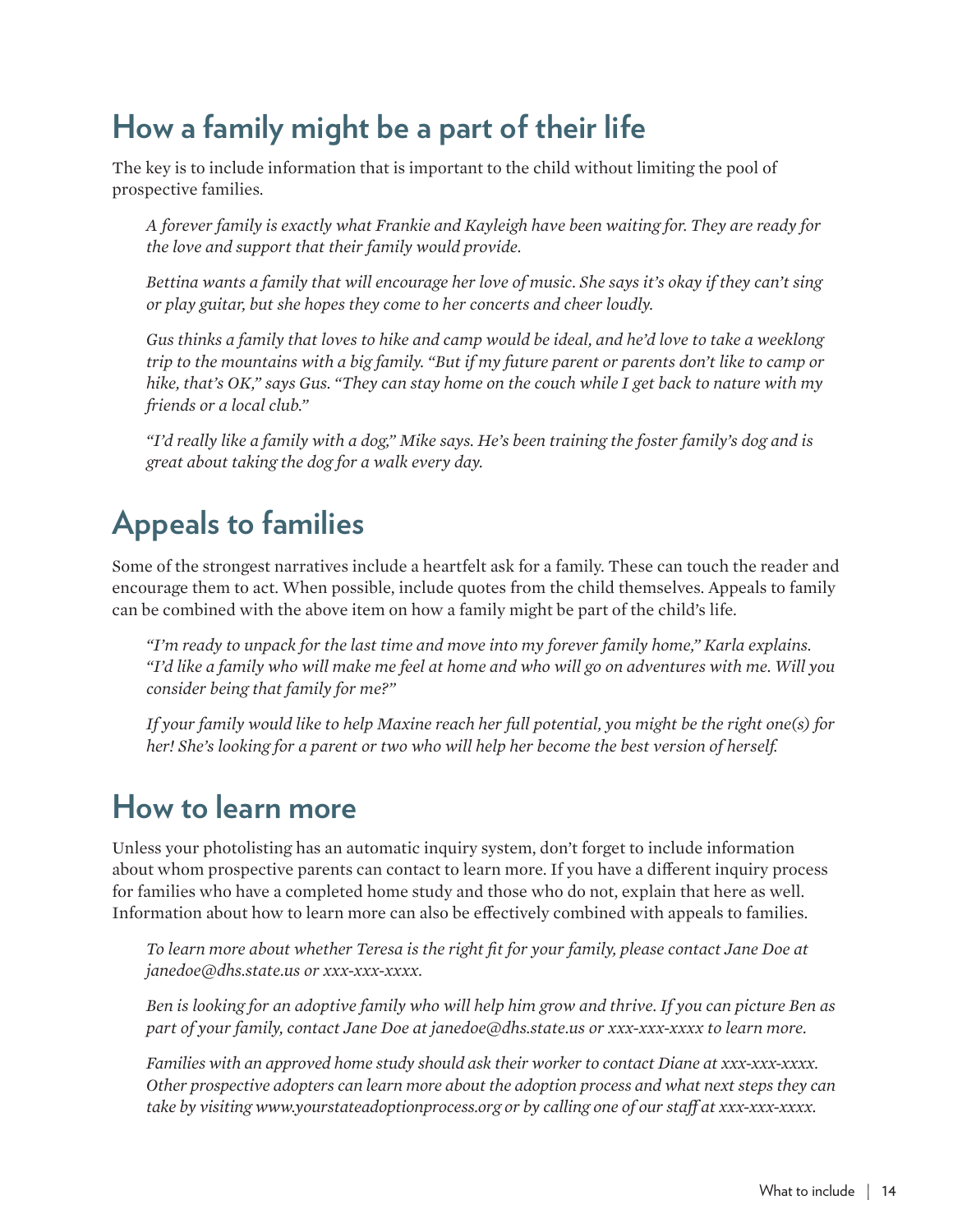## <span id="page-15-0"></span>**<sup>4</sup> What to consider carefully**

Below we explore those items in a child profile that should be carefully considered on a case-bycase basis before they are included in a public narrative. If the information is included in the public narrative, it should be presented from a strengths-based perspective.

As you make these careful considerations, remember that a public narrative is potentially accessible to anyone, including the child themselves, their peers, birth family members, and even people who may want to harm children. Keep in mind the core question: does this information enhance the presentation of the child and make it more likely that they will find a family?

#### **A general statement about long-term needs**

For children who will have lifelong or serious ongoing needs, you may want to make reference to that in the public narrative. But don't disclose that the needs are medical, provide a specific diagnosis, or offer any details. The examples below show how it can be done respectfully.

*A happy, playful, and social girl, Michelle is often smiling ear to ear. She needs a family who can keep her smiling and meet her significant needs now and in the future.* 

*Tania needs a family who can meet her needs, which will continue into adulthood.* 

#### **General information about ongoing support needs**

All children, especially those who have experienced trauma, require ongoing support from their families. Because the need for support is universal, we recommend covering the need for additional or special support in general information about the adoption process and in introductions to the photolisting, rather than in an individual child's narrative. In some cases, though, workers may feel more comfortable if the narratives include references to the fact that the child will need support over time. In these cases, we suggest you keep it general and positive and don't disclose diagnoses or specific services. The following examples show how you can include a general statement about the need for ongoing support:

*Rodrigo is doing really well in school this year! He loves his small classroom, and the extra support he receives is helping him get good grades.* 

*Her adoptive family will likely need ongoing support to ensure Randi continues to heal from her past experiences.*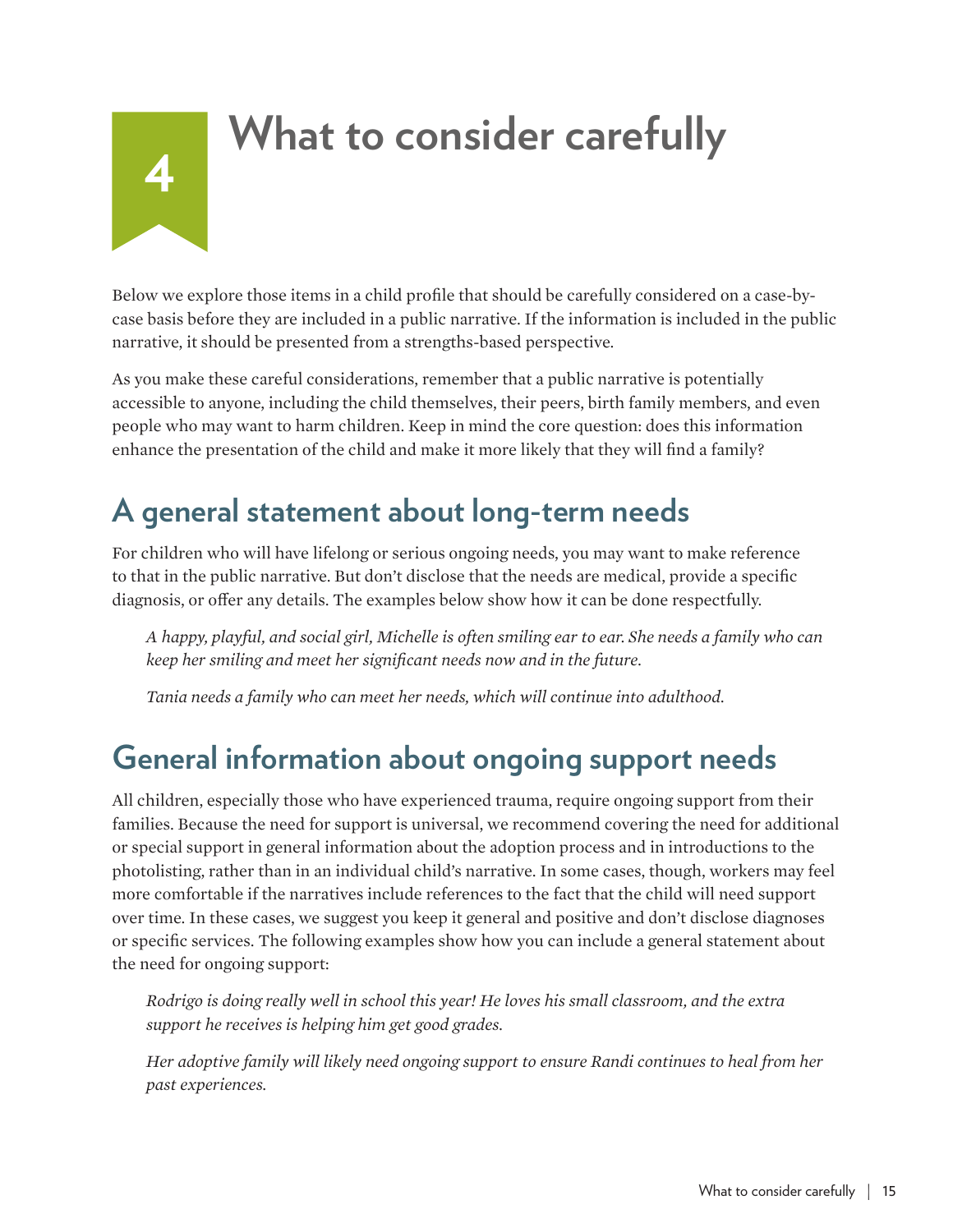*There's never a dull moment with Elias around! He loves to play games, tell jokes, and converse with adults and kids alike. A family who will laugh at his riddles and keep up their end of the conversation would be a perfect fit. His family will also need to maintain the supports that are helping Elias do so well.* 

## **Discussion of appearance**

Negative descriptions of a child's appearance or body should never be included. Although it is fine to talk about a child with a great smile, a fun hairstyle, or a love of clothes, in most other cases it's best to let the picture do the talking. Even neutral descriptions ("She's a tall redhead," or "He is of medium height and weight") can feel a little like a catalog description and may turn readers' attention to appearance rather than to the child's personality and strengths.

Very positive references to appearance can be problematic for several reasons—they can come across as marketing or even objectifying a child, and they can be seen as a contrast to a child who is not described as cute, beautiful, or handsome. We also don't want to make it seem like the child's being attractive is a reason for a parent to be interested in them.

For children who are profoundly intellectually disabled, however, descriptions of favorite clothes or hairstyle might give life to a more difficult narrative to write. For example:

*Shawna's favorite outfit is a purple sweat suit that is soft and cozy. She smiles when she sees it and looks very stylish when she has it on!* 

*Bradley loves to have his hair washed, brushed, and styled. He giggles at the mirror when his foster mother makes a funny mohawk or pulls it all to one side.*

#### **Detailed discussions of chores or how the young person might be helpful to the family**

There's a fine line between describing a child as cooperative and including language that might harken back to the Orphan Train days. It's best to avoid long lists of chores or other activities that may make it seem like the child is going to be working rather than being a member of the family. You can convey the same messages with general statements about being helpful.

**Better** *— Jasper is helpful around the house and loves keeping his room tidy.*  **Less effective** *— Jasper performs household chores, such as sweeping the floor, washing windows, cleaning the bathroom, doing laundry, and making his bed.*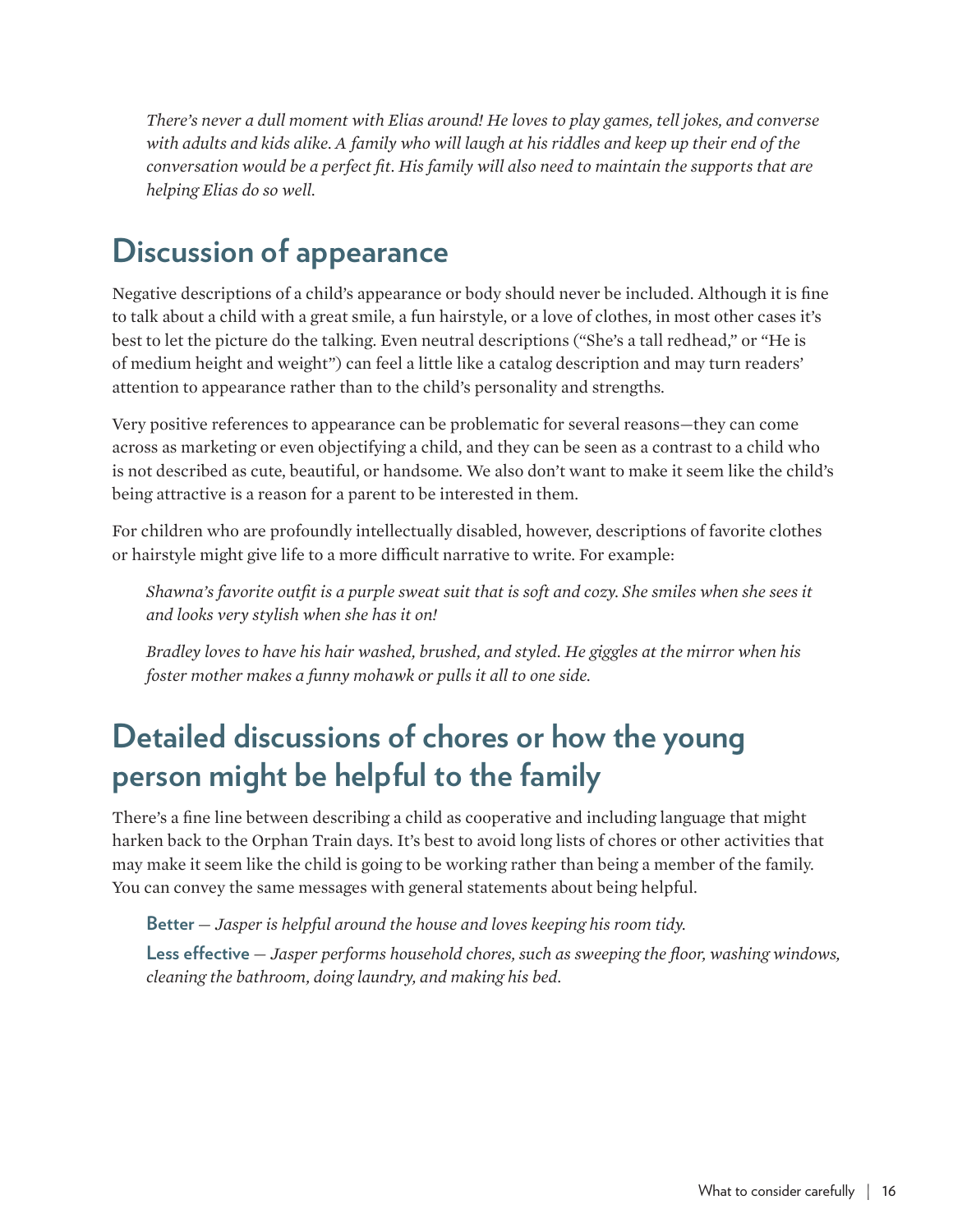#### **The young person's expressed preferences on types of families**

As we discussed above, including a young person's wishes and dreams for a family can make a profile more appealing. But in identifying specific types of family a child wants, there's danger in turning away a good family who doesn't meet the stated criteria. It's best to include statements that relate to activities rather than family structure or other, more fixed categories.

**Better** *— Carl wants a family who will allow him to ride horses and take him to the rodeo.* **Less effective** *— Carl would prefer a family who lives on a farm and has lots of horses.*

**Better** *— Fred has a wonderful voice and loves to sing. His Jewish faith is very important to him, and he can envision being a cantor and leading Shabbat services at his synagogue one day. He'd like a family who will support his faith and help him develop his many talents.*

**Less effective** *— Fred has a wonderful voice and sings at the synagogue. His faith is very important to him, and he wants a family who shares his faith and attends synagogue every week.*

In the better examples above, prospective parents who go to synagogue or who have a farm are likely to be interested, but others who are committed to helping a young person could still feel like they might be a good fit.

For those more fixed family attributes (marital status or family structure, race or ethnic background, other children in the home, where they live, etc.), we recommend including information on the youth's desires on type of family *only* if professionals have thoroughly discussed with the young person the limits and the reasons for them. Even in these cases, it's usually best to wait until later in the process to identify these preferences or restrictions. If the *agency* is looking for a particular type of family, be careful not to attribute any of those limitations to the child's wishes or desires.

#### **Sexual orientation if the youth is out, wants the information to be included in their public narrative, has been well-informed about risks, and is engaged in the process of crafting the narrative**

Being lesbian, gay, bisexual, transgender, or questioning (LGBTQ) is nothing a young person should have to hide, and it's heartening to see how people have become much more accepting of LGBTQ youth in recent years. Sadly, though, LGBTQ young people are still at increased risk of bullying or abuse, so we suggest being cautious with including this information in public narratives. As a result, in general, we list sexual orientation and gender identity as items *not* to be included in public profiles.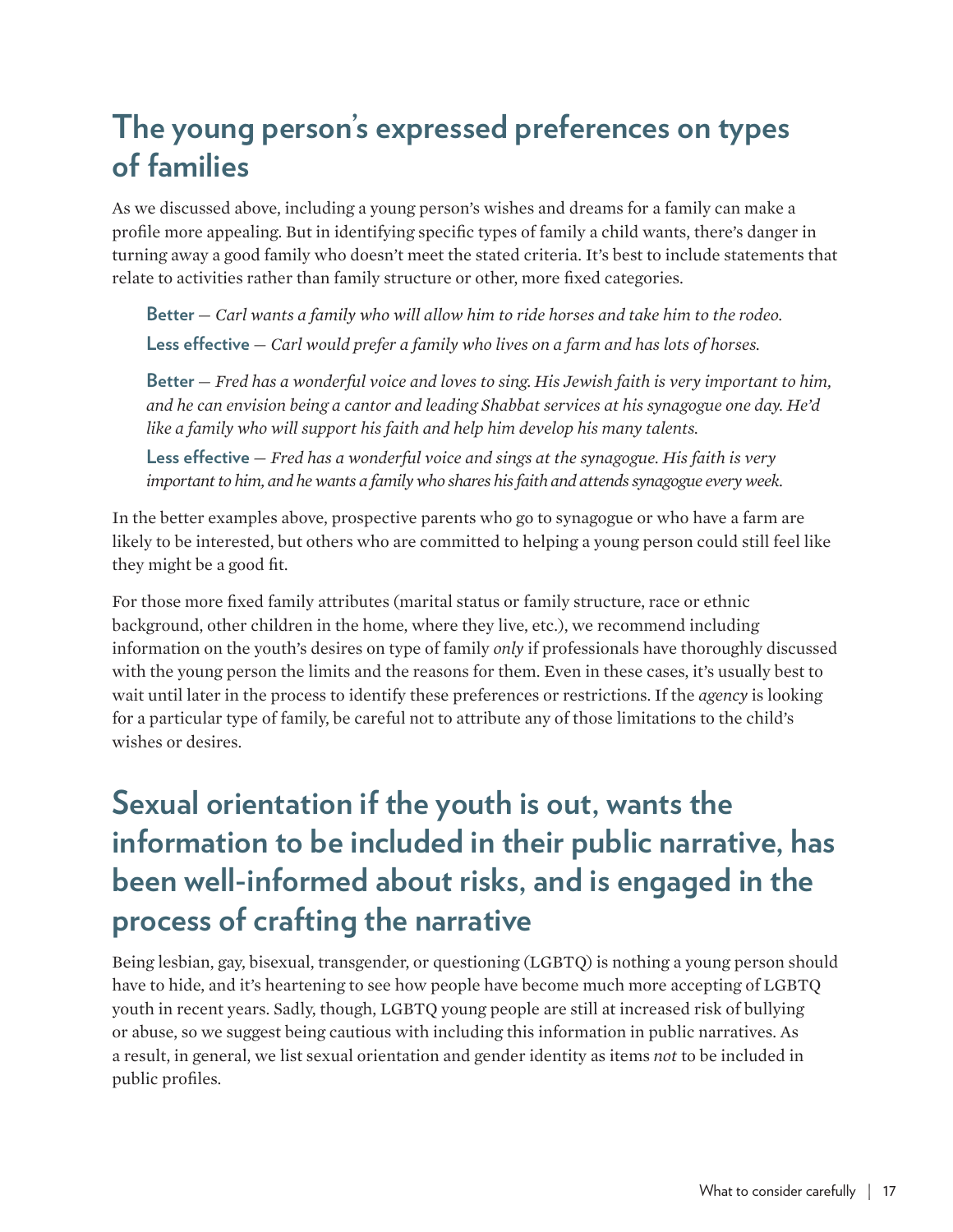We recommend against disclosing that a young person is transgender due to the current state of prejudice related to gender identity in some segments of the population. But we believe there are some cases where a youth's sexual orientation can be mentioned. If a developmentally mature lesbian, gay, or bisexual youth is out to their peers, family, and community and has been thoroughly prepared by child welfare professionals about how to respond to the potential downsides of disclosing sexual orientation publicly, we think the young person should get to decide. In these cases, the youth should be actively involved in writing, editing, or approving the narrative to be sure it reflects their own thoughts and beliefs.

When including information on sexual orientation, it typically reads better as an integrated part of the narrative, rather than a simple declarative statement.

**Better** *— Carlos is looking for a family who is openly supportive of the LGBT community* **Better** *— A proud founder of the gay/straight alliance at his school, Carlos is active in the LGBT community and went to his first pride parade this year!* 

**Less effective** *— Carlos, who is gay, is looking for a family who will support him and love him.*

#### **Transgender children and youth**

For children and youth who are transgender—meaning the gender they identify as does not match the sex they were assigned at birth—public photolisting or other recruitment can be more challenging. We firmly believe that youth should be described and listed as the gender they identify as. In a public narrative, that means using the youth's preferred first name, gender, and pronouns, and a photo that is approved by the youth and reflects their gender identity.

It's important to take care that a narrative doesn't accidentally out a transgender youth, which can easily happen if the child's gender identity changes after an initial listing. We recommend carefully reviewing the narrative, photo, and any database entries to be sure the gender is up to date and consistent, the current first name is used throughout, and any pronouns match the young person's identity.

Some young people don't identify as one gender or prefer to use non-gender-based pronouns (such as they or one). Before using they, their, or one, we recommend workers talk with the young person about the fact that these words may convey that they are transgender and supportively discuss the potential risks. A final decision on the language to be used can then be made based on the young person's wishes and the professional's understanding of the best option to protect the youth.

Given the increased threats transgender individuals face (including higher incidence of assaults and suicide), we recommend against noting that a young person is transgender in a public narrative—even if the youth is comfortable with the listing. The place for disclosure to prospective parents should come later, and only with home-studied families, and any prospective parents should be carefully screened to be sure they are equipped to support the youth and their gender identity.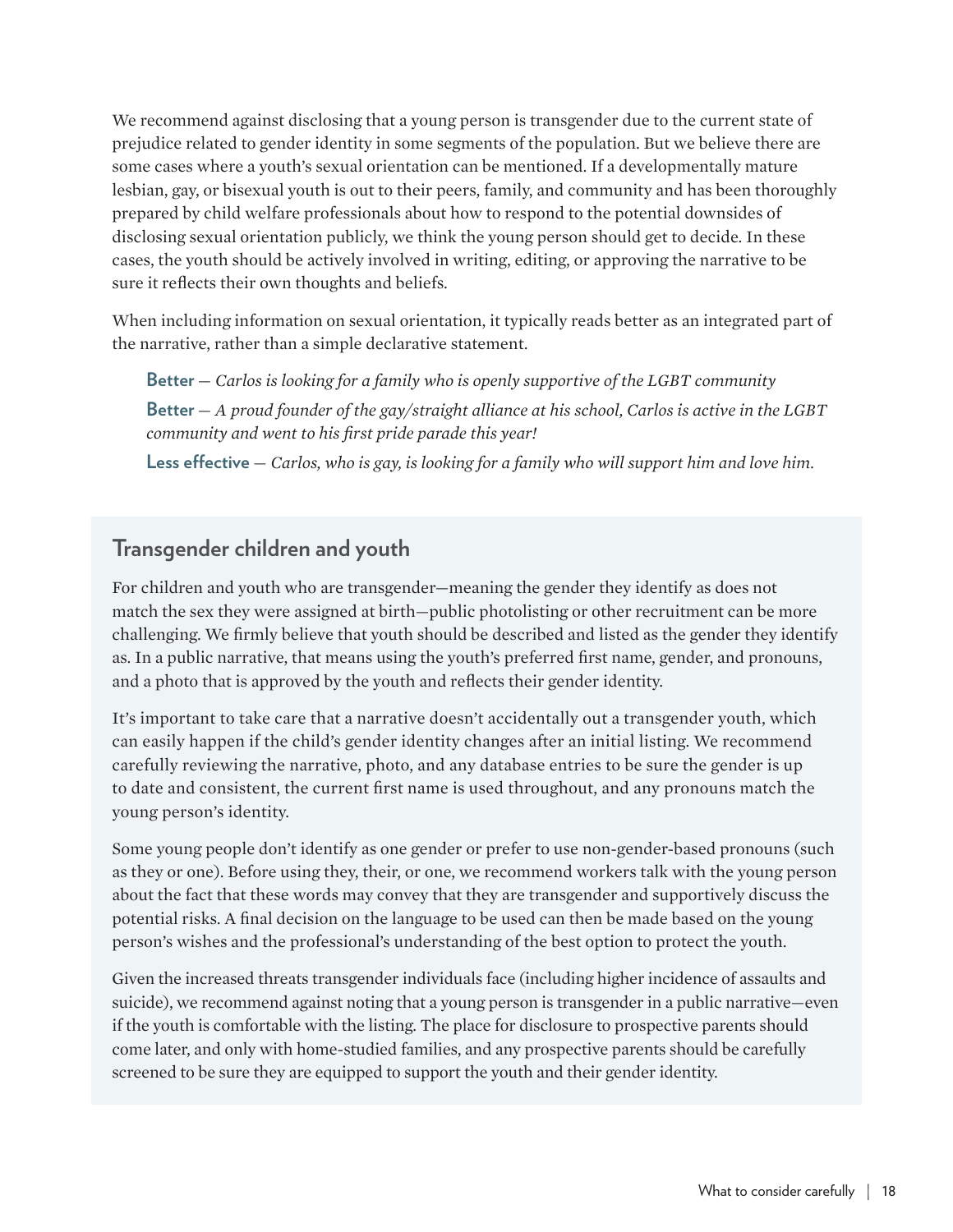## **The fact that the youth is a parent**

We believe that statements about a youth's being pregnant or that a youth recently gave birth should *never* be included because they are medical information. We suggest that any discussion of a young person's being a parent be included *only* if the youth specifically wants the information in the narrative, understands the potential consequences, and has been involved in writing and reviewing it. In such cases, we strongly recommend keeping the narrative focused on the youth rather than their infant or toddler, making mentions of the young child brief and non specific, and reminding the reader that these young parents still need parents themselves.

We also suggest that caseworkers take care during the assessment process to ensure that prospective adopters are willing to help the youth succeed as a parent and to prevent any prospective parent from moving forward because they really want to parent the infant or toddler. As with the other items in this section, if you have any doubt, leave it out.

**Better** *— Travis is an amazing artist who can paint portraits, landscapes, and beautiful abstracts. He's learning to take photographs and has a great eye for a compelling image. He*  loves his music and art classes at school, and is doing well in all subjects. Travis is the parent *to a two-year-old daughter (who is one of his favorite photo subjects), and he is committed to being the best father he can be. He's looking for an adoptive family that can take care of him and help him grow as a parent.* 

**Better** *— Rachel is an avid reader, and is rarely found without a book in her hand. Her favorites are the John Green novels, but she loves classics and mysteries too. Rachel has a nine-month-old son, and she likes reading to him whenever she can. She's proud to be a good mother, but knows she still needs a parent herself.* 

**Less effective** *— Rachel has a nine-month-old son named Darren. Darren is a bright, curious child and has just learned to crawl. He's exploring his home and learning new things every day. Darren also loves to smile and point at his favorite stuffed animals.* 

#### **Statements about the success of the current placement**

It's wonderful to be able to write about how a child is doing well with their current family or that the caregivers think highly of them. But be careful not to go too far or it may be hard for prospective adopters to envision this child in any other family.

**Better** *— Luis gets along very well with his foster family and loves to hang out with his foster mother.* 

**Less effective** *— Luis is completely happy in his foster home. He and his foster mother have an unbreakable bond.*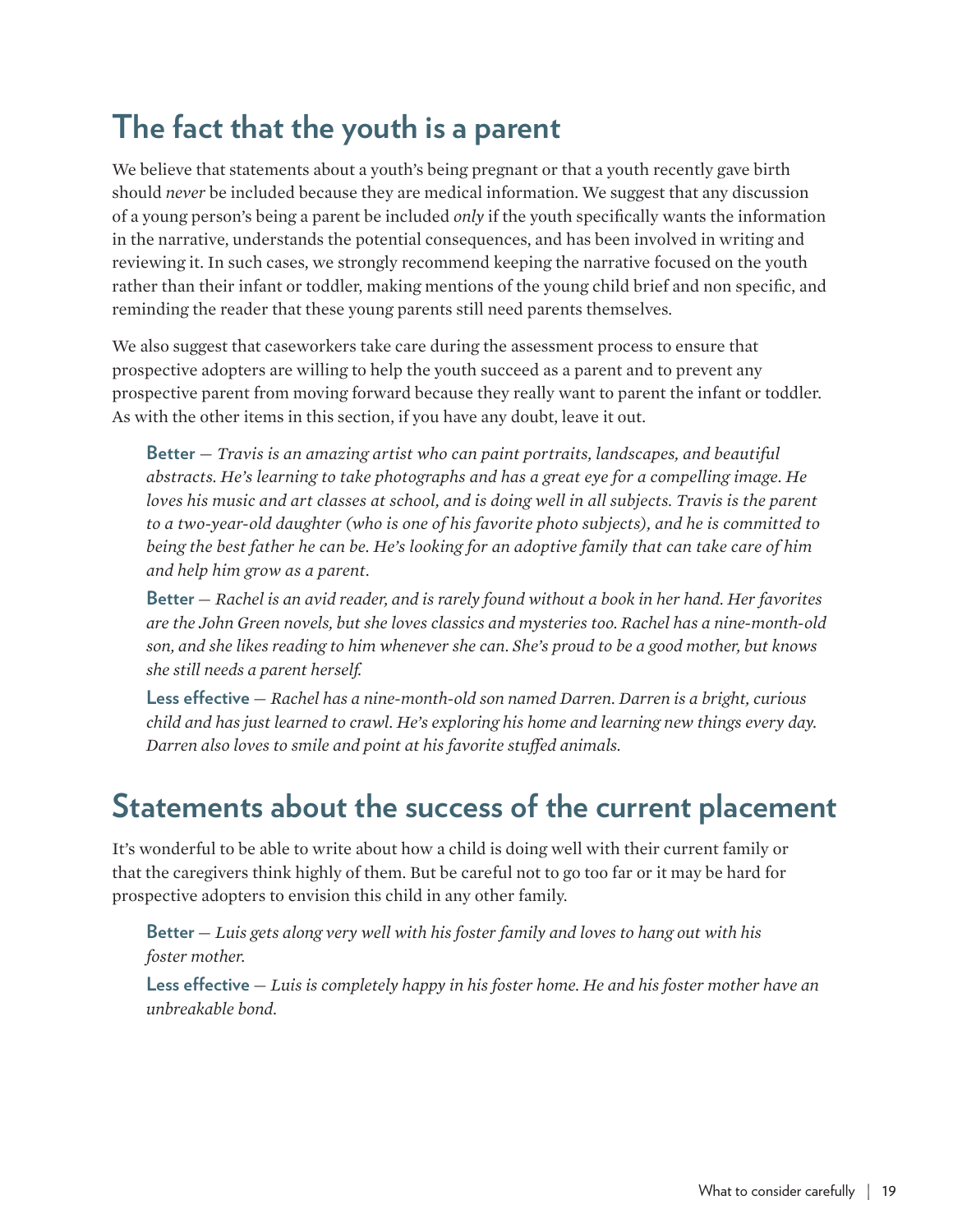**Better** *— Denny's foster parents are so proud of how he's doing and enjoy having him around. They and Denny would like to stay in contact after he's adopted.*

**Less effective** *— Denny is thriving with his foster parents and is very tightly bonded with them. A very slow transition to a new family will be needed.*

## **Race or ethnic background**

In many cases, photolistings allow prospective parents to search by race or ethnic background. Checking off boxes that identify race and background is not a problem. But, like generic descriptions of appearance (she has brown hair or blue eyes), writing a child's race into the narrative can fall a little flat. If a child is exploring their heritage, learning a language, or deeply connected to their community, include that information. Be careful not to suggest that only parents of a particular race or ethnic background will be considered, which could be a violation of the federal Multiethnic Placement Act.\*

**Better** *— Lucia recently began to learn Spanish, and she's excited to be able to talk with her grandmother in her native tongue. She hopes to be fluent one day, and can even imagine becoming a Spanish teacher in the future.* 

**Less effective** *— Lucia is Latina, and her family is from El Salvador. She's learning Spanish so she can talk with some of her birth father's family. She hopes to be fluent one day, and can even imagine becoming a Spanish teacher in the future.*

**Better** *— Fred loves his history classes and is really enjoying learning about the civil rights movement right now. When he watched* Parting the Waters*, a documentary on the movement, he felt particularly proud to be African American and wondered how his family members may have felt during this time of critical change in the US.*

**Less effective** *— Fred is African American. He loves to study history and is learning about the civil rights movement right now.* 

<sup>\*</sup> The Multiethnic Placement Act (MEPA) prohibits federally funded state agencies and entities from delaying, denying, or otherwise discriminating on the basis of the parent's or child's race, color, or national origin when making adoption or foster care placement decisions. It does allow an agency or entity to consider cultural, ethnic, or racial background of a child and the capacity of a prospective parent to meet the child's needs when making a placement. Search for "major federal legislation" at [https://www.childwelfare.gov.](https://www.childwelfare.gov)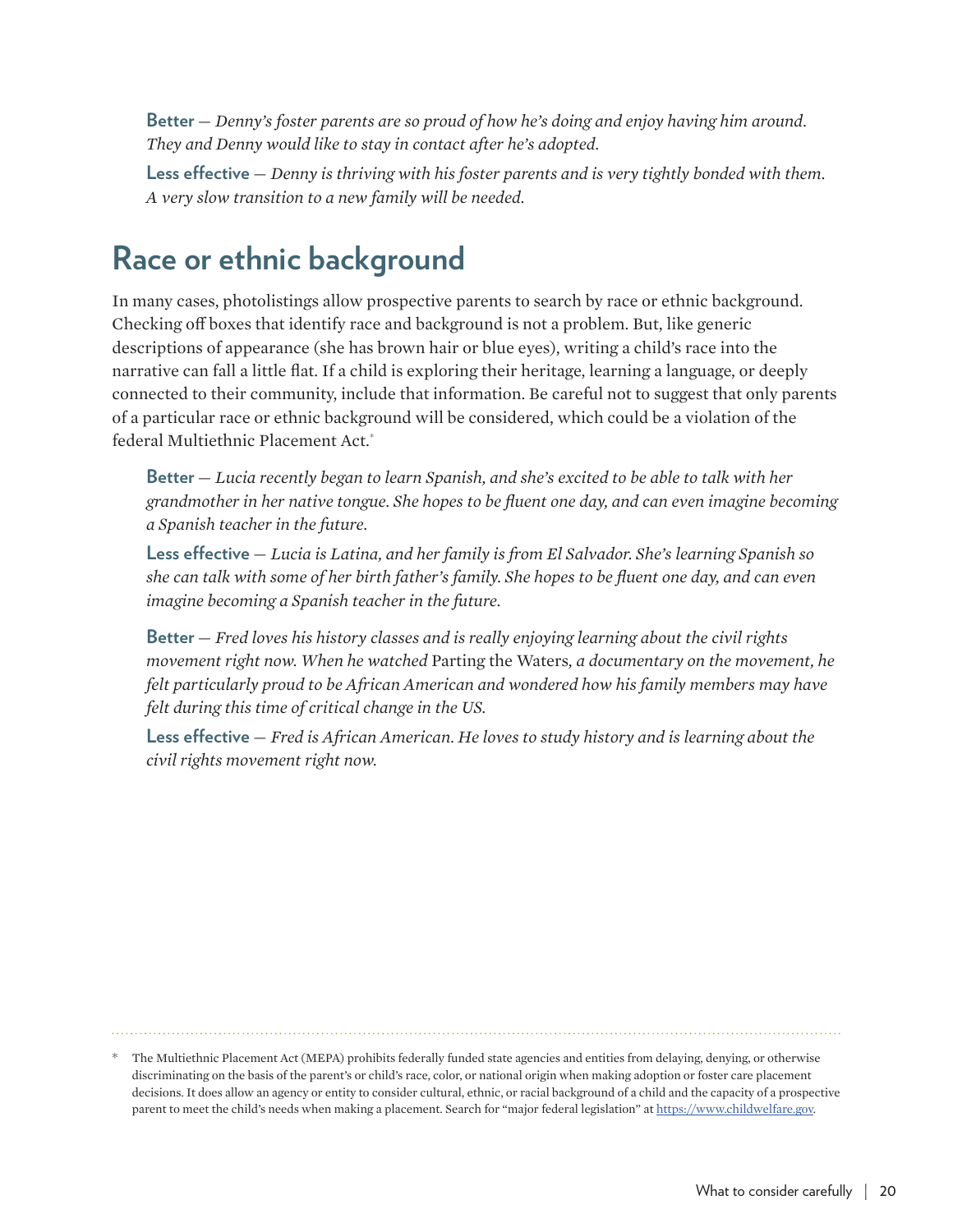## **The applicability of the Indian Child Welfare Act**

For most prospective adoptive parents, listing only whether or not the Indian Child Welfare Act applies isn't very informative. It can be helpful to explain that the child's tribe has the authority to make placement decisions. Integrating information about the tribal role into the young person's cultural connections and own goals and desire for a family can make it more effective. We recommend against listing the tribe's name because some may be small enough that members can identify the child.

**Better** *— One of Darryl's favorite things to do is go to a powwow and watch the dancers. He'd love to learn the craft one day. The Indian Child Welfare Act applies to Darryl, and his tribe will be making placement decisions. All families will be considered, but the tribe will give preference to Native American families. More than anything, Darryl wants a family who will love him and care for him now and in the future: "I'd like a family who can help me accomplish my dreams. I know I can go far!"*

**Better** *— Darryl wants a family who will love him and care for him now and in the future: "I'd like a family who can help me accomplish my dreams. I know I can go far!" Because the Indian Child Welfare Act applies to him, Darryl's tribe will be involved in placement decisions. All families are welcome to inquire, although the tribe has a preference for a Native American family*

**Less effective** *— Darryl is looking for a family who will love him and care for him now and in the future. The Indian Child Welfare Act applies.* 

#### **Last initial**

It's fine to include a child's last initial if it might help inquiring parents distinguish between two or more children with the same first name. Please note, though, that in a smaller community, a last initial could be identifying, especially if the first name is not very common.

## **Date of photo and profile**

The best practice is to keep narratives up to date. If you are able to do regular updates, the date lets readers know the information is current. If you aren't able, though, a long-past date can suggest a child has been languishing in care, which could be discouraging to prospective parents.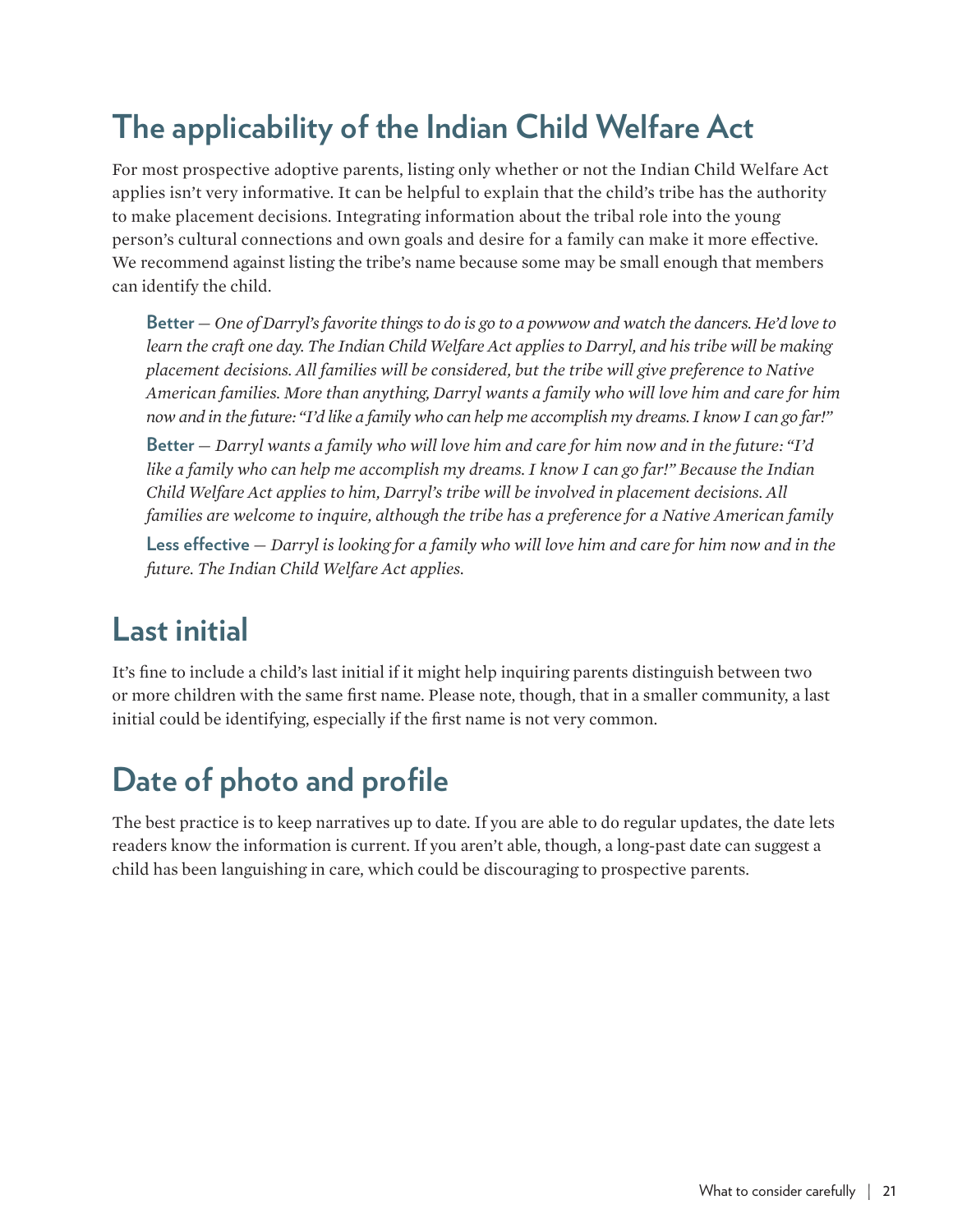## **Grade level in school**

We recommend including the child's grade level in school only if the narratives are updated regularly and the child is performing at grade level for their age. There are two potential problems with including a child's grade in school. One is that it can become out of date quickly unless you update narratives regularly. If it's out of date, the grade level could suggest educational challenges, such as if a 12-year-old is listed as being in second grade. Even if a profile is up to date, if a child is much older than the others in their grade, we recommend omitting the grade level because it can suggest educational, intellectual, or developmental challenges.

#### **An average photo, either in terms of actual photo quality or how it shows the child**

A photo is often the first reason people want to learn more about a child, so including a picture is important. If the image isn't great, though, make an effort to get a better one. Staff with lots of photolisting experience say updating the photo is one of the best ways to get renewed interest in a child who has been listed for a while.

#### **Consider state and federal privacy laws**

As you work on public child narratives, be sure you know and follow your state's data privacy and disclosure laws and regulations and your agency's interpretation of potentially relevant federal laws such as the Health Insurance Portability and Accountability Act (HIPAA) and the Family Educational Rights and Privacy Act (FERPA). As noted earlier, we recommend keeping all medical and private educational information out of public child narratives and sharing this information only later in the adoption-placement process.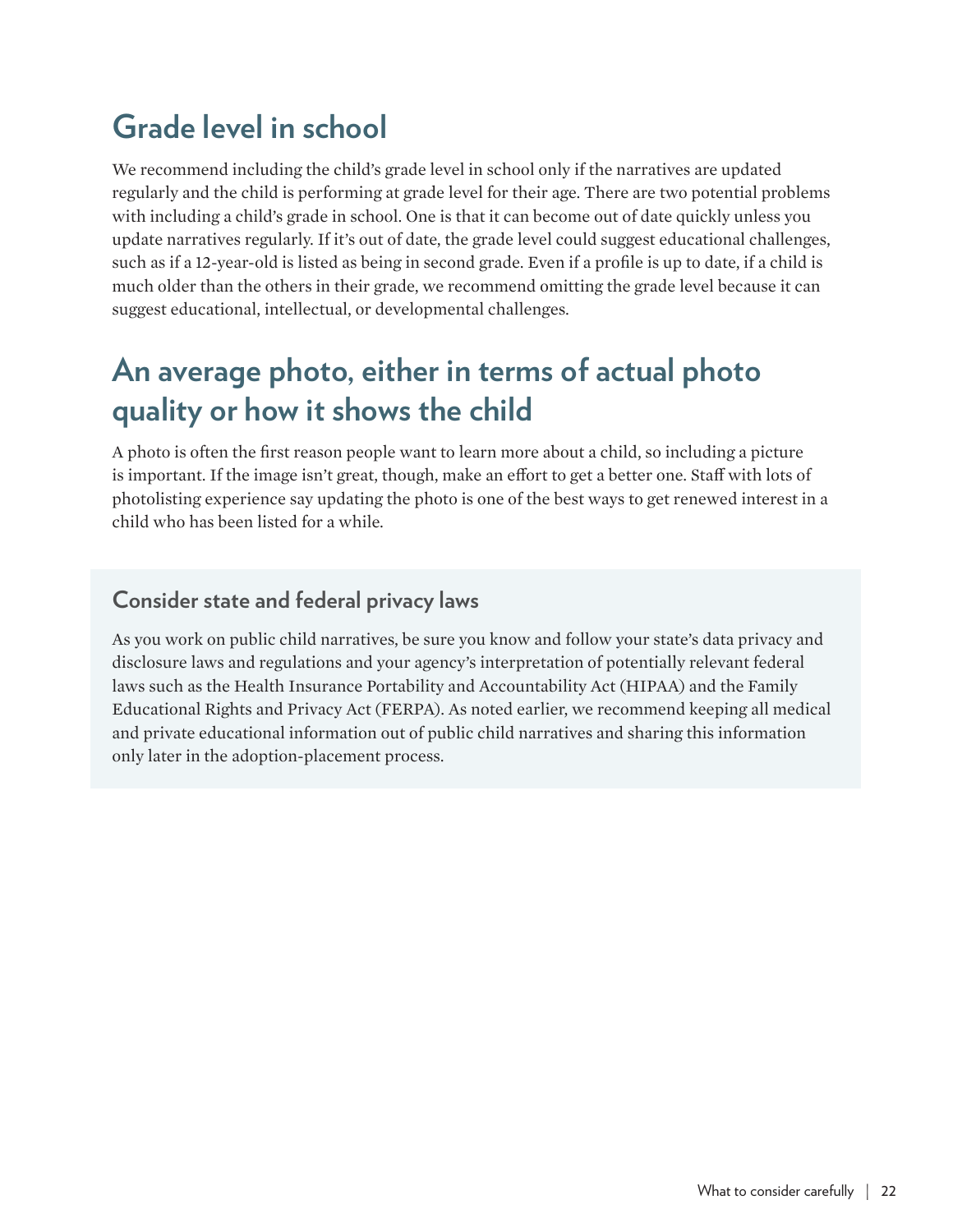## **What not to include**

Below are items we believe do not belong in a public child narrative because they could either identify the child or youth, dissuade prospective adopters, or reveal private or sensitive information about the child. Many of them can and should be disclosed later with home-studied prospects who are interested in this particular child, through a private narrative or other private communication.

## **Identifying information**

Because children and youth in foster care are vulnerable to further abuse or exploitation, keeping their identity and location safe should be a top priority. The following are items that should not be included because they can allow people to find, or possibly exploit, a child who has been profiled:

• Last name

<span id="page-23-0"></span>**5**

- Date of birth
- Name of school, school district, neighborhood, or local geographic markers (such as *"She likes to swim at the Duluth YWCA."*)

#### **Abuse, neglect, maltreatment**

A child's right to privacy related to the most intimate details of their history or birth family should not be lost simply because they need a family. Details about abuse, neglect, and maltreatment may evoke feelings of sympathy from prospective adopters, but this does not outweigh the violation a young person might feel if the information was shared at school or elsewhere in the community. Public narratives should not include:

- Information related to sexual abuse or sexual acting out, or references to the child as a potential perpetrator or victim, including code talk that might relate to sexual abuse (such as describing the child as overly affectionate with males, talking about the need to teach safe touch, or noting that the child should be the youngest in the family)
- Information that suggests the possibility that the child could be a victim, such as stating that the child has no boundaries or has no sense of danger
- Birth family history of abuse, neglect, physical or mental illness, domestic violence, criminal history, or substance abuse, including even brief references or allusions to a parent's drug use or the child's exposure to drugs or alcohol in utero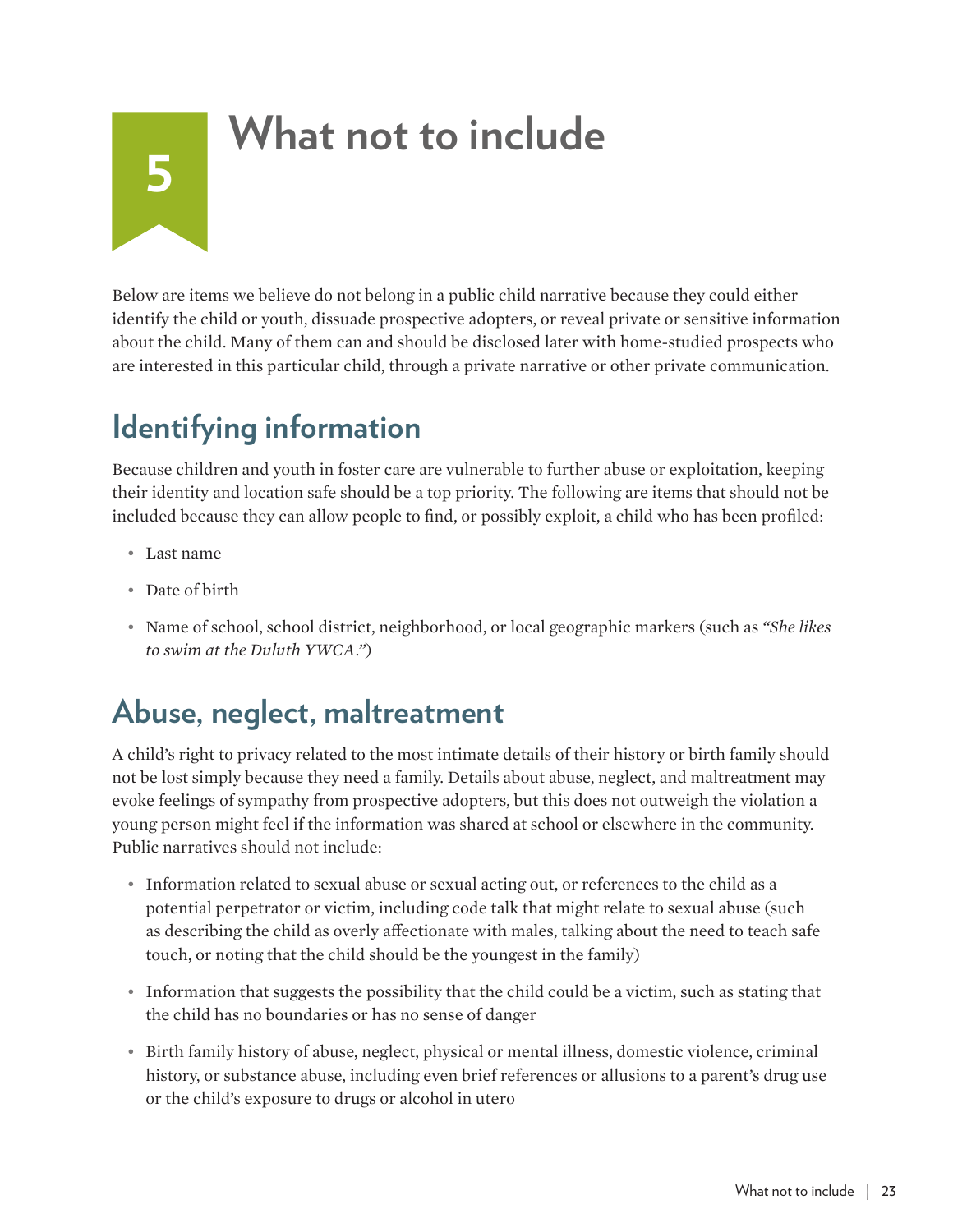- Reasons for the young person's entry into care
- The child's trauma history

#### **Placement information**

Like information on abuse and maltreatment, data on a child's current or past placements is too personal to be shared in a public setting. Some placement details may reveal or suggest medical or behavioral challenges, for example. Others (such as length of time in care or multiple placements) may make a child seem like too big a risk for prospective parents to take. As with other elements of the profile, the key is to consider whether the information would likely make a prospective parent interested in learning more. We believe placement details never meet that level of scrutiny.

It's best to avoid all of the following in public narratives:

- Current placement type (such as residential treatment, group home, or juvenile justice setting)
- Placement history, including number of placements in foster care or re-entry into care, or other information taken directly from the child's case file regarding their placement history
- How long the child has been in foster care or how long they have been waiting for an adoptive family
- Information about why a foster family or relative is not interested in, or able to be, the child's permanent placement
- References to adoption interruption, disruption, or dissolution

#### **Medical information**

Since the passage of the Health Insurance Portability and Accountability Act (HIPAA) in 1996, there has been renewed attention on the need to protect individual's confidential medical information. We firmly believe that the spirit of the law should be considered when creating public profiles of waiting children. As a result, we recommend against including any information about medical or mental health diagnoses or treatment in public narratives, including information about the child's level of medical need. As with many of the items in this section, we believe in careful, thoughtful disclosure to prospective parents later in the adoption placement process. Public narratives should not include:

- Medical or mental health diagnoses, medication, and treatment, including whether the child has or is attending therapy or counseling
- Statements that a youth is pregnant or has recently given birth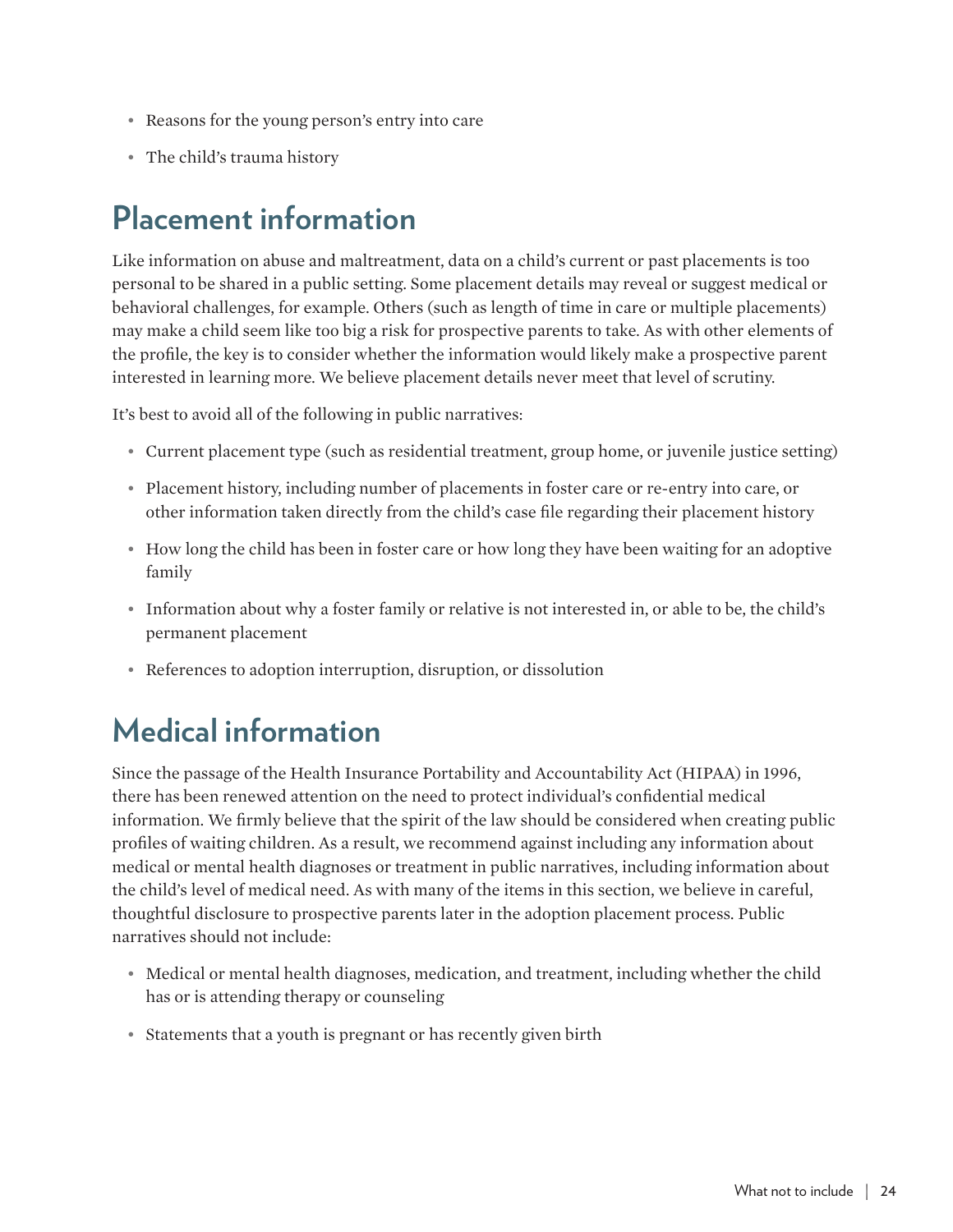- Levels of, or statements about, a child's physical impairments (While many photolistings have checkboxes or impairment levels to help match a child with prospective parents, we recommend that these functioning levels not be shared with prospective adoptive families until they have an approved home study and are registered on the site.)
- Reports or statements from doctors, mental health providers, or other health care professionals
- Reports or statements related to medical conditions or treatments from the child's foster parent or other care providers
- Clinical information from the child's case file

## **Behavioral challenges**

Too often, narratives of waiting children include negative information about their behaviors or other challenges. While we know that the challenges facing these young people are real—and their parents will need to be prepared and supported to address them—the public narrative is not the best avenue to share this information. The public profile or photolisting is where we seek to engage prospective parents and to introduce the child's best self. It can help to think about the public narrative as when we go on a first date or meet people at a party. We share the best parts of ourselves in such situations and, after we've developed a bond, may share some of the challenges we face.

We do recommend including information about the behavioral challenges in general information about adoption that is not connected to a specific child. This information can and should highlight that the challenges can be the result of trauma children in care have often experienced.

We recommend against including any of the following in individual children's public narratives:

- Aggressive behaviors, including anger, fighting, or oppositional acting out
- Sexual behaviors, including the child as a current, past, or potential victim or perpetrator
- Information about delinquency or juvenile justice involvement
- Negative behaviors such as lying, running away, or stealing
- References to a child acting younger than or being more mature than their same-age peers
- Impairment levels related to a child's behaviors

It's a good idea to review the narrative to be sure that negative behaviors aren't included in positive terms. For example, *"Stefan has improved his ability to control his temper and is doing much better in school,"* has positive framing but still includes negative traits. A more strengths-based choice would be to simply say: *"Stefan has been doing well in school, and he loves his algebra class."* Similarly, *"Becky has recently learned to stop sassing her foster parents and teachers"* sounds positive but is really focused on the past negative behaviors. It's better to focus on what Becky is doing right now: *"Becky is respectful of adults, including her foster parents and teachers."*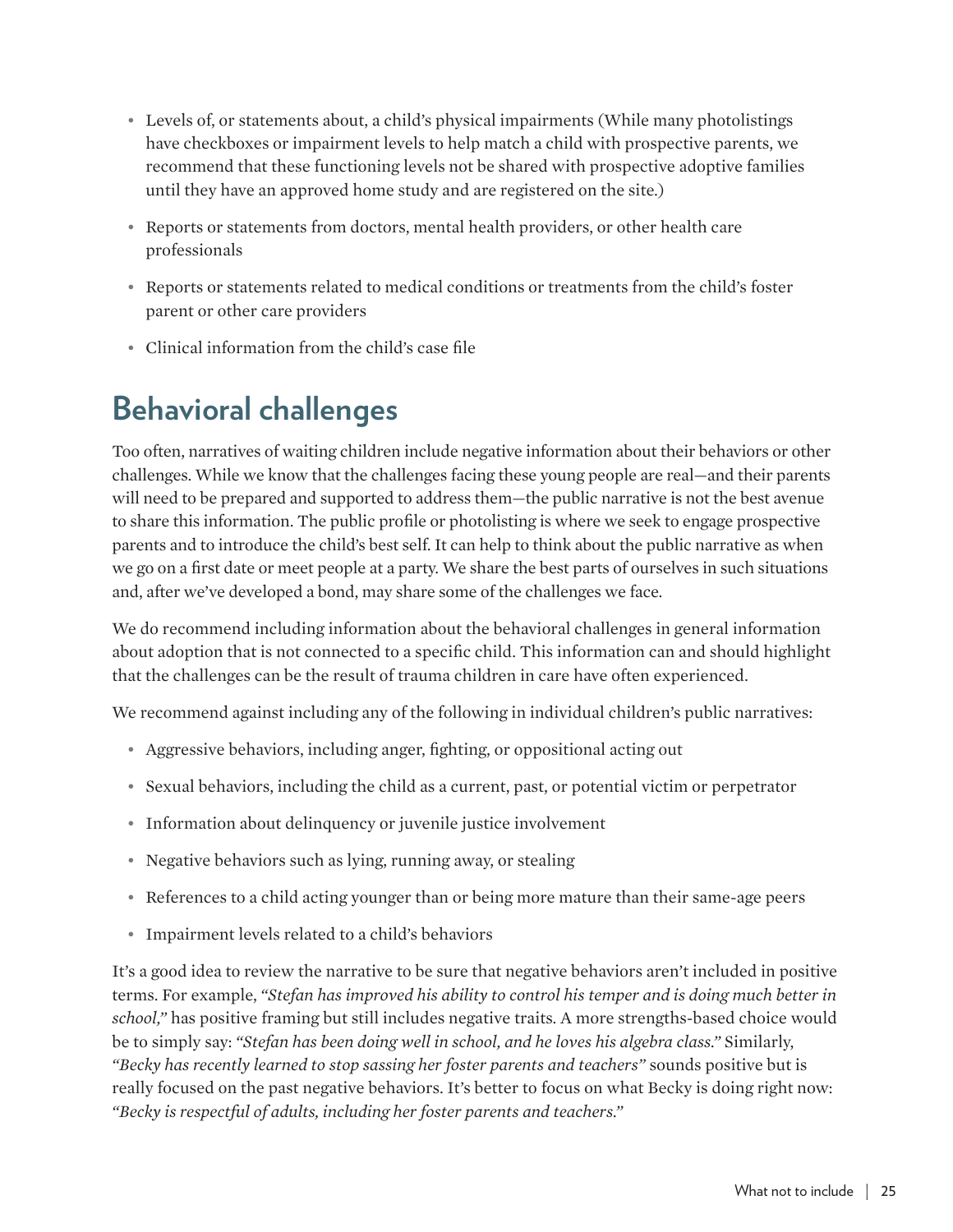## **Potentially painful or embarrassing information**

As noted earlier, as you write narratives or review profiles, think about how the youth would feel if the information was read by their classmates or friends. Or how you would feel if the information was included in a public website or handout about you or a child you love. Below are examples of potentially painful or embarrassing information that should not be included in public narratives:

- Mention of bodily functions (including incontinence and bedwetting) or hygiene challenges
- Any descriptions of body type, including short, heavy, stocky, slender, or skinny
- The child's height or weight
- Negative descriptions of the child's appearance
- References to the child's fears or sources of anxiety
- Anything else the youth could be embarrassed by if their peers saw it, such as if they have been bullied, have trouble making friends, are clumsy or awkward, are messy or sloppy, cry easily or often, or don't do well at sports or in school

#### **Things that limit potential families**

In most cases, children are photolisted or otherwise described in public profiles because their agency has not been able to find a family that can meet their needs. A public narrative that limits or discourages families only makes the job harder and reduces the agency's chances of finding the adoptive family the child needs. There are, of course, very real concerns about which family is right for a child and whether the family can meet the child's needs and protect the child or others in their home. Rather than including such references in a public narrative, we think it's best to consider these situations on a case-by-case basis after an interested approved family has expressed interest.

We recommend against including the following in public narratives:

- Discussion about the child's reluctance to be adopted or emphasis on their unique need for preparation for adoption
- Statements that suggest the writer may not believe adoption is an option for the child
- Limits on the type of family who will be considered, including limits based on the parents' marital status or family make-up, race or ethnic background, number or age of other children in the family, religion, or other such fixed characteristics. We recommend against including statements such as the following:
	- > *A two-parent family would be best.*
	- > *We're only considering families in south Florida.* For those cases where there is a valid geographic restriction, you may want to choose outreach efforts only in or near those communities from which families will be considered.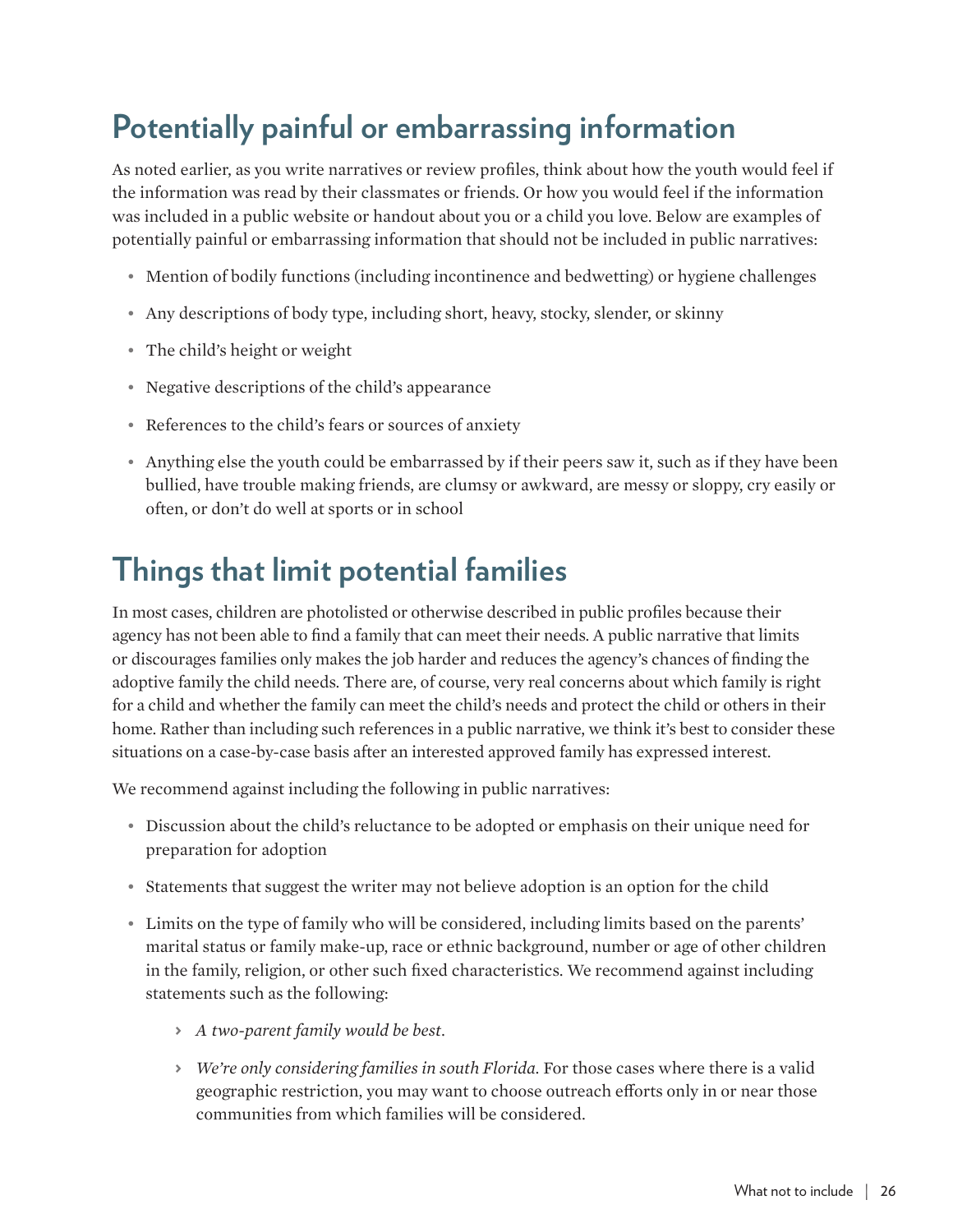- > *Paula would do best in a family with no other children.*
- > *Gregg would prefer to be adopted by a Caucasian family.* Please note that statements about the preferred race of the adoptive family, even if noted as the young person's preference, may suggest a potential violation of the Multiethnic Placement Act or the Interethnic Adoption Provisions. Even if they do not violate these federal laws, such statements are likely to turn away qualified adoptive parents.
- > *Gwen wants to be placed with a Baptist family.* Please see above for examples of how we think you can effectively highlight a child's faith and the importance of adoptive parents' supporting that faith without including an explicit limitation on families to be considered.

Decisions about whether a particular parent or couple can meet a child's needs should be made on a case-by-case basis, after identifying their strengths and support network and helping them explore if this placement is the right fit. There are many cases where a family who does not meet either an agency's or a child's expressed preferences has been exactly what a particular child needed.

#### **Finding a family**

When Tammy was photolisted, her narrative noted that she should be placed only with a twoparent family. She had experienced serious abuse in her early life and, as a result, had behaviors that her workers couldn't imagine a single parent handling on their own. In spite of the warning, Missy saw something in Tammy and pursued the adoption. The adoption was finalized eight years ago, and the two have built a strong, loving, successful family. Missy's network of other adoptive parents and post-adoption support services helped her when times were tough, and Tammy is now as close to her mom as any 20-year-old could be.

#### **Intellectual ability or education challenges**

Any references to school should be general or positive. Like HIPAA for health information, the Family Educational Rights and Privacy Act (FERPA) was passed to protect access to private educational information. We believe that the spirit of the law should govern public child welfare informationsharing, so that no private educational information is shared in public profiles of waiting children.

Information about special services or challenges should be presented later to home-studied families who express interest in this child. Similarly, discussions about a child's IQ, intellectual or developmental disabilities, or cognitive challenges should be considered protected information until later in the adoption-placement process.

Don't include any of the following in a public narrative:

• Intellectual or educational challenges, including allusions to challenges or to a child being nonverbal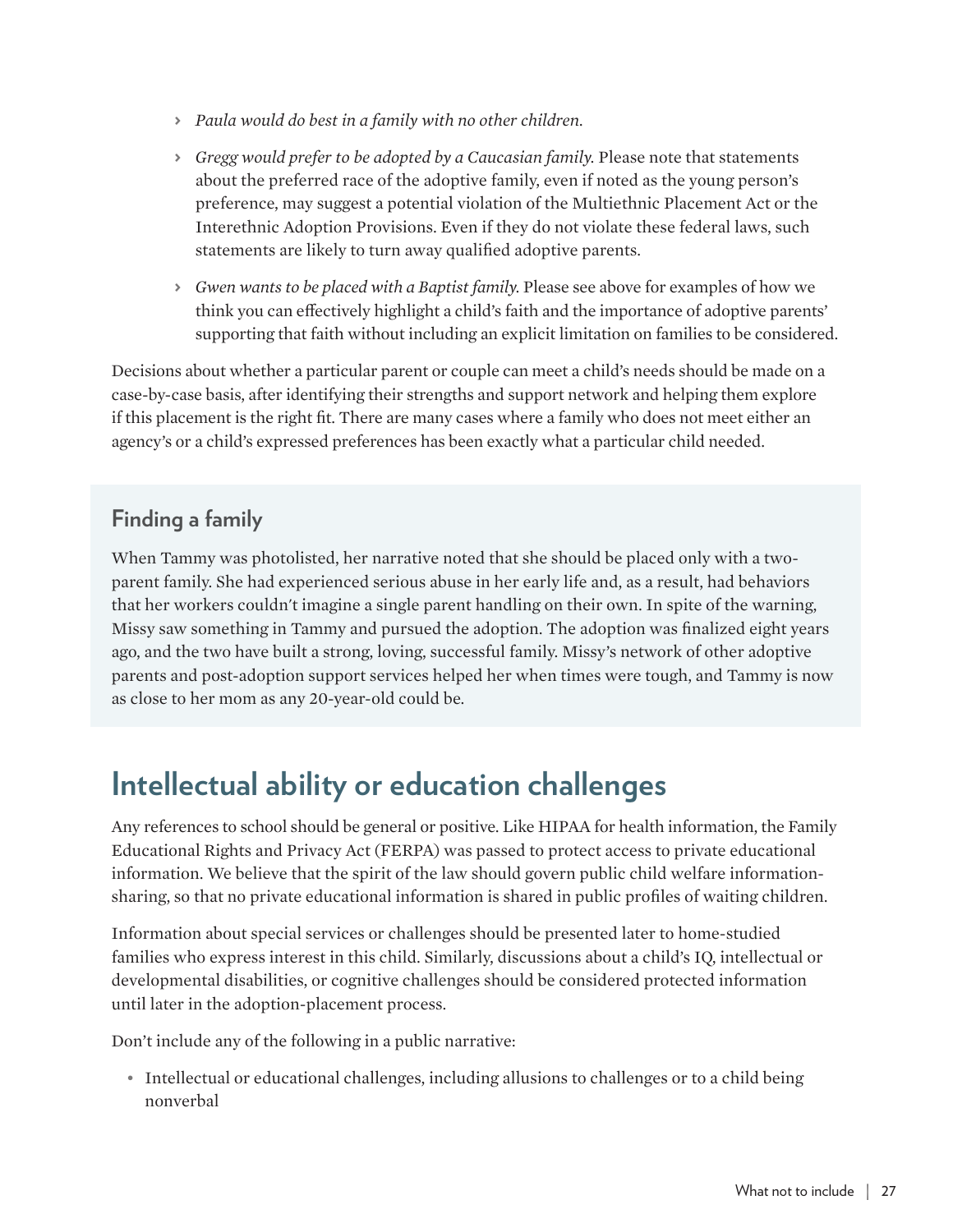- References to special education status or an individualized education or Section 504 plan
- Specific IQ score or range, even if it is high
- References to specific disabilities that relate to school, education, or intellectual ability
- Statements about a child's educational impairment level
- References about learning more slowly than or performing at a different grade level than their same age peers
- References to actual grades or scores on assessments, even if they are positive

#### **Sexual orientation or gender identity**

Public child narratives shouldn't include:

- Anything that would convey that a youth is transgender, including mixing pronouns, a name and gender identity that don't match, or switching names
- A statement about, or allusions to, the fact that the youth is lesbian, gay, or bisexual *unless all three of the following criteria are met*: (1) the narrative is for a teen who wants the listing to include their sexual orientation; (2) the youth has had thoughtful conversations with affirming adults about the potential positive and negative consequences; and (3) the youth has been involved in crafting the narrative and approves of how the information is presented

#### **Other**

- **Anything negative** Neutral is okay, but negative is not. Review the public narrative to be sure that negative traits aren't hidden or couched in positive terms. (For example: *Jason is remarkably polite, although he does talk back to his foster mother from time to time*. This would be better said: *Jason has very good manners.*)
- **Information about the young person's being a parent** You can make an exception if the young person wants the information included, understands the pros and cons, and has approved the description.
- **Specific information or details the child asked to have excluded from the narrative** Involving young people in the creation of narratives contributes to having a positive, accurate narrative. During the process, we recommend you follow the youth's lead about what to leave out of the narrative. And if a young person reviews a narrative and requests specific edits, we suggest you make those changes. If you feel strongly about including something, it's best to discuss why with the youth and see if you can come to an agreement.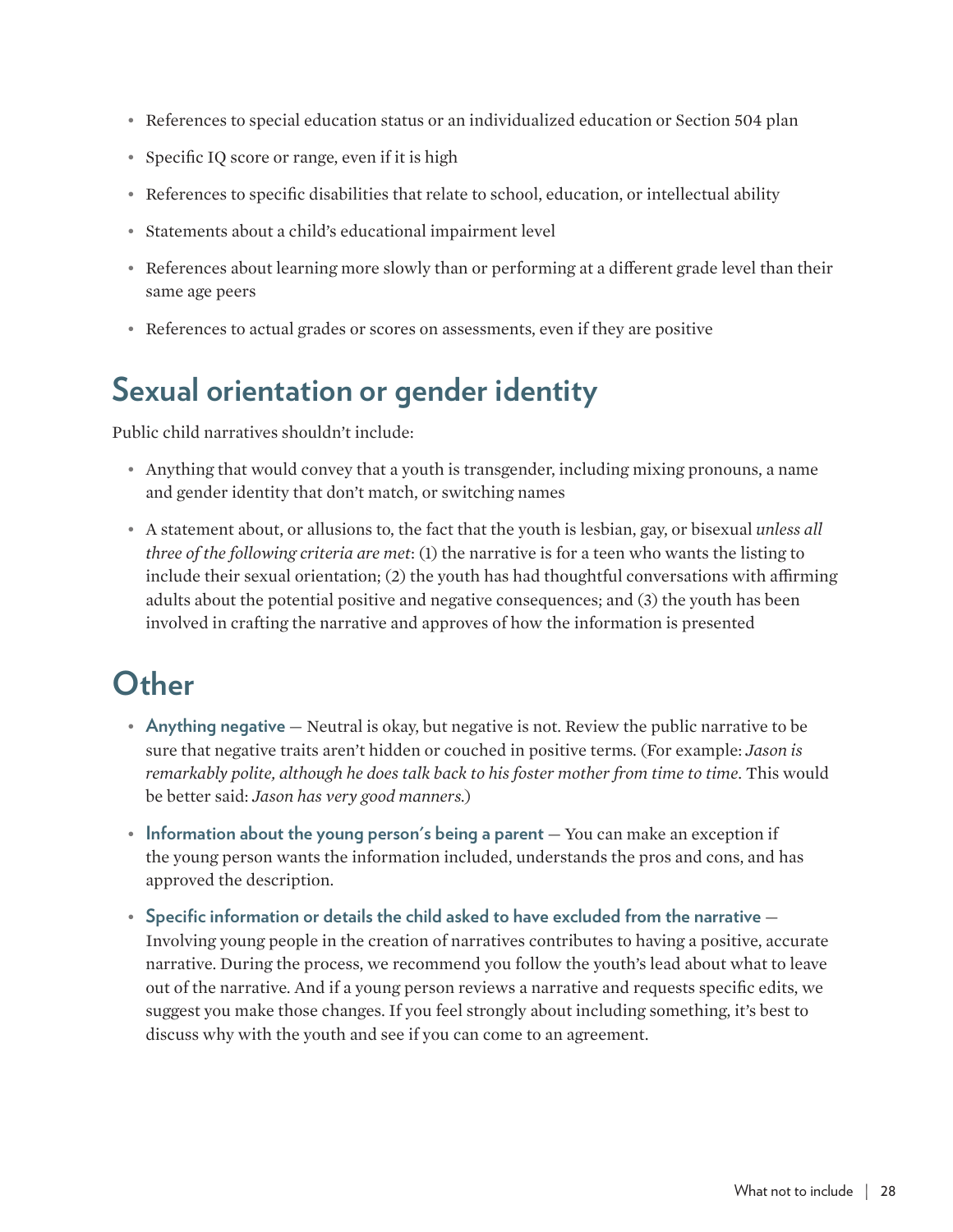- **Language that promotes stereotypes based on gender, race, ethnicity, or other characteristics** — Some narratives will talk about a child as a "girly girl" or as "all boy." Others may mention how the child is similar or different than others of the same gender or ethnic background. (For example: *Like most girls, Samantha goes crazy for pink and glitter. Although he's of Mexican descent, Pedro doesn't like spicy food*.) The best option is to focus on this individual child rather than comparing them to classes of people and potentially perpetuating stereotypes. (Better options are: *A gifted artist, Samantha uses a lot of pink and glitter in her work. Pedro loves macaroni and cheese and pizza above all else*.)
- **Things the child isn't, doesn't do, or doesn't like** Even when the narrative uses this technique with positive intent, the result doesn't typically serve the young person well. For example, a narrative might read: *Simon isn't aggressive and doesn't talk back to his foster parents.* Raising the issue suggests that perhaps he used to be or that there's something else to worry about. Or it can suggest other children in foster care all have this behavior. It's better to write from the positive perspective: *Simon gets along well with others and is very respectful with adults.*

In other cases, language about what someone doesn't like or do may feed into stereotypes. (For example, *She doesn't like to shop like most teenage girls do*.) It's much more effective to focus on what this child *does* like and what they enjoy doing.

- **Adoption assistance eligibility** Informational pages about waiting children and the adoption process should certainly mention that most of the children adopted from foster care are eligible for ongoing support. But including it in the narrative may make the child—or their peers—feel like someone has to be paid to adopt them. Information about adoption assistance benefits is certainly something that should be shared with home-studied families who are looking for specific information about a particular child.
- **Status as legally free or not legally free** There are three potential problems with including a statement that a child is legally free for adoption. First, many of those just learning about adoption will not know what it means, so it's not of much use to them. Second, listing that a child isn't legally free could be off-putting to potential parents, so they'd begin to look only at children who are legally free. Finally, it may read to a young person that it's related to a financial transaction (like a sign for free kittens, for example). Information about a child's legal status is best left for a private narrative or a conversation with home-studied prospects, during which questions can be answered. In some cases, photolistings may allow prospective parents to search by whether a child is legally free. It is not a problem to check off a box that identifies if the child is legally free.
- **Disclosure of sensitive or potentially identifying information about any birth family members or siblings not in foster care** — This could include criminal history, mental health or medical details, history of substance use, domestic violence history, immigration status, geographic locations, etc.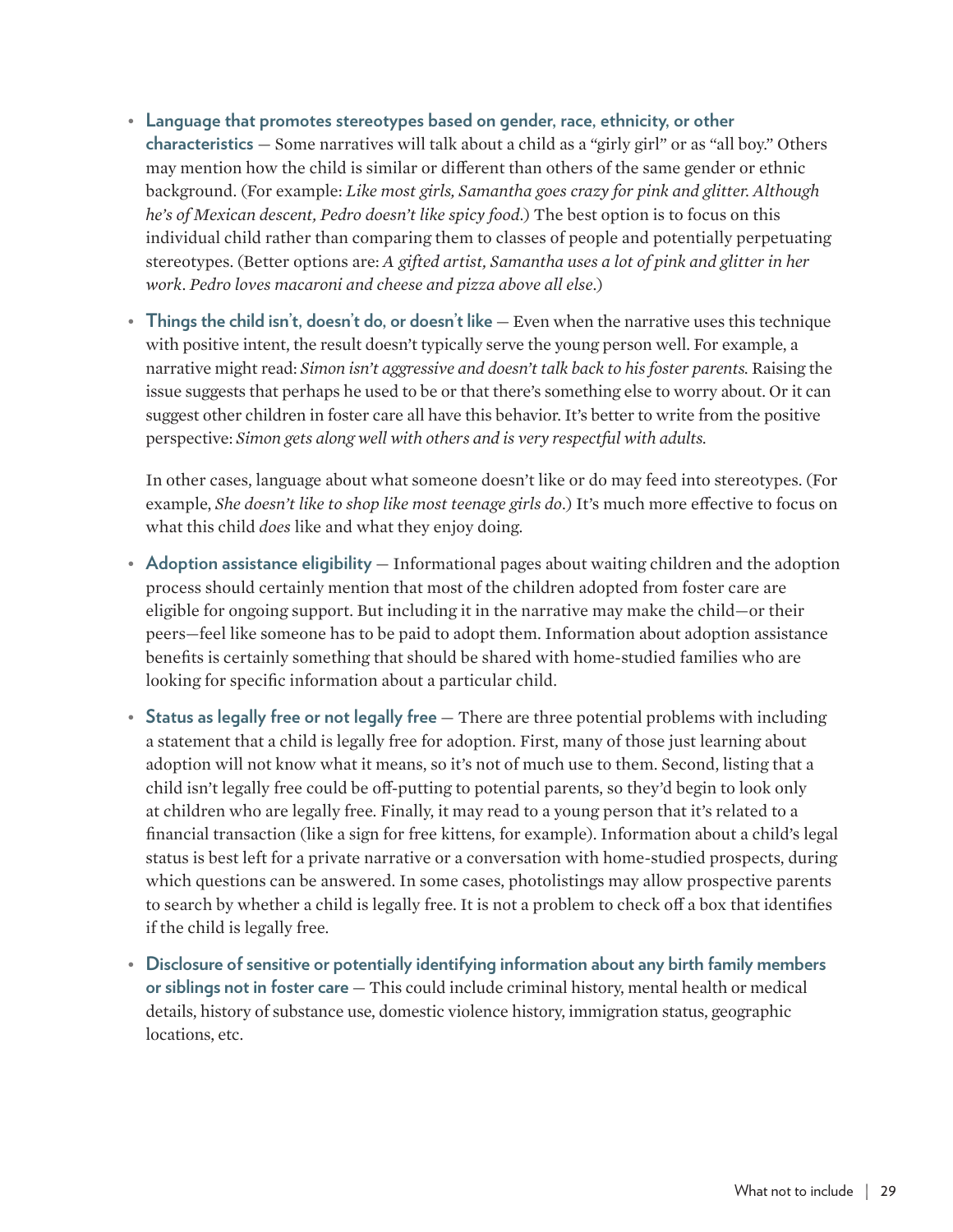- **Links or references to a young person's personal YouTube channel, web pages, social media pages** — Links to such websites may allow people to access identifying information or even contact the child. And even a reference might allow someone to search for and find the child. If the young person is proud of something they've created, find out if there's a way to link to a version of it that is not connected to the social media site. Of course, it's great to include *Wednesday's Child* and similar videos and special social media efforts related to looking for adoptive families.
- **Outdated information** The best profiles are updated regularly. Children and teens change quite a bit over time; a narrative of a 15-year-old that talks about his love of Thomas trains will read as dated, might suggest a developmental or intellectual delay, or present an inaccurate picture of the teen.
- **Spelling, grammar, and punctuation errors and poorly composed writing** It's not just content that can make a child's narrative less than compelling. Errors, dull writing, and poorly worded phrases will not encourage prospective parents to keep reading, could cause them to misunderstand important details, or lead them to view the agency as less than highly professional. Whenever possible, have someone with strong writing and editing skills involved in the development of profiles. Regardless of who writes the narrative, be sure to have someone with a good eye for details proofread the final version before it's released.

#### **Photos**

As noted above, using a good picture is one of the best ways to help prospective parents connect to a child. But a bad or old image can have the opposite effect and can cause prospective parents to simply look past a child's listing. In other cases, photos can provide identifying information or invite the wrong kind of attention for a child.

In cases where the picture can't be used, the first priority is to get one that can. When you don't have a useable picture or the youth doesn't want to have their picture posted, consider using some of the child's artwork instead. Some young people have even chosen to draw a self-portrait to replace their profile photo.

Below are the types of photos that should not be included in a child's profile:

- Blurry, pixelated, distorted, or otherwise low quality photos.
- Photos of the child that are years out of date.
- Photos that show the child's name, a school name, a school team, residential treatment center name, a well-known building or landmark, or other location markers (such as a street sign or building with a specific name or address visible). We know that participation in sports may be very important to a young person and can be compelling to prospective parents. If an older youth strongly prefers to wear their team jersey in a photo, we suggest using image-editing software to remove or obscure the team's logo.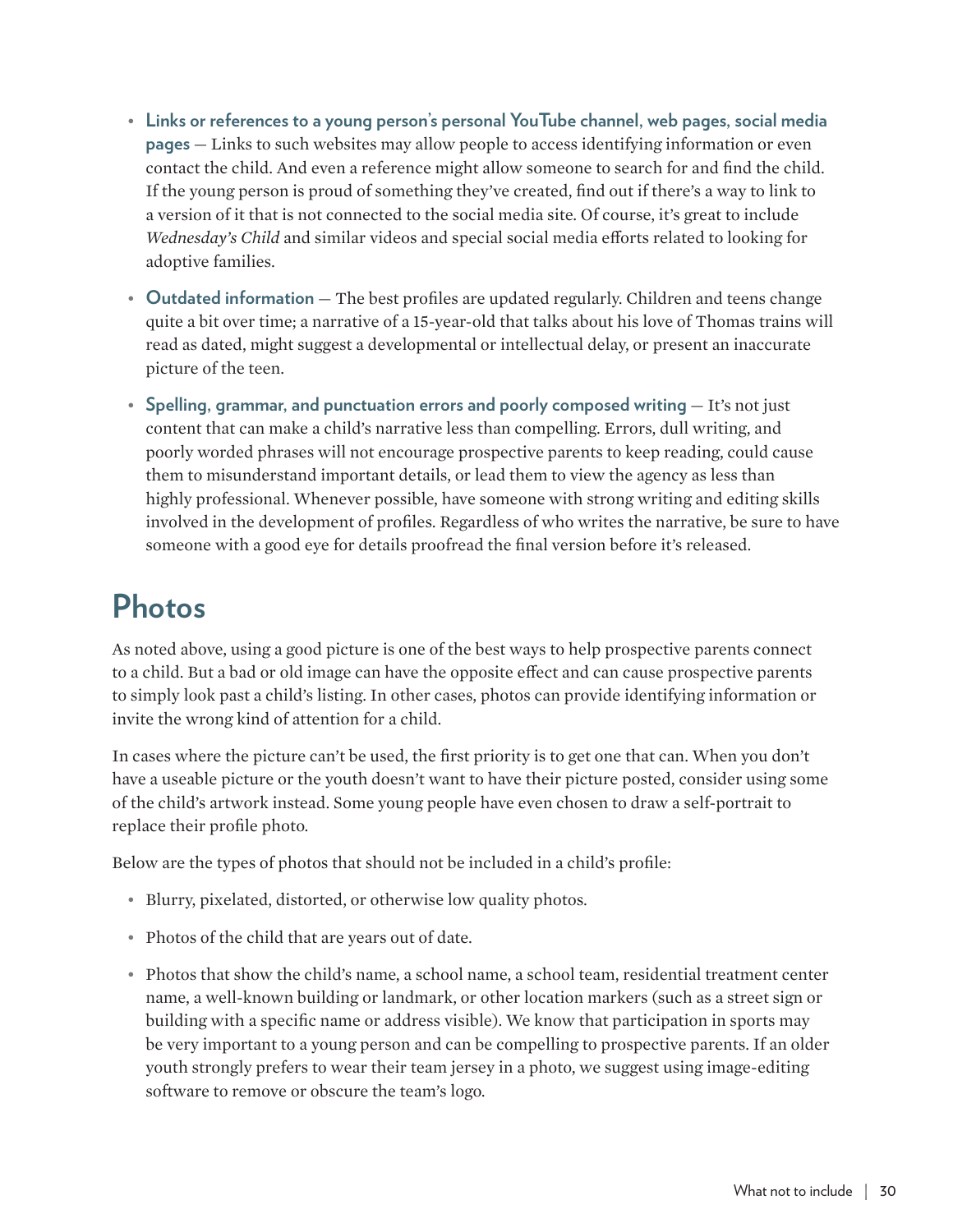- Photos showing clothing or backgrounds with pictures of weapons or words or pictures that suggest violence or crime.
- Photos with sexual overtones, including photos with suggestive posture, photos of youth with no shirts or significant cleavage, or photos of young people in clothing that has sexually suggestive statements or pictures.
- Photos of children who have a high profile because their story has received significant news coverage that included last names or other identifying information. If there is a serious safety risk or risk of exposure for a child with a high profile, you may want to consider whether public recruitment is the right option for this particular child.
- Photos of young people who do not want their picture included.
- Photos that include other children unless they are siblings the agency is seeking to place together.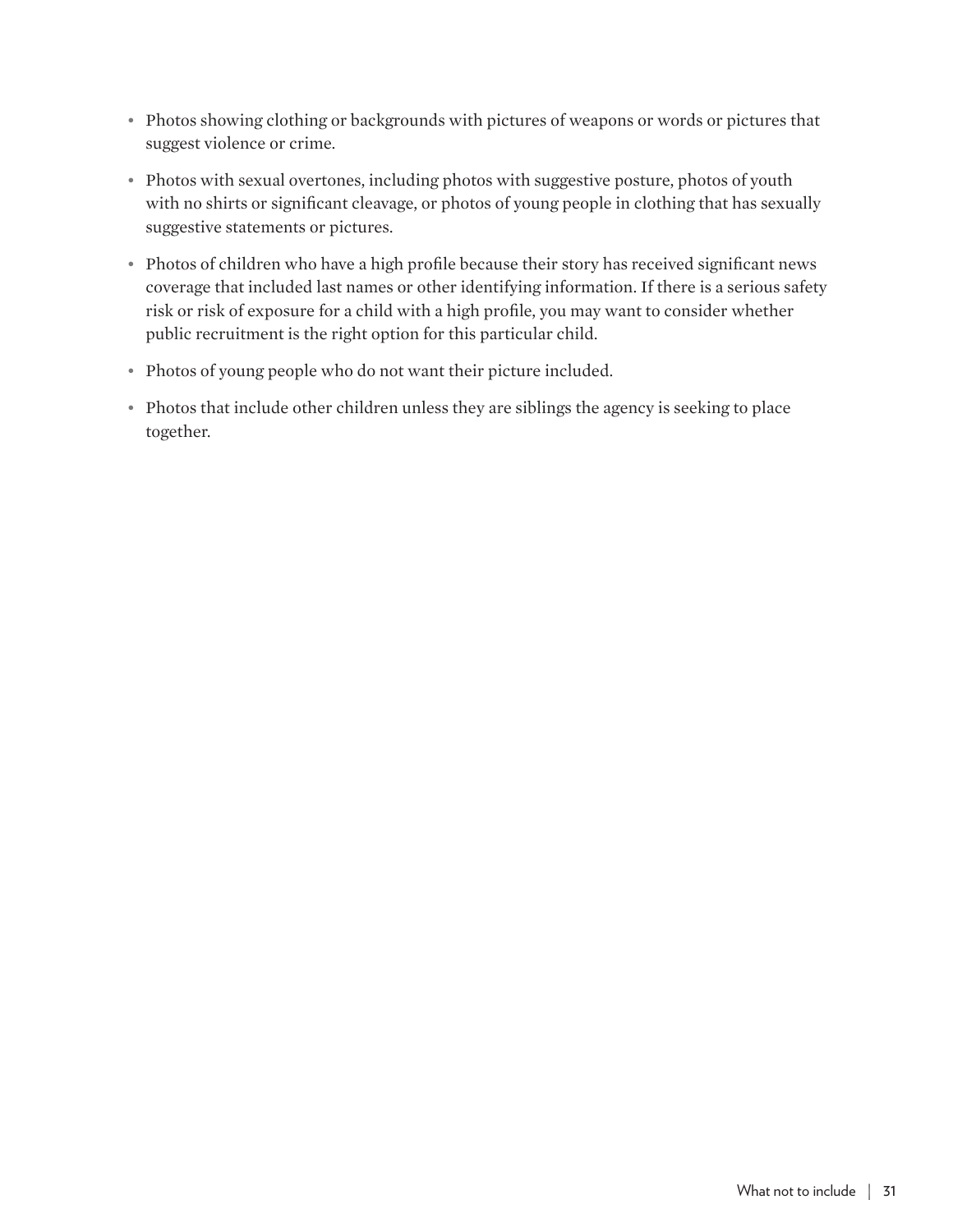## <span id="page-32-0"></span>**6 Samples of well-written**<br>**6 o nublic narratives public narratives**

#### **Creative, well-written narratives**

#### **Max**

Great Scott! There's a new superhero flying around the planet! It's Marvelous Max! This caped crusader wants to save the world one day, and if he had his way, he would also strap a giant piggy bank to his back and drop money off to charities. Of course, that's when he's an adult. As a kid, Max just wants to tackle the heavens from the ground through a love of science. "Sometimes," he says, "when it's windy, I like to fly some kites. And sometimes I just like to relax, lay in the sun and look at the clouds.… Sometimes at night I like to look at the stars" … and perhaps wish upon one because Max wants a telescope one day, not to mention a forever family. "I would like to have a forever family who will provide me with a new home to live in and take me to Cosi!" Yes, this superhero/scientist might seem ordinary on the outside. After all, he likes listening to music and playing basketball and video games. But since when is saving the world "ordinary"?

#### **Aaron**

Aaron picks Florida as the one destination on Earth that he'd most like to visit. But forget about Mickey and killer whales and all those other attractions. He just wants to see the frothy blue ocean and bury his toes in warm white sand on a seaside beach. Indeed, Aaron loves life's simple pleasures. For instance, he enjoys playing outside and likes swimming and being in the water. In addition, he likes to play basketball. When he's indoors, Aaron enjoys watching television and movies, especially the animated film *Wall-E*. Like the ocean he wants to visit, blue is Aaron's favorite color. At supper, Aaron would savor some pizza and afterward he'd help clear the table and perhaps get ready to play Sorry, his favorite game. His simple pleasures carry over to Christmas, too, which he enjoys celebrating by helping to decorate the house. And the most important things Aaron wants people to know about him are that he's nice, kind, and has a great personality.

#### **Kate**

To say that Kate simply loves life understates her zeal, compassion and caring attitude toward others. For instance, she dreams of helping others through humanitarian efforts along the lines of Mother Teresa. "I want to run a missionary organization that helps people all around the world," says Kate. And perhaps her philanthropic pursuits will take her to the one destination that she most wants to visit—Papua, New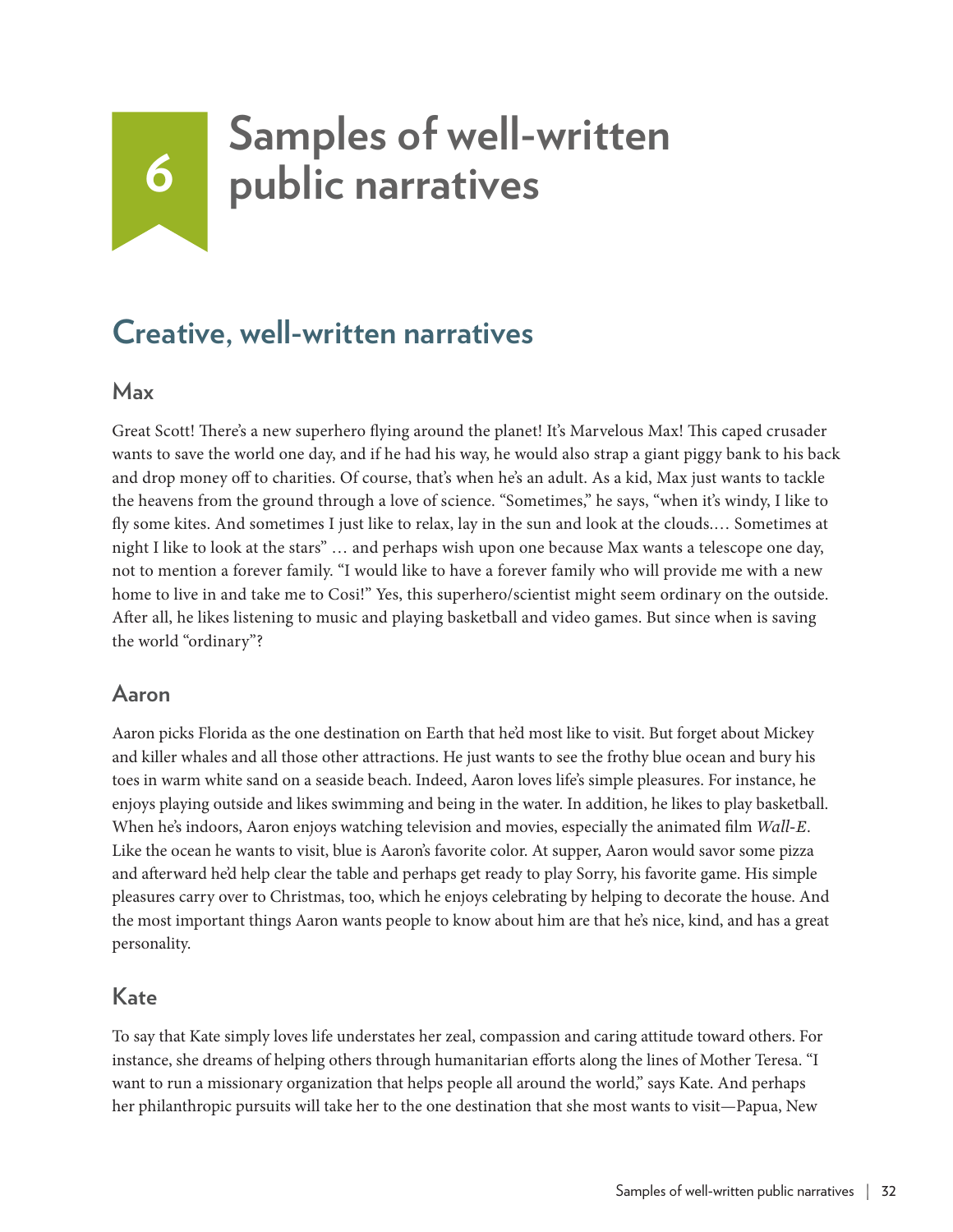Guinea. "I want to learn their culture, see the beautiful sites, and have many adventures," says Kate. However, no other interest tops Kate's faith. She enjoys going to church, especially to celebrate Christmas and Easter. "I care a lot about my faith," she adds, "and it is very important to me."

Kate hopes for a future forever family who will support her strong faith and love of the outdoors. Her family must be strong advocates for the services she needs to thrive at home, at school, and in the community.

#### **Jack**

When Jack tinkers with technology, generally something electrifying occurs, such as the time he fashioned a light out of spare parts and a battery. This mechanically inclined, tech-savvy teen loves taking things apart and putting them back together and has shown a natural ability to figure out any type of electronic device. In fact, his worker describes Jack as "creative and imaginative in his ability to make things and build things." "Mr. Gadget" turns into "Mr. Fix-It" when repairing things that are broken, which is another natural ability. Not surprisingly, Jack's favorite subject in school is science, and he says he enjoys science experiments. This "Mr. Science" enjoys a good laugh too. "Jack has a good sense of humor," says his worker, who adds that Jack uses sarcasm to joke around and laugh with others. Another worker describes Jack as a kid who "cares about others and immediately wants to share whatever he has with others." Jack also likes to cook, and his favorite dish is chicken alfredo with carrot cake for dessert. In school, Jack does best with one-on-one attention. A family with pets would be ideal, says Jack, who also likes motorcycles, fishing, and being outdoors. He hopes his family will help him pursue his many and varied interests!

#### **Narratives for children or youth with significant needs**

#### **Lexi**

Meet Lexi! If you want every day to start with a smile, there's no doubt Lexi (born in 2005) will bring one to your face. She greets everyone with a big smile and has been described as one of the happiest children you will ever meet. Her spirit is like no other, and the rewards of her love and smiles will be endless. A very social girl, Lexi loves to interact with children and adults. Lexi loves to be talked to! Lexi likes playing with soft baby toys and chewing on them and rolls around on the floor to get to what she wants. She can amuse herself by playing with toys (her favorites are toys with music and lights). Watching TV and animated movies are also fun for Lexi.

Lexi likes going to school and being part of everyday life. She enjoys outings and going to church with her foster family. Lexi has overcome many obstacles in her life, and the special family for Lexi must be willing to learn how to meet her needs and be willing to accept a lifetime commitment. If you are that family, please don't miss out on another minute without this wonderful girl! Lexi is the kind of child that will enrich your life forever.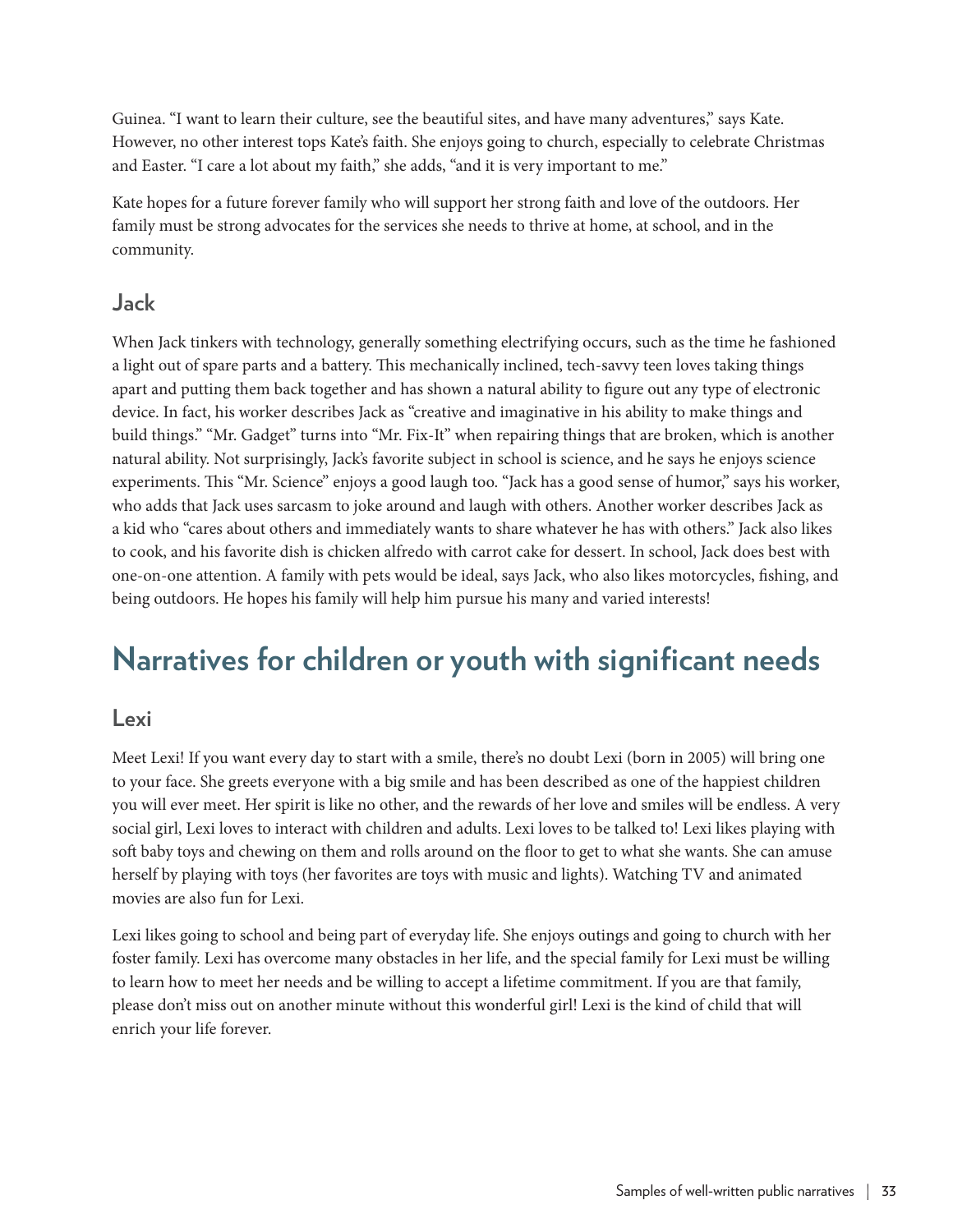#### **Sam**

Samantha, who goes by Sam, delights everyone who comes into contact with her. She's a well-liked child who's very funny. One of her workers says Sam welcomes the attention she receives from others. "Sam is very affectionate and loves to be comforted and hugged," says the worker. One of Sam's favorite activities is playing with any kind of toy that lights up or plays music. She also has an artistic side. "Sam's favorite thing to do is paint," says her worker. Overall, Sam is a pleasure to be around, and her worker explains, "Everyone in the foster family likes Sam!"

Due to her needs, Sam requires supervision and care. She does well at home and in school, where she receives assistance to function at her best. Sam loves attending school and participating in the classroom. Her future forever family must make sure that Sam gets the services that will benefit her now and into adulthood. Finally, her family must support contact between Sam and her two siblings.

### **Narratives for siblings**

#### **Antonio, Juan, and Ignacio**

Antonio, Juan, and Ignacio are active and fun-loving children with charisma and hearts full of hope. Their sibling bond is strong, and they consider each other teammates. They look forward to being with each other and having a family who will support their dreams and passions. All three love sports, riding their bicycles, and listening to Tejano music. Antonio and Juan are the oldest and are protective of each other and their younger brother, Ignacio. Juan and Ignacio are quite outgoing—Juan likes to make jokes and Ignacio loves to chat with others. More reserved Antonio takes a little time to open up. These brothers are uniquely talented and are looking forward to sharing their love with their forever family.

#### **Marcus and Craig**

Marcus and Craig are twins with very different personalities! Marcus is more outspoken, while Craig sits back and observes before stating his opinion. Craig loves music and will not hesitate to play and sing one of his original songs for you on his guitar. Aside from his love for music, Craig also likes to dance. Once he starts up, it almost always sparks a dance battle between the two boys. When Marcus and Craig are not trying to win the dance contest, you are likely to find them playing video games or playing with their cell phones. Marcus enjoys playing sports, including football, and listening to music. Both boys have a sense of humor that will surely make you laugh.

Marcus and Craig share a unique bond. The care and love they have for each other is shown daily through their one-on-one interactions. Whether it's your first time meeting them or you have known them for a lifetime, both boys will delight you with their charm. The twins need a forever family that will offer them plenty of love, time, and a sense of security. And we guarantee Marcus and Craig will bring fun, excitement, and spontaneity into their new family's home.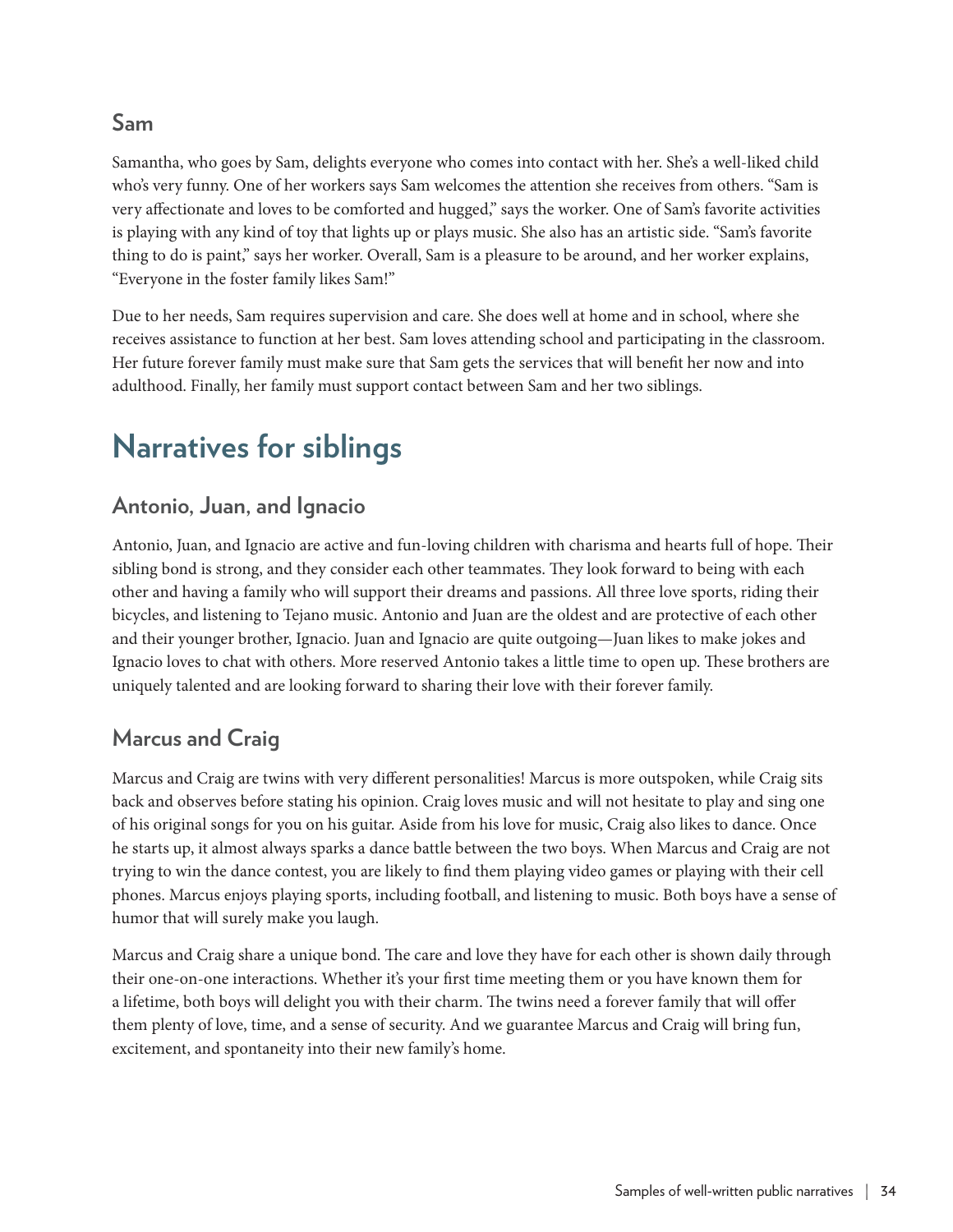### **Narrative written by the young person**

#### **Rogelio**

"My name is Rogelio and I am 19 years old. I am in high school, and have plans to go to a local college upon graduation. My focus will be graphic design and I hope to one day work for a gaming company in some capacity. I have varied interests—including woodworking, metalworking, art, history, and writing that could also one day turn into a career. I am currently writing short stories with a goal of turning them into novels. I primarily write fantasy fiction, similar to *Lord of the Rings* or futuristic dystopian novels. In woodworking classes, I have made a keepsake box, a skateboard, and model houses.

On top of all of my possible career interests, I also have several hobbies. I love reading and re-reading *The Hobbit* and *The Lord of the Rings* series. My favorite books to read are in the same genre I like to write futuristic dystopian societies. I love being around and caring for animals and even worked at a pet store. I especially enjoyed working with injured and disabled dogs and was amazed by their abilities despite their challenges.

I enjoy tinkering with technology by taking things apart, putting them back together, and attempting to repair them. I am also a big fan of video games and sleeping in occasionally. Growing up, I participated in Boy Scouts and especially enjoyed camping, hiking, and learning survival skills.

I would describe myself as very curious and often ask a lot of questions as a way to connect with people. I like to cook and would love to help make meals. My favorite thing to make is stir fry. I would love to have any kind of pet and would be happy to help take care of them. I am looking for a family who would support my creativity and desire to try and learn new things. In the last year, I have reconnected with my birth father and other family members, and would like to remain in contact with them. I am looking for a family who can help me gain the skills I need to become a successful adult."

#### **Narrative with a specific structure**

#### **Teddy**

Teddy says that he is talkative, likes to try new things, and enjoys participating in choir as well as theater. He enjoys running, playing video games (especially *Call of Duty*), riding horses, playing basketball, and being a part of Boy Scouts. He really hopes to find a family who would support him as he continues with scouting.

At school, Teddy does well, and his favorite subject is biology. He recently enjoyed participating in the science fair, and he can envision himself as a nurse one day. He's also proud to be the reigning spelling bee champion! Teddy loves to read, especially the *Harry Potter* and *Game of Thrones* series. *Harry Potter* also tops Teddy's favorite movie list. Teddy has an artistic side too. He likes drawing scenes from nature and soon hopes to get even better at playing his ukulele.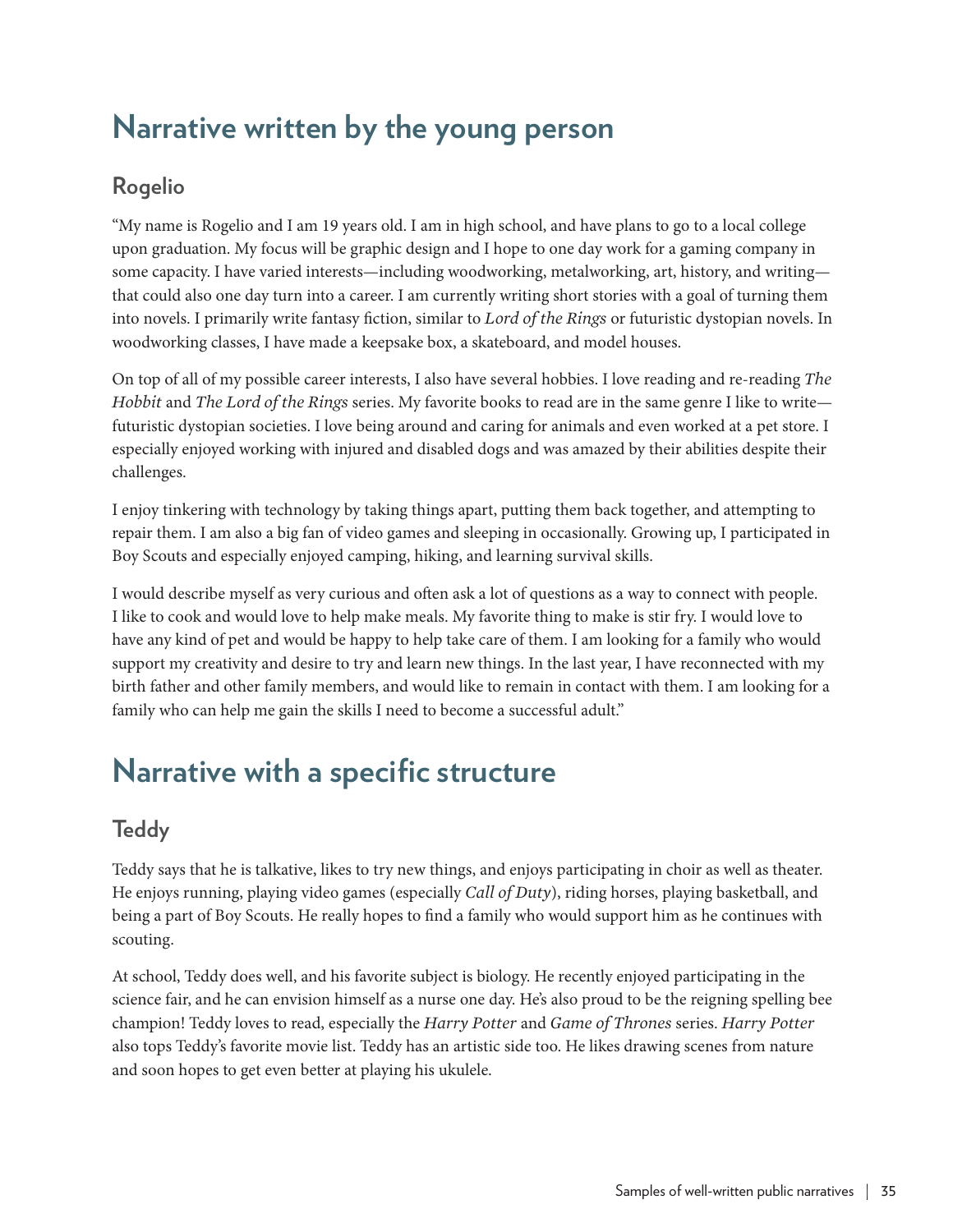Teddy would like a family who loves horses, cats, and dogs. He is currently enrolled in the advanced equine program and would like to continue this training in any future placement. His favorite horse is an American Paint Horse named Tonka. Teddy would also like to be involved in church and go to a summer church camp.

#### *What others say…*

Teddy's caseworker says about him: "Teddy is a very kind, caring, and compassionate young man. He never fails to ask how my day is going and how my co-workers are doing. He has already decided that he wants a career in nursing and is a natural helper. This very outgoing kid makes friends easily. Teddy has an optimistic view on life and an upbeat attitude. He also has a good sense of humor and likes to tell jokes." Another caseworker says Teddy just "lights up" when he is able to work with the horses at his current home.

#### *What you can do…*

Teddy will need a family that is active in the community, allowing him to continue in his desire to participate in multiple extracurricular activities while providing appropriate supervision. He will also need a family that will support him with any ongoing needs.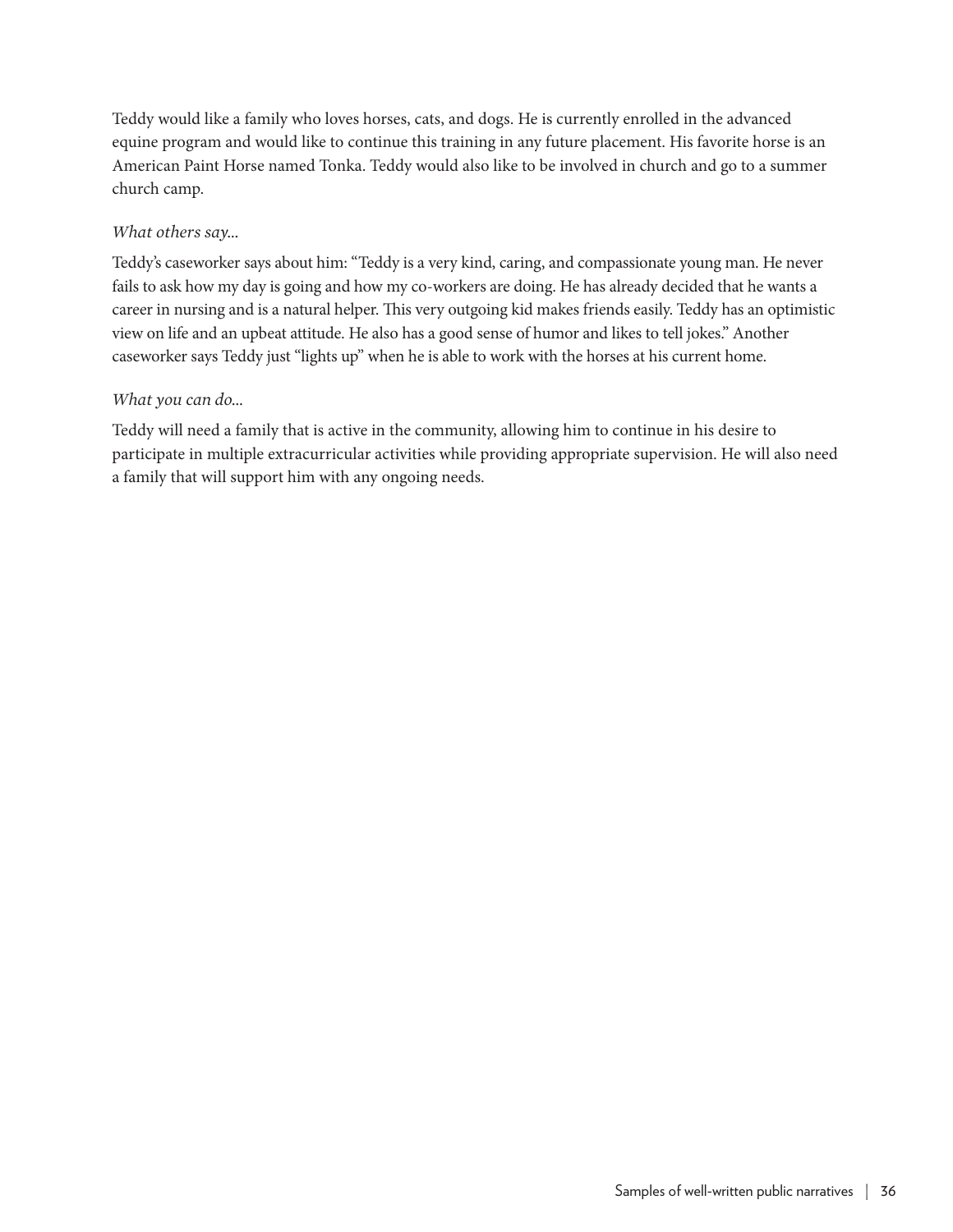## **7 Checklist for public narratives**

Before you submit or publish any public child narrative, please use the checklist below to ensure you've included lots of positive information, but none of the negative. As you review the narrative, ask yourself if the information is strengths-based, if it could potentially be identifying, if it might risk the child's dignity or safety, and if it is reasonable to share with all members of the public, including the child's peers. In addition, we encourage you to have any child who is developmentally able review the narrative and provide feedback that you consider carefully.

## **Did you include the following?**

- $\Box$  Preferred first name
- $\Box$  Positive personality traits
- $\Box$  Strengths
- $\Box$  Hobbies, interests, and favorite pastimes
- $\Box$  What they like about school and school successes
- $\Box$  Things that are important to them
- $\Box$  Answers to questions such as: What makes them laugh? What is their dream day like? What makes them proud?
- $\Box$  Ways they are connected to the community
- $\Box$  Information about cultural connections or languages they speak or use
- $\Box$  Dreams for the future
- Ȗ Quotes from the child
- $\Box$  Positive quotes or input from others in their life
- $\Box$  Interesting photos or videos
- $\Box$  Important family connections
- $\Box$  In profiles of siblings, how they relate to one another
- $\Box$  Birth year
- $\Box$  How a family might be a part of their life
- $\Box$  Appeals to families
- $\Box$  How to learn more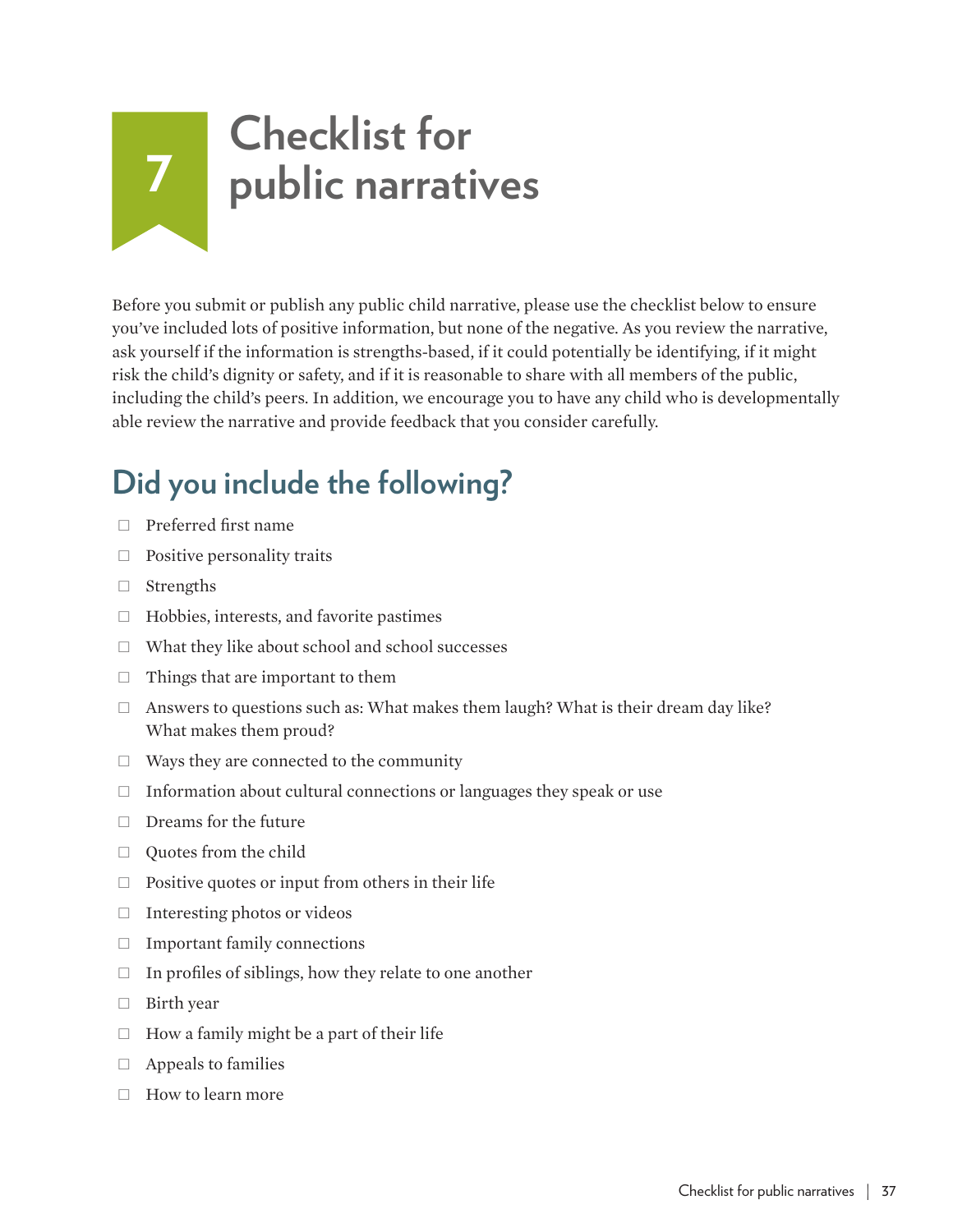## **Did you carefully consider...?**

*Please see chapter 4 for more information about how to make decisions about these items.*

- $\Box$  A general statement about long-term needs
- $\Box$  General information about ongoing support needs
- $\square$  Discussion of appearance
- $\Box$  Detailed discussions of chores or how the young person might be helpful to the family
- $\Box$  The young person's expressed preferences on types of families
- $\Box$  Sexual orientation, but only if the youth is out, wants the information to be included in their public narrative, has been well-informed about risks, and is engaged in the process of crafting and approving the narrative
- $\Box$  The fact that the youth is a parent, but only if the youth wants the information to be included in their public narrative and is engaged in the process of crafting the narrative, and the narrative focuses on the youth rather than the baby or child
- $\Box$  Statements about the success of the current placement, which could lead a prospective adopter to think the current family is better for the child
- □ Race or ethnic background
- $\Box$  The applicability of the Indian Child Welfare Act
- $\Box$  Last initial
- $\Box$  Date of photo and profile (only if it is updated regularly)
- $\Box$  Grade level in school (only if the child is on grade level and it's updated regularly)
- $\Box$  An average photo, either in terms of actual photo quality or how it shows the child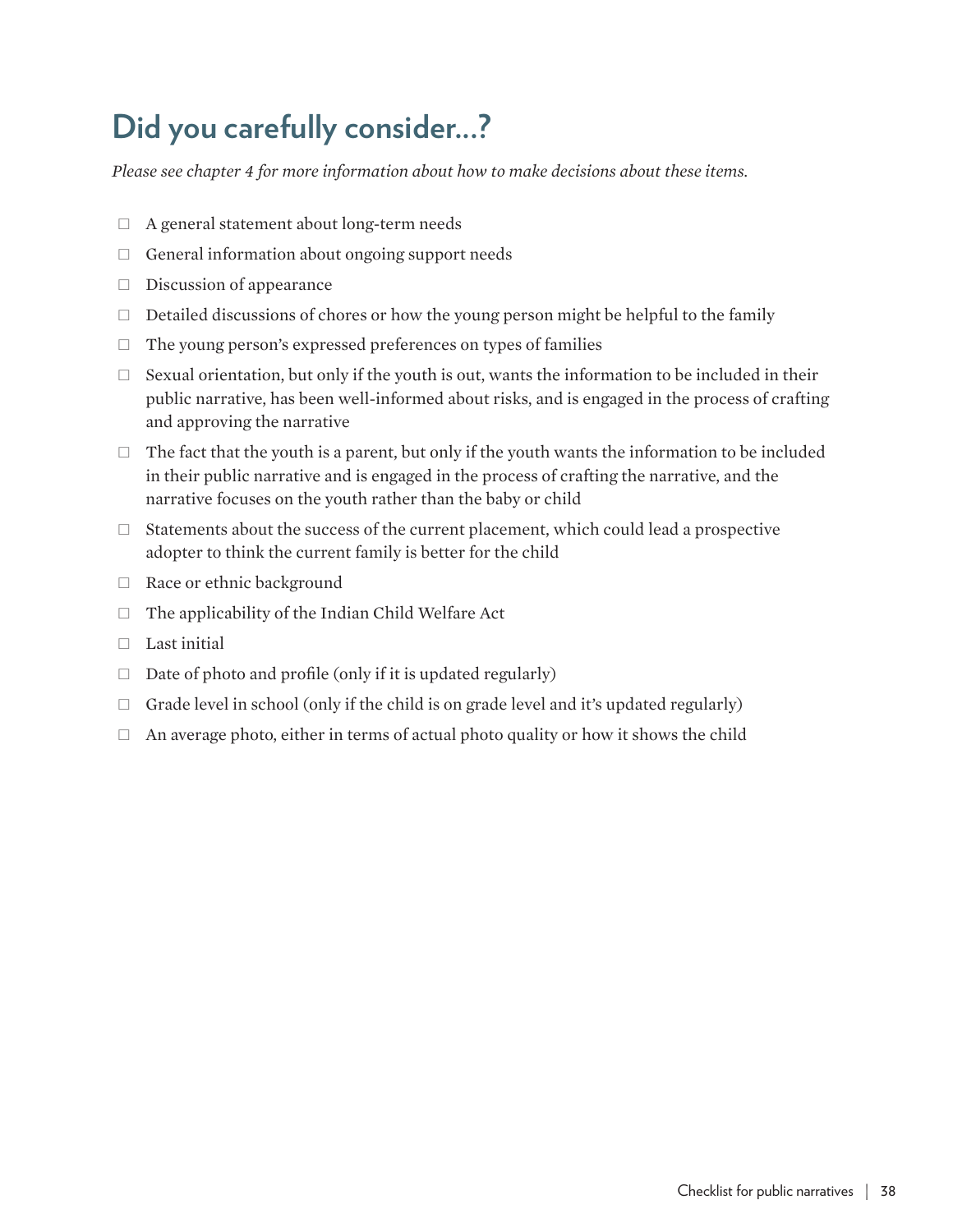## **Have you—and another colleague—reviewed the profile to be sure it doesn't include any of the following?**

#### **Identifying information**

- $\Box$  Last name
- $\Box$  Date of birth
- $\Box$  Name of school, school district, neighborhood, or local geographic markers

#### **Abuse, neglect, maltreatment**

- $\Box$  Information related to sexual abuse or sexual acting out, or references to the child or youth as a potential perpetrator or victim, including code talk that might relate to sexual abuse (such as describing the child as overly affectionate with males, talking about the need to teach safe touch, or noting that the child should be the youngest in the family)
- $\Box$  Information that suggests the possibility of child as victim, such as stating that they have no boundaries or have no sense of danger
- $\Box$  Birth family history of abuse, neglect, physical or mental illness, domestic violence, criminal history, immigrations status, or substance abuse, including even brief references or allusions to a parent's drug use or the child's exposure to drugs or alcohol in utero
- Ȗ Reasons for the child's entry into care
- $\Box$  The child's trauma history

#### **Placement information**

- $\Box$  Current placement type (such as residential treatment, group home, or juvenile justice setting)
- $\Box$  Placement history, including number of placements in foster care or re-entry into care or other information taken directly from the case file regarding their placement history
- $\Box$  How long they have been in foster care or how long they have been waiting for an adoptive family
- $\Box$  Information about why a foster family or relative is not interested in or able to be the permanent placement
- $\Box$  References to adoption interruption, disruption, or dissolution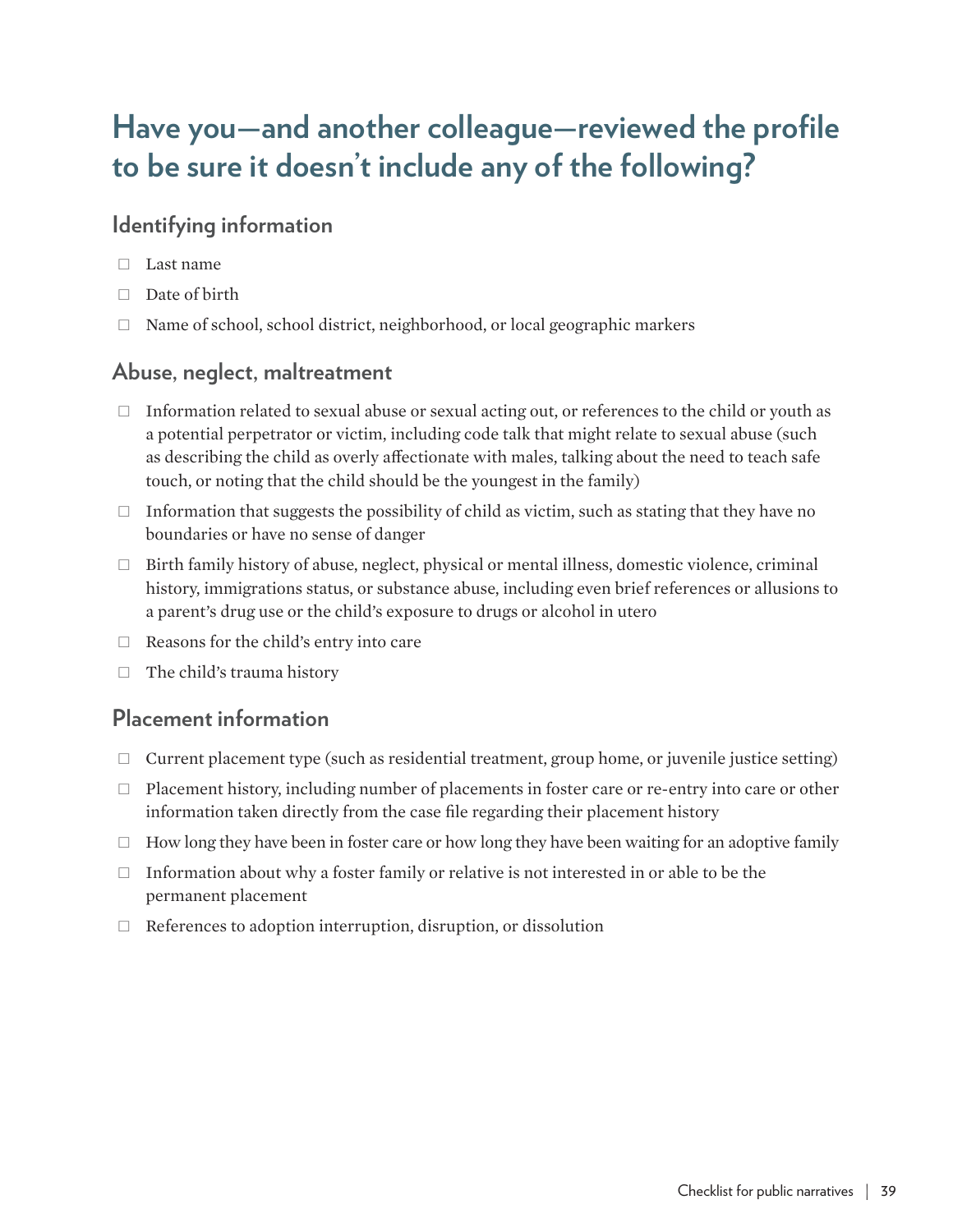#### **Medical information**

- $\Box$  Medical or mental health diagnoses, medication, and treatment, including whether the child has or is attending therapy or counseling
- $\Box$  Statements that a youth is pregnant or has recently given birth
- $\Box$  Levels of, or statements about, physical impairments
- $\Box$  Reports or statements from doctors, mental health providers, other health care professionals, or caregivers about medical information
- $\Box$  Clinical information from their case file

#### **Behavioral challenges**

- $\Box$  Aggressive behaviors, including anger, fighting, or oppositional acting out
- $\Box$  Sexual behaviors, including current, past, or potential victim or perpetrator role
- $\Box$  Information about delinquency or juvenile justice involvement
- $\Box$  Negative behaviors, such as lying, running away, or stealing
- $\Box$  References to a child acting younger than or being more mature than their same-age peers
- $\Box$  Impairment levels related to their behaviors

#### **Potentially painful or embarrassing information**

- $\Box$  Mention of bodily functions (including incontinence and bedwetting) or hygiene challenges
- $\Box$  Any descriptions of body type, including short, heavy, stocky, slender, or skinny
- $\Box$  The child's height or weight
- $\Box$  Negative descriptions of the youth's appearance
- $\Box$  References to fears or sources of anxiety
- $\Box$  Anything else they could be embarrassed by if their peers saw it, such as if the child has been bullied, has trouble making friends, is clumsy or awkward, is messy or sloppy, cries easily or often, or doesn't do well at sports or in school

#### **Things that limit potential families**

- $\Box$  Discussion about their reluctance about adoption or emphasis on a unique need for preparation for adoption
- $\Box$  Statements that suggest the writer may not believe adoption is an option for the child
- $\Box$  Limits on the type of family who will be considered, including marital status, race or ethnic background, number or age of other children in the family, religion, or other fixed characteristics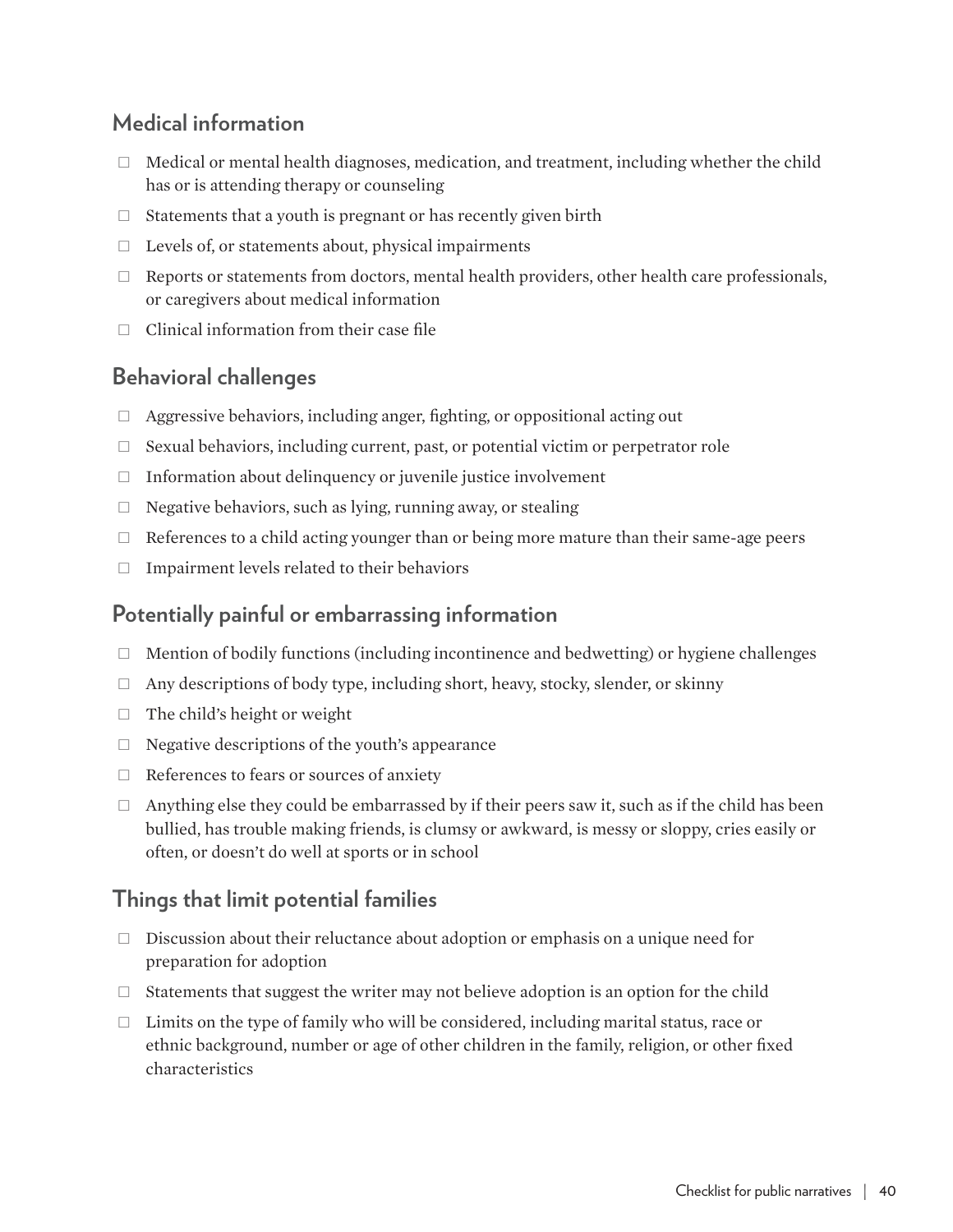#### **Intellectual ability or education challenges**

- $\Box$  Intellectual or educational challenges, including allusions to challenges and being nonverbal
- $\Box$  References to special education status or an individualized education or Section 504 plan
- □ Specific IQ score or range
- $\Box$  References to specific disabilities that relate to school, education, or intellectual ability
- $\Box$  Statements about educational impairment level
- $\Box$  References about learning more slowly than or performing at a different grade level than their same-age peers
- Ȗ References to actual grades or scores on assessments

#### **Sexual orientation or gender identity**

- $\Box$  Anything that would convey they are transgender, including mixing pronouns, a name and gender identity that don't match, or switching names
- $\Box$  A statement about or allusions to the fact that they are LGBTQ unless it is for an older youth who wants the listing to include their sexual orientation, and they have had thoughtful conversations with caring adults about the potential positive and negative consequences, and the youth has been involved in crafting and approving the narrative

#### **Other**

- $\Box$  Anything negative
- $\Box$  Information about the young person's being a parent unless the young person wants the information in the narrative, has discussed the pros and cons, and has approved the description
- $\Box$  Specific information or details the child asked to have excluded from the narrative
- $\Box$  Language that promotes stereotypes based on gender, race, ethnicity, or other characteristics
- $\Box$  Things the child isn't, doesn't do, or doesn't like
- $\Box$  Adoption assistance eligibility
- $\Box$  Status as legally free or not legally free
- $\Box$  Disclosure of sensitive or potentially identifying information about any birth family members or siblings not in foster care, including criminal history, mental health or medical details, geographic locations, immigration status, etc.
- $\Box$  Links or references to a young person's personal YouTube channel, web pages, or social media pages
- Ȗ Outdated information
- $\Box$  Spelling, grammar, and punctuation errors and poorly composed writing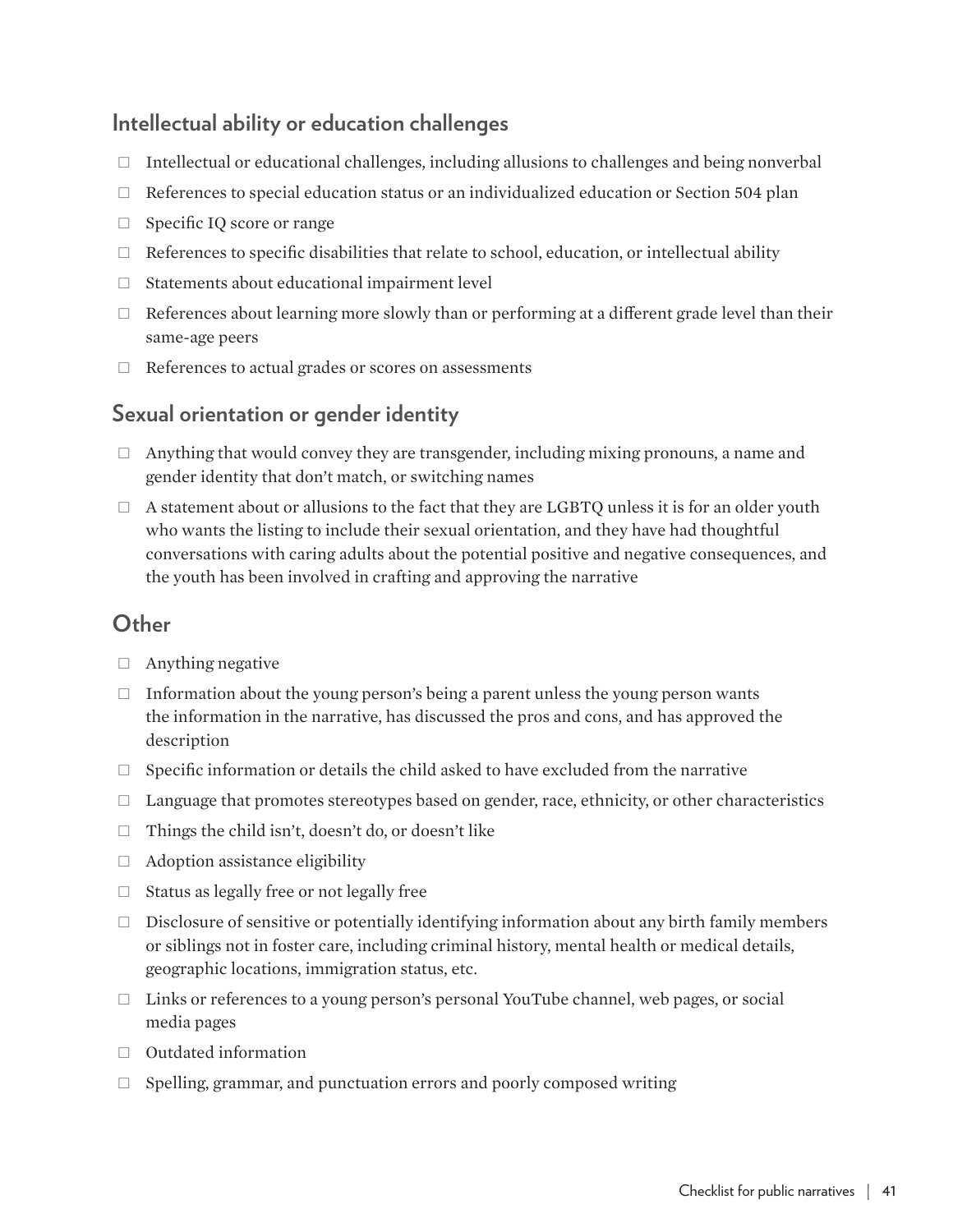#### **Photos**

- $\Box$  Blurry, pixelated, distorted, or otherwise low quality photos
- $\Box$  Photos that are years out of date
- $\Box$  Photos that show the child's name, a school name, a school team, residential treatment center name, a well-known building or landmark, or other location markers (such as a street sign or building with a specific name or address visible)
- $\Box$  Photos showing clothing or backgrounds with pictures of weapons or words or pictures that suggest violence or crime
- $\Box$  Photos with sexual overtones, including photos with suggestive posture, photos of youth with no shirts or significant cleavage, or photos of young people in clothing that has sexually suggestive statements or pictures
- $\Box$  Photos of children who have a high profile because their story has received significant news coverage that included last names or other identifying information (If there is a serious safety risk or risk of exposure with a high profile, you may want to consider whether photolisting is the best recruitment option for this particular child.)
- $\Box$  Photos of young people who do not want their picture included
- $\Box$  Photos that include other children unless they are siblings the agency is seeking to place together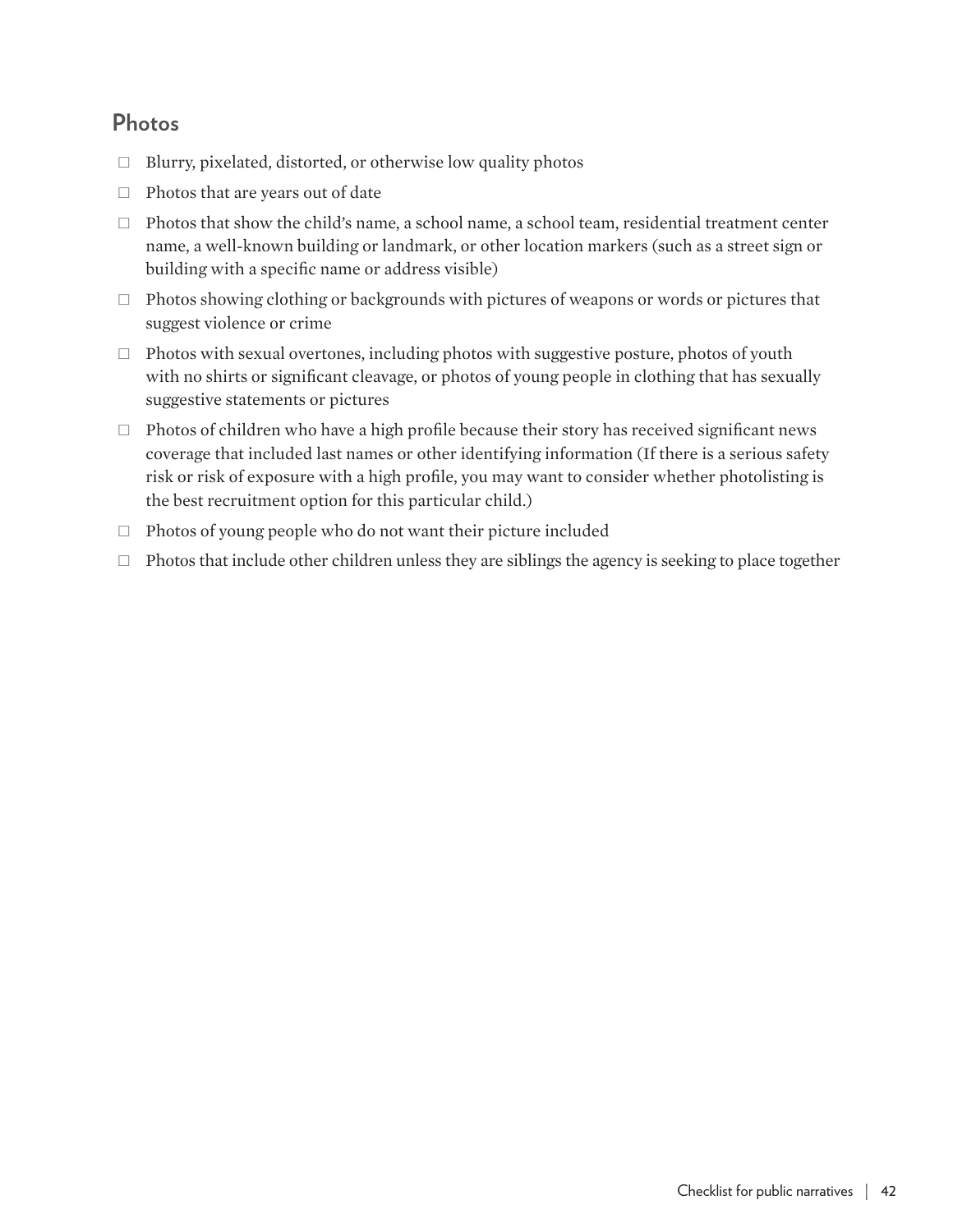# **<sup>8</sup> Writing tips for improving waiting-child narratives**

Below are some basic strategies for strengthening your narratives, including ideas for learning from others, and a few specific writing tips.

## **Read and share narratives you like**

The best way to improve your child narrative-writing skills is to see what others are doing and learn from those you like. The following suggestions can help you learn from others.

- Spend time on adoptuskids.org, adoption exchange websites (the Michigan Adoption Resource exchange has creatively written narratives), and your state's photolisting. Identify the narratives you really like and think about what's appealing about them. Do they:
	- > Tell a story?
	- > Use more adjectives?
	- > Have lots of interesting details?
	- > Have more quotes from the child or their caregivers?
	- > Use the child's own voice?
- Make a list of the items you like and want to include in your narratives—details, stories, adjectives, quotes—and make a plan for how you can get them. Use and adapt the sample interview questions we provide to gather more information.
- If you have colleagues who are also writing child narratives, share your favorites with each other—both narratives you've created and ones others have done. Save the best ones and look them over before you write each of your narratives.
- If you have a colleague who does a great job writing narratives, ask them to review your work and provide feedback. You'll learn as you see how your narratives are edited and you'll keep getting better and better. Do the same for others too—providing feedback to your colleagues will help them improve their narratives while helping you identify what you like and think about how you can achieve it.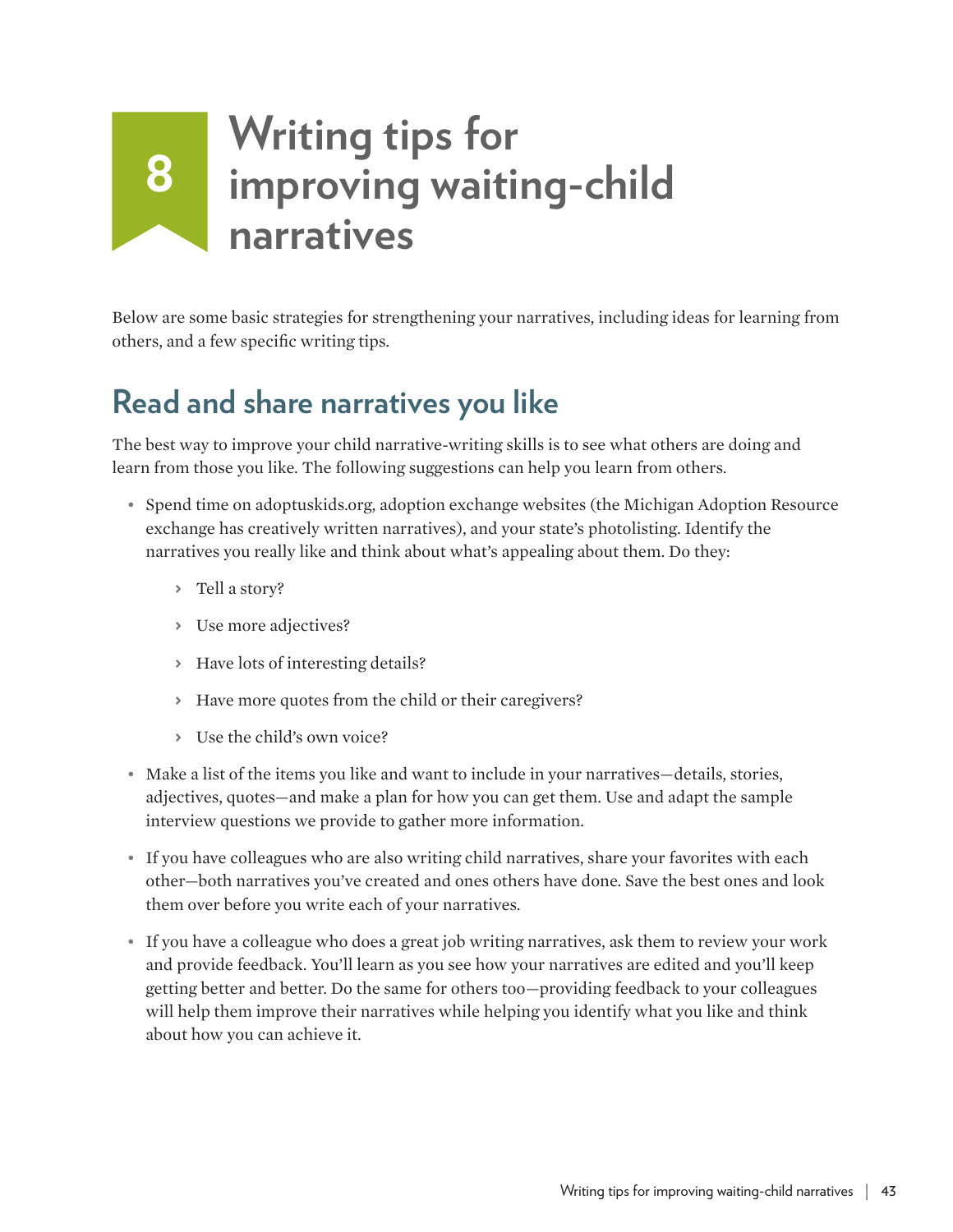## **Include adjectives and examples**

One of the best ways to improve a narrative about a waiting child is to add details and adjectives that present a strengths-based picture of the child, emphasizing their personality and unique qualities. Whenever possible, narratives should be written by someone who knows the child well or who is working from information gathered by someone with a close connection to the child. The sample interview questions can be a great tool for getting information that makes a narrative come alive. But even without a detailed interview, a few simple questions can gather information that really makes a difference. For example, if you know a child likes to read, ask them or their caregiver:

- What type of books (mystery, science fiction, biography, etc.)
- Who are their favorite authors
- What are some favorite books or what are they reading now
- What do they like about these books

With these conversations, you can also pick up, and weave in, other details about a child's dreams or things they'd like to do.

These details can make a huge difference in a narrative and can also spark a connection with a prospective parent. Compare the following:

- **1.** Isaiah loves to read, play outside, and watch movies.
- **2.** An avid reader—especially of mysteries—Isaiah is making his way through the *Harry Potter* books right now. He can imagine going to Hogwarts and recently bought his own magician's kit. He's been practicing card tricks and takes his magic wand with him wherever he goes. When he's not reading, Isaiah enjoys being outdoors, where he likes to look for bugs and frogs, play basketball, and ride his bike. On weekends, he is a big fan of Friday movie nights with his foster family. Of course, he loved the *Harry Potter* movies, but his favorite movie of all time is *Shrek*.
- **1.** Sammie loves clothes and even makes her own.
- **2.** Sammie is a budding designer whose grandmother taught her to sew. She treasures her sewing machine and takes perfect care of it. Sammie has made several outfits for herself, including a beautiful blue dress she wears to church. All of her foster family members have gotten a handmade item or two, and her three-year-old foster brother loves the fleece blanket Sammie made for him.

Although details help make a profile stronger, don't include any information unless you're sure it's true. If a foster parent says the child *may* like Kendrick Lamar, don't include it until you know.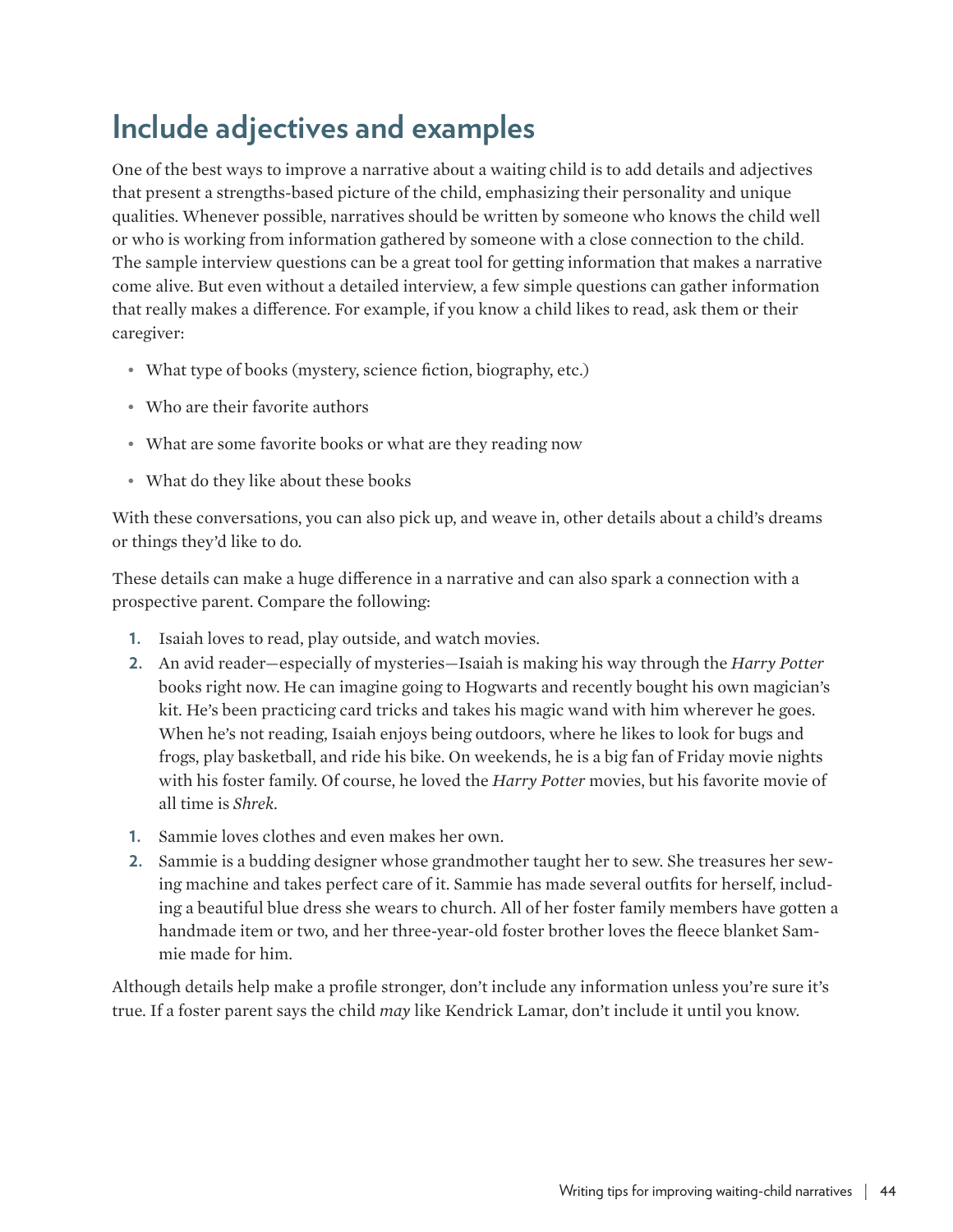## **Vary the structure of narratives**

Varying the structure of each profile you write will help prospective parents stay interested as they read several at a time. You can start one with a quote from the child, and the next with that child's favorite hobbies. Some may begin with what the child hopes to do with a new family, while others start with information about favorite subjects in school. Even if you have a fairly set outline for your agency's narratives, you can still make variations within the outline. Below is an example of how the same information can be framed differently.

*"I'd love to be a country star one day and hope to join a band soon," says this talented musician. Giselda learned to play the guitar a couple of years ago and is incredibly gifted. She loves to entertain her family by playing their favorite songs. Miranda Lambert is Giselda's idol, and she's got Miranda's whole music catalog memorized. When she's not playing and singing, Giselda likes to read science fiction and fantasy novels. In school, she's doing well, especially in math and art. Giselda, who was born in 2003, would really like an adoptive family who will support her love of music, help her reach for the stars, and support her strong connections with her older sister.*

*Giselda, born in 2003, is doing well in school, where math and art are her best subjects. At home, music is her passion. She's a gifted singer and guitar player who is hoping for an adoptive family who will support her love of music and her relationship with her older sister. Giselda knows all of Miranda Lambert's songs and explains that she can see music in her future: "I'd love to be a country star one day and hope to join a band soon." But music isn't her only love. Giselda also loves to read, and science fiction and fantasy are her favorites.*

## **Vary sentence structure and length**

The best narratives use variable sentence structure. Play around with ways to change your sentences so that every one doesn't start with the child's name. Below are a few easy ways to mix things up:

- Nora loves to read and watch TV.
- Reading and watching TV are two of Nora's favorite things to do.
- What really makes Nora happy is reading books by John Green (especially *Paper Towns*) and watching any TV show on Nickelodeon.
- Andrew is a math whiz and can see himself as a math teacher one day.
- Math is Andrew's favorite subject, and he'd love to be a math teacher one day.
- This math whiz would love to help other kids learn math and can envision being a teacher one day.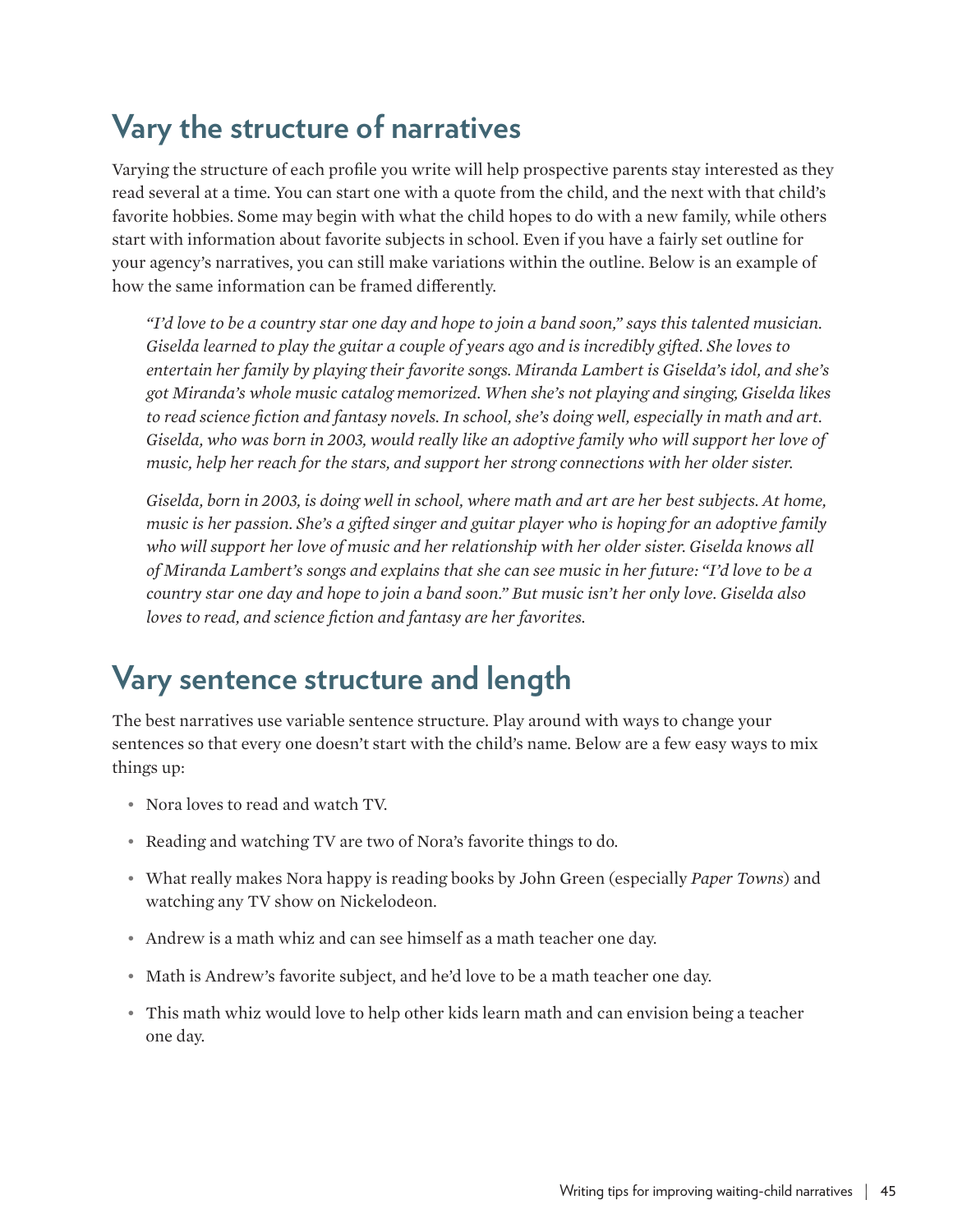Another way to add interest for readers is to use sentences of different lengths. Keep some sentences short and simple and have others with more detail and complexity.

*Bennie is a cool kid! In his spare time, Bennie enjoys reading books about the moon and stars, and he'd love to be an astronomer one day. At school, he's interested in all of his subjects.* 

*Jillian has started two clubs at school—one for young people interested in the arts and the other focused on reducing the school's carbon footprint. Her peers really look up to her! This budding activist is looking for a family that will love her unconditionally and support her passion for making the world a better place.* 

## **Use positive framing**

When working on strengths-based public child narratives, it can be really helpful to think about ways you can reframe information to make it more positive and strengths-based. And if you can't come up with positive reframing, leave it out. The public narrative isn't the place to list challenges even if you've tried to make them sound positive. Because public narratives can be viewed by anyone who visits the photolisting website or picks up a printed flyer, the potential audience includes birth family members, tech-savvy peers, and other community members who may know the featured child.

**Less effective** — He can be very engaging and truly wants a family that would consider parenting him and his younger siblings. However, the siblings are being adopted by another family.

**Better** — His family also needs to support his desire to maintain his relationships with his siblings, who are with another family.

**Less effective** — He wishes to get close to others by touching, kissing, or smelling them. **Better** – He really likes to be close to others and enjoys snuggling.

If you're working with colleagues who are also writing narratives, the idea of positive reframing is one you can work on together. As you review each other's work, keep an eye out for things that could be taken the wrong way or that might be better said with a few tweaks. Keep an eye out for the word "but"—it's often a sign that something negative has or will be introduced. Rewriting with a positive spin and the word "and" can often make a powerful difference.

**Less effective** — He has some friends, but not very many.

**Better** — He has two very close friends and loves to spend time with them.

**Less effective** — She loves science, but likes biology better than chemistry.

**Better** — She loves science, and biology is her favorite subject.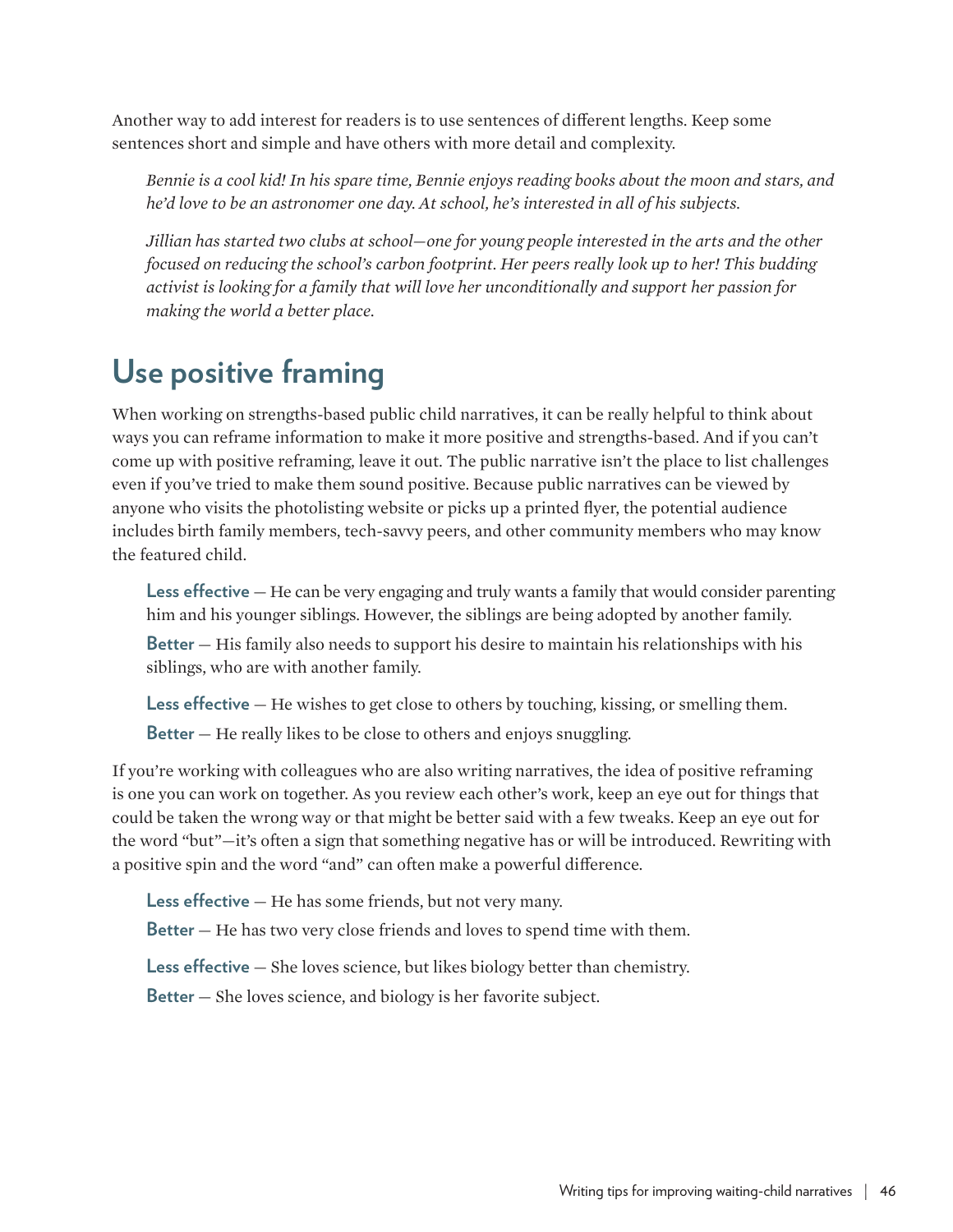## **Proofread and review**

When you're done, don't forget to proofread the narrative. Whenever possible, have at least one person read it to make sure everything is clear, communicates what you want it to say, and follows your guidelines. You can have them use our checklist to be sure you've not included any information that shouldn't be disclosed.

During this review, try to view the narrative through the eyes of the featured child or youth. Is it something they would be proud of? Would they feel it gives a sense of who they are and what's important to them? Is there anything in the profile that a schoolmate might make fun of? Does it have enough detail to be interesting and generate emotion?

As you and your reviewer read the narrative again, keep in mind that the goal is to make the best impression possible while including only accurate information. Public profiles are a place for truth, but not the *whole* truth. Think about these narratives like your resume or your online dating profile. None of us wants all of our challenges, flaws, or quirks on display publicly to people we hope to impress, and we should seek even more protection for young people who have already suffered so much. Full disclosure can and should come further along in the adoption placement process.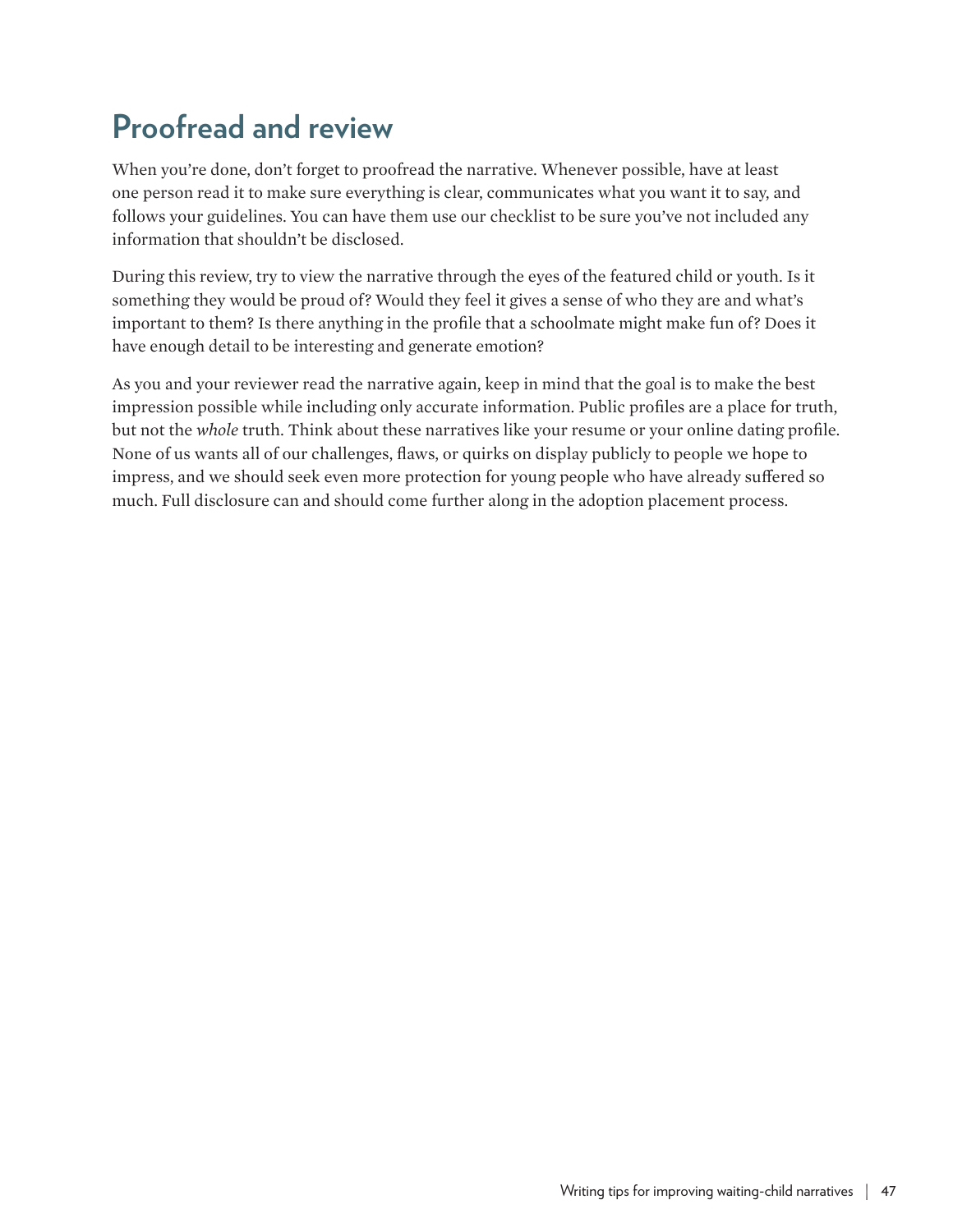## **<sup>9</sup> Gathering information for public child narratives**

The information below can help you gather information for a child's public narrative. The interview is a critical first step in the process of preparing the narrative, which should include when developmentally appropriate—allowing the child to read the narrative and make changes. Because children change so much over time, you should also plan to repeat the interview regularly to update the narrative.

Please note that gathering information for narratives is just one part of the process of preparing children for adoption and should never be the child's first introduction to the idea of adoption or adoptive family recruitment. You can find information and resources on preparing children for adoption in *[Preparing Children and Youth for Adoption and Permanency](https://www.childwelfare.gov/pubPDFs/preparing_youth.pdf)* from Child Welfare Information Gateway.

Getting interesting, accurate information from the featured child or sibling group is the most important part of creating a compelling waiting child narrative. To get the best information, the interviewer should be someone the child or youth is comfortable with. If the recruiter or worker is new to the child, it might be best to have a foster parent, mentor, or another important adult ask the questions. Some agencies have other youth in care or those who have been in foster care do the interviews with teens. For children who are very young or who are nonverbal, the foster parent or caregiver is likely to have the most information.

If the child is going to write all or part of their own narrative, you can still use these questions to help them decide what to include. They can review the list themselves or you can ask questions and, once you hear their answers, make suggestions about what might be best to include in their profile. Another option is to ask them questions and have them dictate the information as they'd like to share it.

## **Conducting the interview**

Don't rush the interview. You may have to take time to let the child warm up to you or to the topic. Sometimes it's best to play games with the child, read together, take a walk, or visit their room and just watch before you ask questions. When you see the child getting excited about a book or a dog or their artwork, you begin to know what matters to them and can ask some related questions.

Although the questions are simply listed below, remember that the best information will come from a conversation. When you ask about books, let the child think about their favorites and ask follow up questions about why they like what they like. To keep the conversation going, you can name some of your most beloved books from your childhood.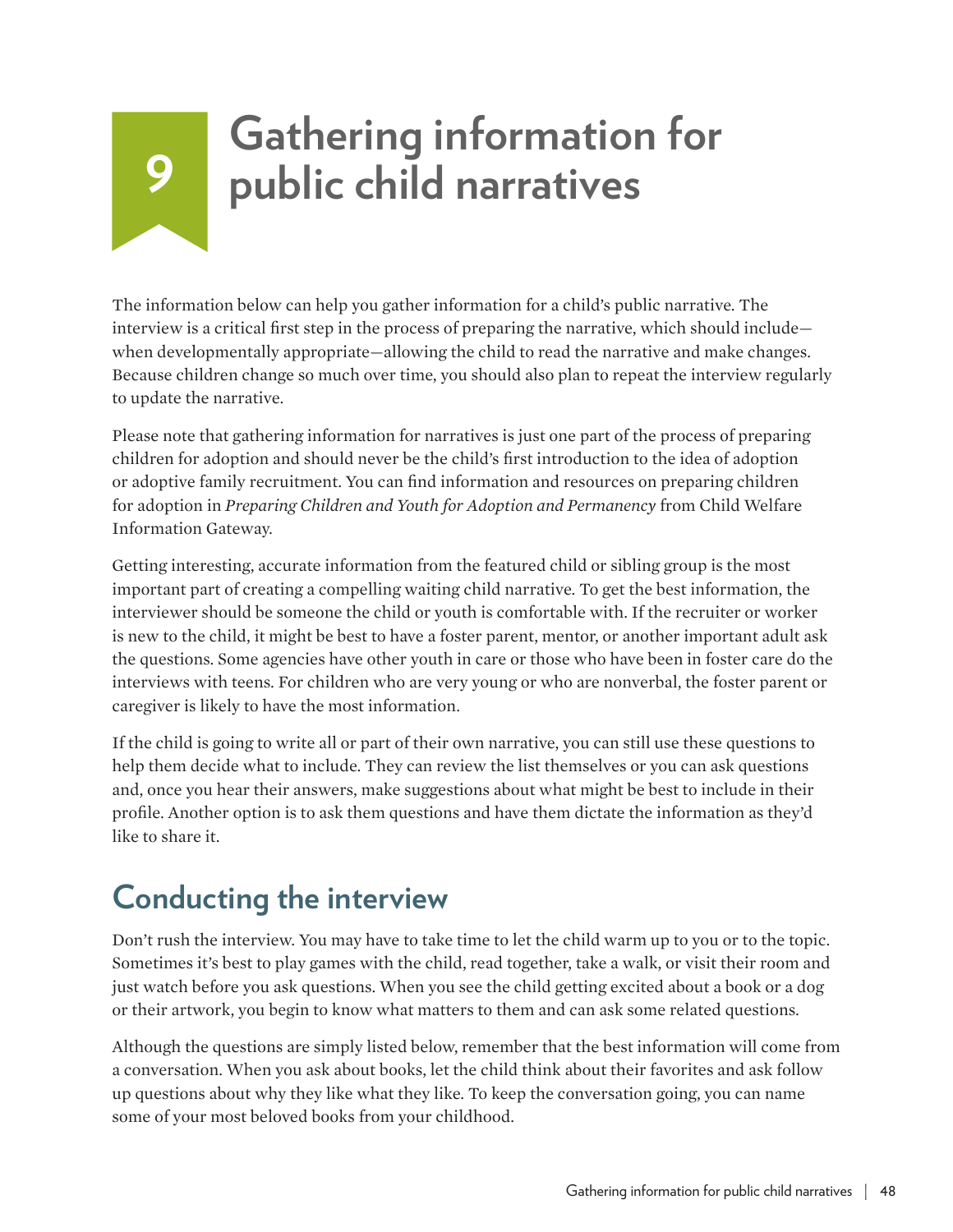Depending on the child's age, you might just start by asking them what they'd most like others to know about them—about what they like to do, what matters to them, and how they see their future. An open-ended, stream-of-consciousness conversation can lead to great results.

When you're asking questions, it's great to start with those that have less chance of being emotionally loaded. It's important to know the child's history and to avoid anything that might be challenging. If the child has lost connection with all of their brothers and sisters, it might be best to skip that question. Or if the child isn't happy in their current placement, don't ask what they like about where they are living now.

When you're finished, if you have time, run through the answers with the child. This gives you a chance to get additional details or correct anything you misunderstood. Don't forget that whenever possible and developmentally appropriate, you should have the child review the narrative and make necessary corrections or additions.

## **Sample questions**

- **1.** What's your favorite thing to do outdoors?
- **2.** What do you like to do in your free time?
- **3.** What activities do you participate in (choirs, plays, clubs)? What activities would like to try in the future?
- **4.** Do you have a favorite author or book? What types of books do you like best?
- **5.** What type of movies do you like? Is there a TV show you watch regularly?
- **6.** What games (board, card, video, etc.) do you like to play?
- **7.** Do you like to draw or do other arts and crafts? What are your favorite types and subjects?
- **8.** What sports do you enjoy playing? Are there others you like to watch? Do you have a favorite team?
- **9.** Do you sing, dance, or play an instrument?
- **10.** Who are your favorite musicians or groups to listen to? Do you have a favorite song?
- **11.** What is your favorite food? What was the best meal you ever had?
- **12.** Do you cook or bake? What are your specialties?
- **13.** What would you like people to know about you?
- **14.** If you had three wishes, what would they be?
- **15.** What makes you laugh? Who makes you laugh the most?
- **16.** If you could visit any place on earth, where would you go? Why?
- **17.** What do you do during vacations from school? What things would you like to do if you had the chance?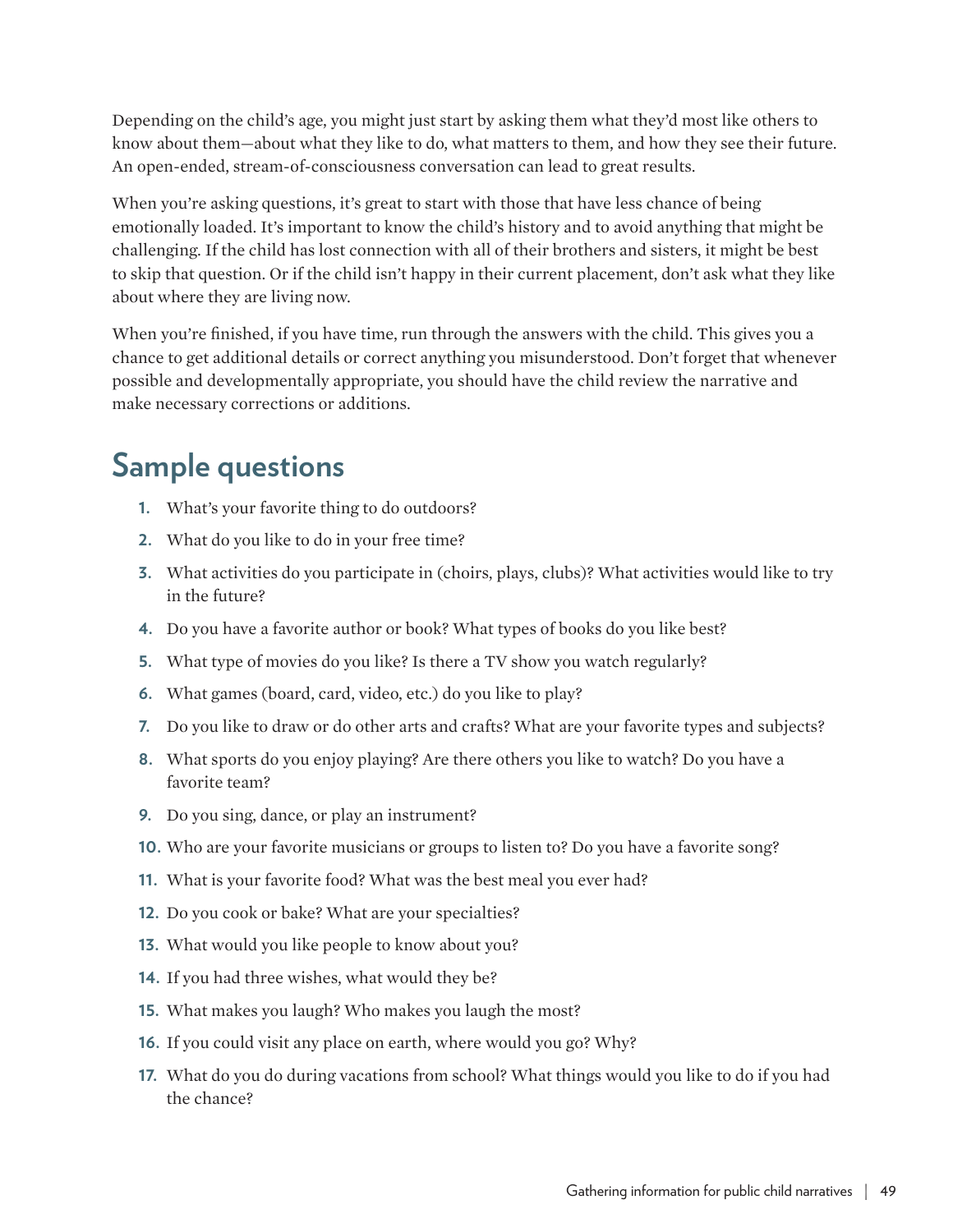- **18.** What school trips or vacations have you gone on and especially enjoyed? What places do you dream of visiting?
- **19.** If the child has siblings: What do you like most about your brothers/sisters? What do you like to do when you're together?
- **20.** What are you really good at? What would you like to become really good at?
- **21.** What are you most proud of? What is one thing you work very hard to do? *(For example, learning to do a cartwheel or helping your sister with her homework.)*
- **22.** What do you like learning about (in school or out of school)?
- **23.** What is your favorite class at school? Why?
- **24.** Are you involved in clubs, community groups, religious, or other organizations? What do you like about them?
- **25.** Are there ways you like to help others?
- **26.** What holidays do you celebrate? What do you do for them? What's your favorite?
- **27.** What would you like to do or be when you grow up? Do you know anyone who has this job already?
- **28.** Do you plan to go to college? What would you like to study?
- **29.** Who are your friends and why do you like them?
- **30.** What do you do when you are with your friends?
- **31.** Who are the important people in your life that you want to stay connected to?
- **32.** Who helps you when you have a problem? Is there someone you wish could be there to help you?
- **33.** What do you like best about yourself?
- **34.** What is your favorite thing about where you are living right now?
- **35.** What are some things you think you might to do with an adoptive family? *(For example, would they help with homework? What would you do together for fun?)*
- **36.** What is your dream day like?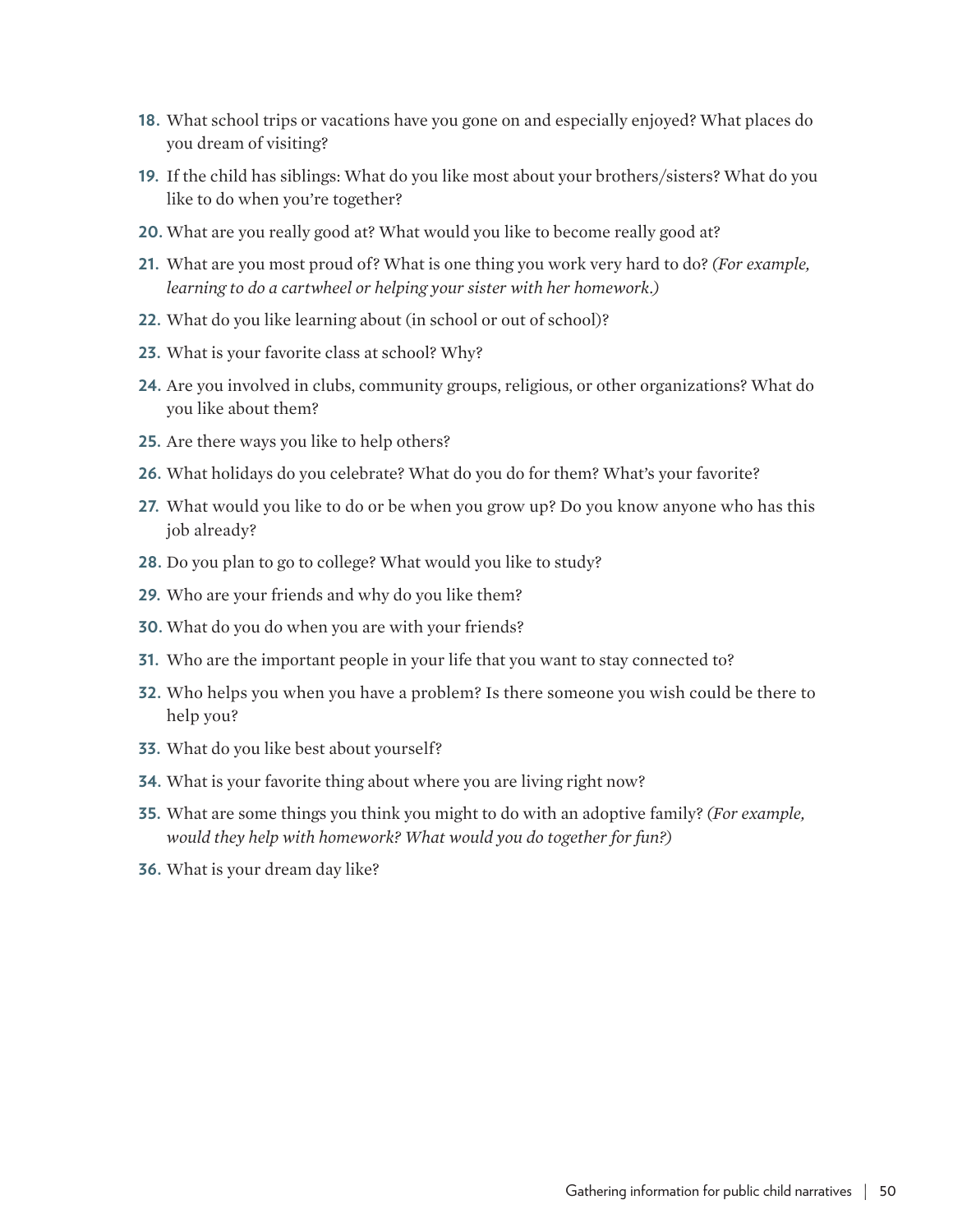# **<sup>10</sup> Using private narratives to share additional information**

Families who have completed classes to prepare them to adopt children from foster care, have completed the home study process, and are searching for a child need more information about waiting children than they can get in a public profile. To enable this information sharing while still protecting children from too much public disclosure, we recommend that jurisdictions develop a second *private* narrative that they share only with families who have an approved home study and have agreed to protect children's privacy.

#### **Different levels of access**

Some photolistings have different levels of access for professionals. At AdoptUSKids, for example, workers have access to private narratives so that they can search for families who may be a good option for children on their caseloads. Select professionals also have access to confidential narratives where they can learn even more about a waiting child or youth to help them determine if a prospective family is a potential resource. These confidential narratives are only available to professionals—not to a family audience.

The goal of a private narrative is to share information that helps home-studied families decide whether to make a more formal inquiry. As outlined in detail below, the private narrative provides information about medical, educational, behavioral, and other issues that may be facing the child so the prospective parents can begin to consider if they might be a family that is able to meet this child's needs. By providing this additional information through a private narrative, agencies can help ensure that families don't submit a home study for children whose needs they cannot meet, which can be a drain on staff time and resources.

A private narrative can be part of a protected online photolisting displayed only to verified, registered families, or it can be a printed or emailed document shared with home-studied families who express interest in a particular child or children. Before prospective parents can access private profiles either online or in another form, we recommend that agencies have them sign—in printed copy or electronically—a confidentiality agreement that explains the importance of protecting children's privacy and in which they agree not to share the information in any way other than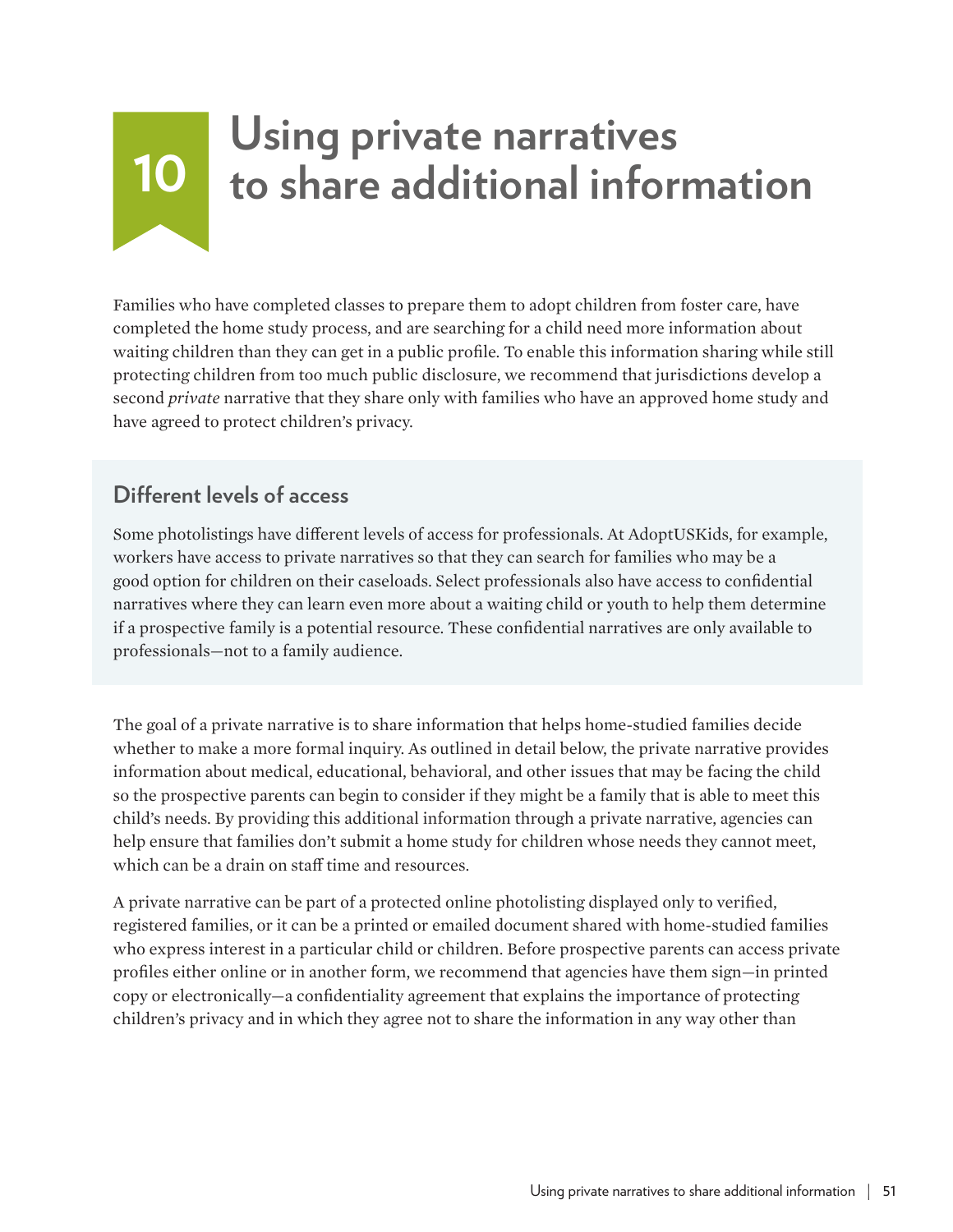in discussions with people directly involved in the adoption placement process or with medical professionals, without any identifying information about the child, to assist the prospective family in determining the child's needs and their capacity to meet those needs. We suggest that agencies not share any additional information without such an agreement.

The AdoptUSKids online photolisting offers both a public and private narrative option. We encourage states that do not have a private option in their photolisting to learn more by contacting us at 800-901-6911 or [support@adoptuskids.org](mailto:support%40adoptuskids.org?subject=).

When sharing this private information with home-studied families who have signed a confidentiality agreement, we recommend combining the public and private narratives so the family sees a more complete picture of the child—the positive, engaging information in the public narrative with additional facts and information in the private narrative.

In the private narrative, all information should be presented positively and respectfully, and should not be too detailed. The private narrative is still not the right place for full disclosure. Full disclosure is critically important, but should be only for families who are seriously considering a particular child for placement and should be part of ongoing conversations between the family and child welfare professionals who have the expertise to answer questions and explain the issues fully. The conversation should also include the types of supports available to the child and family to meet the child's needs.

Before you add anything to a private narrative, it's helpful to ask:

- Will this information help parents better understand this child's needs and whether their family might be able to meet them?
- Is the information presented respectfully and in a way that protects the child's dignity?
- Is this the right time or forum to share the information, or should it be presented later when a family has expressed a more serious interest in learning if they could be a good fit for this child?
- Is the information clear and concise? Are acronyms or medical terms explained but without going into too much detail? Is any medical or psychological information from a qualified professional rather than a lay impression of the child's needs?
- Could the information compromise the child's safety?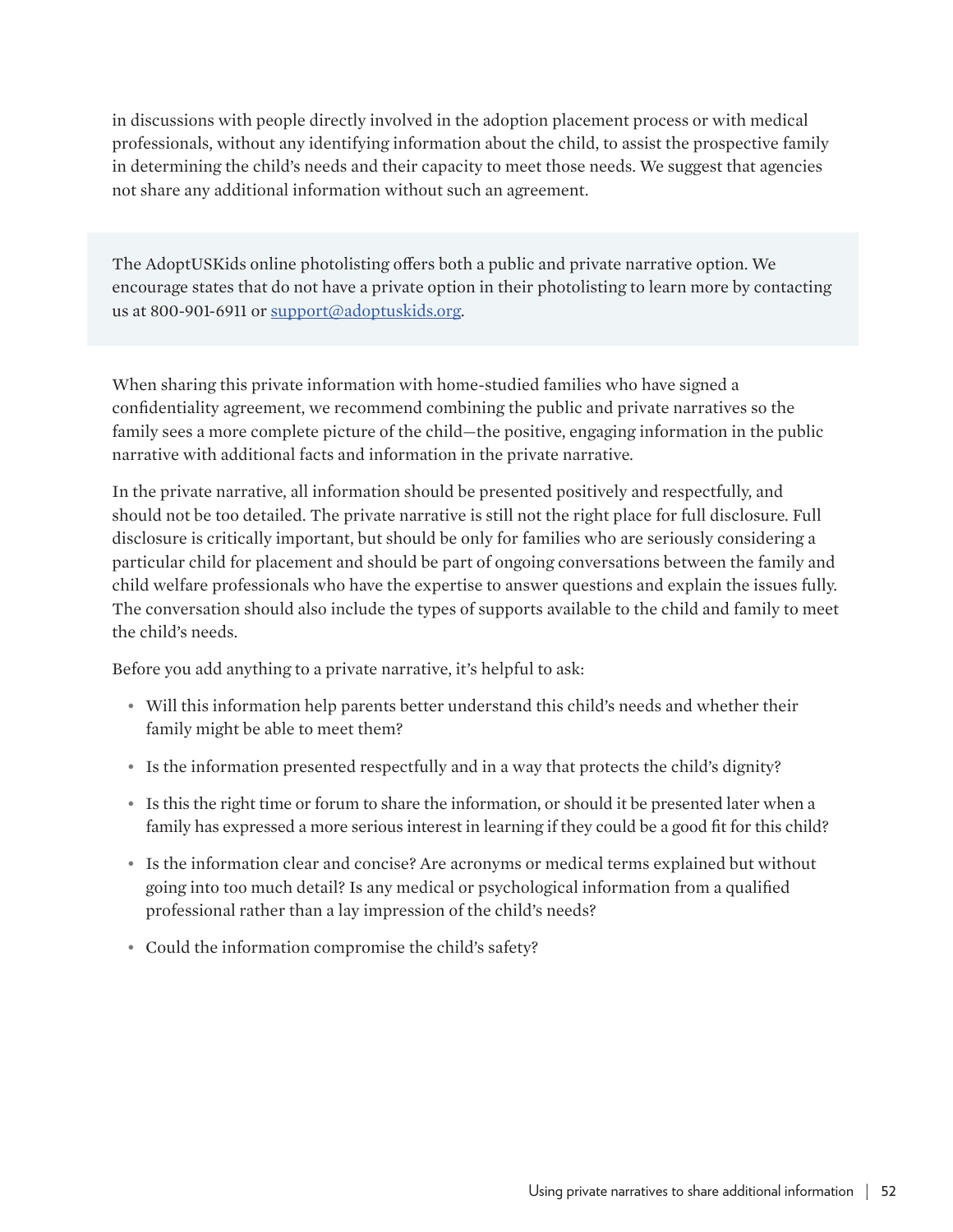## **What to share in private narratives**

The following items can be included in a child's private narrative. The examples are designed to show how to present the information in a positive and strengths-based way. Although we give separate examples under each category, many of the items are interwoven. For example, a child's medical diagnosis may relate to school challenges or supports needed, so all three may be woven together in the private narrative. (We provide sample narratives later in this section.)

#### **Functioning or disability level**

We recommend identifying a child's disabilities or challenges in an easy-to-review format, with levels such as none, mild, moderate, and severe in the domains listed below. With the levels provided in the private narrative, it's important to offer prospective parents a place where they can find general information about what the different levels might mean. You can find the AdoptUSKids guidelines for different levels of functioning at this end of this document.

- Physical disabilities
- Emotional disabilities
- Behaviors
- Developmental disabilities
- Cognitive challenges or learning disabilities

#### **General, factual statements of diagnoses made by a qualified medical professional**

Because private profiles are only shared with a smaller population who have an approved home study and who gain access to the private profile after they agree to keep children's information confidential, information about specific medical diagnoses made by qualified professionals can be included. The private narrative can also include some information about ongoing treatment, but you should still avoid providing too many details, such as specific medications. Also omit any guesswork or supposition about conditions a child might have or medical or health-related comments from foster parents or other caregivers who are not qualified professionals. We recommend caution related to including any mental health diagnoses.

*Brandon has been diagnosed with Crohn's disease, which is being managed successfully. He also has eczema and is sensitive to certain lotions and soaps.*

*Jasmine has been diagnosed with a seizure disorder and autism. She is high functioning and does well in school. She is on several medications. Jasmine is also allergic to peanuts, many animals, and grasses, and receives regular allergy shots.*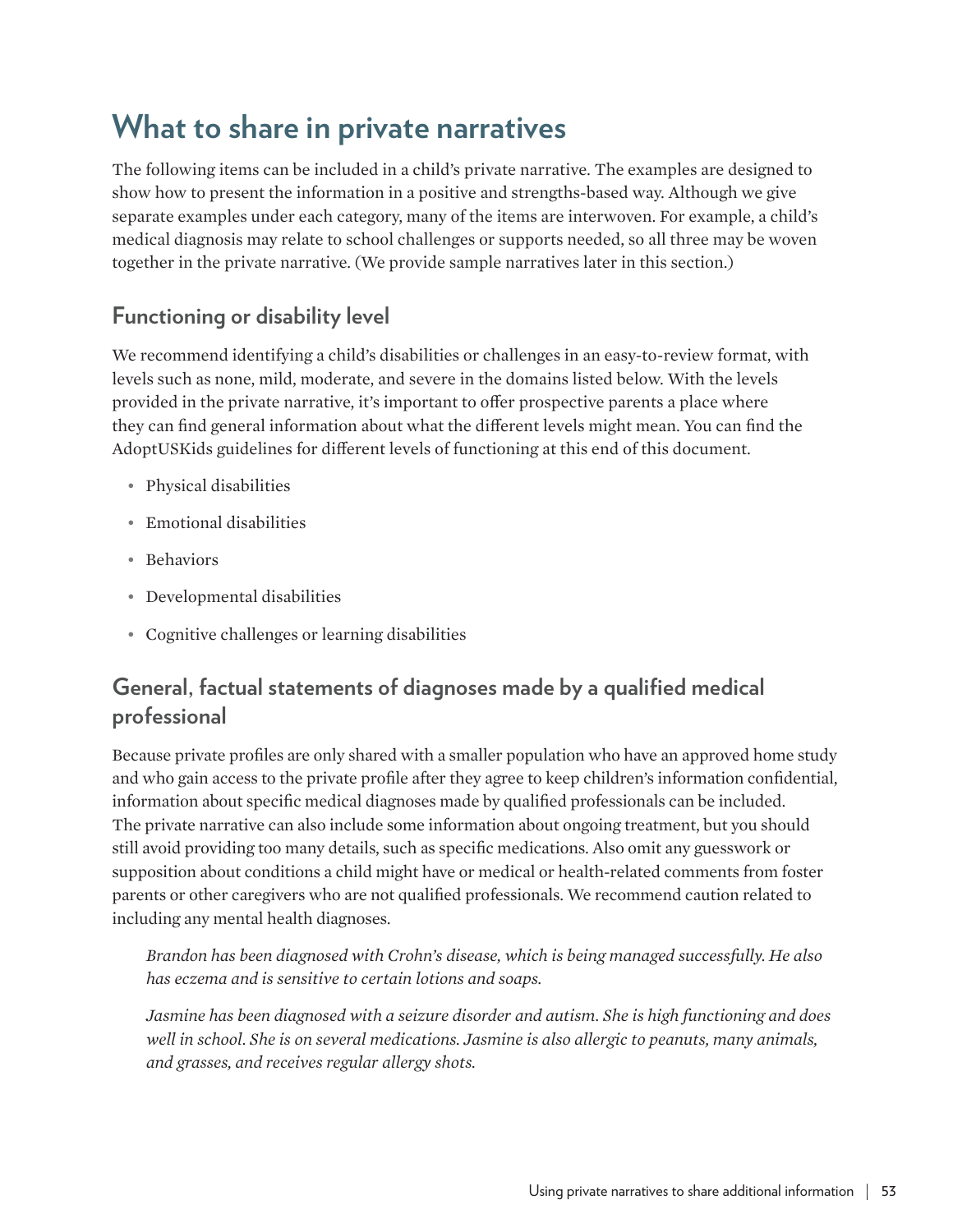*Katie has had eye surgery to correct a congenital drooping eyelid (ptosis) and is expected to need another surgery in the next year. Now that she's had the first surgery, her vision is not affected.* 

*Keith suffered a traumatic brain injury at an early age and has been diagnosed with resulting challenges, including developmental delays, a seizure disorder, motor skill delays, and cognitive delays. He has a tracheostomy tube due to an obstructed airway.*

*Derrick has mild cerebral palsy, and is able to do almost anything children without this disability can do. He loves to participate in sports with his peers.*

*Zana is pregnant and is excited about becoming a mother. She is taking prenatal classes and preparing for the future. She would really like an adoptive family who will support her and help her become the best mother she can be.*

*After a thorough assessment, Cody was recently diagnosed with fetal alcohol spectrum disorder and is receiving extra supports at school and home to address his needs.* 

*Nancy was born with a cleft palate, and surgery has helped tremendously. She may need additional surgery and extra dental and orthodontic care later in life. She is receiving therapy to help with speech development.*

#### **Ongoing or long-term medical needs**

As noted above, you can briefly describe the medical care the child is receiving and will continue to need, but do not disclose details of medications or medical procedures. We recommend caution related to any mental health treatment.

*Pauli has Type 2 diabetes, and his family must help him monitor his blood sugar several times a day. He also sees a doctor regularly.* 

*To treat his asthma, Willie uses an inhaler and receives regular nebulizer treatments.*

*Medication has helped Jeanette manage the symptoms of her seizure disorder.* 

*Raquel is medically fragile and needs to be fed through a gastric tube. She also uses a wheelchair. Doctors expect that she will need significant medical and personal care throughout her life.* 

#### **Specific disabilities that relate to school, education, or intellectual ability**

As with other diagnoses, we recommend that intellectual disabilities or developmental delays be shared, but factually and briefly if diagnosed by a qualified professional. If the child is making progress or doing well, it's good to include that information as well. Please do not include specific IQ scores or test results.

*Due to her prenatal exposure to alcohol, Wendi has difficulty processing multiple-step instructions and can be distracted. She needs extra time, quiet, and step-by-step instruction to complete her school assignments.*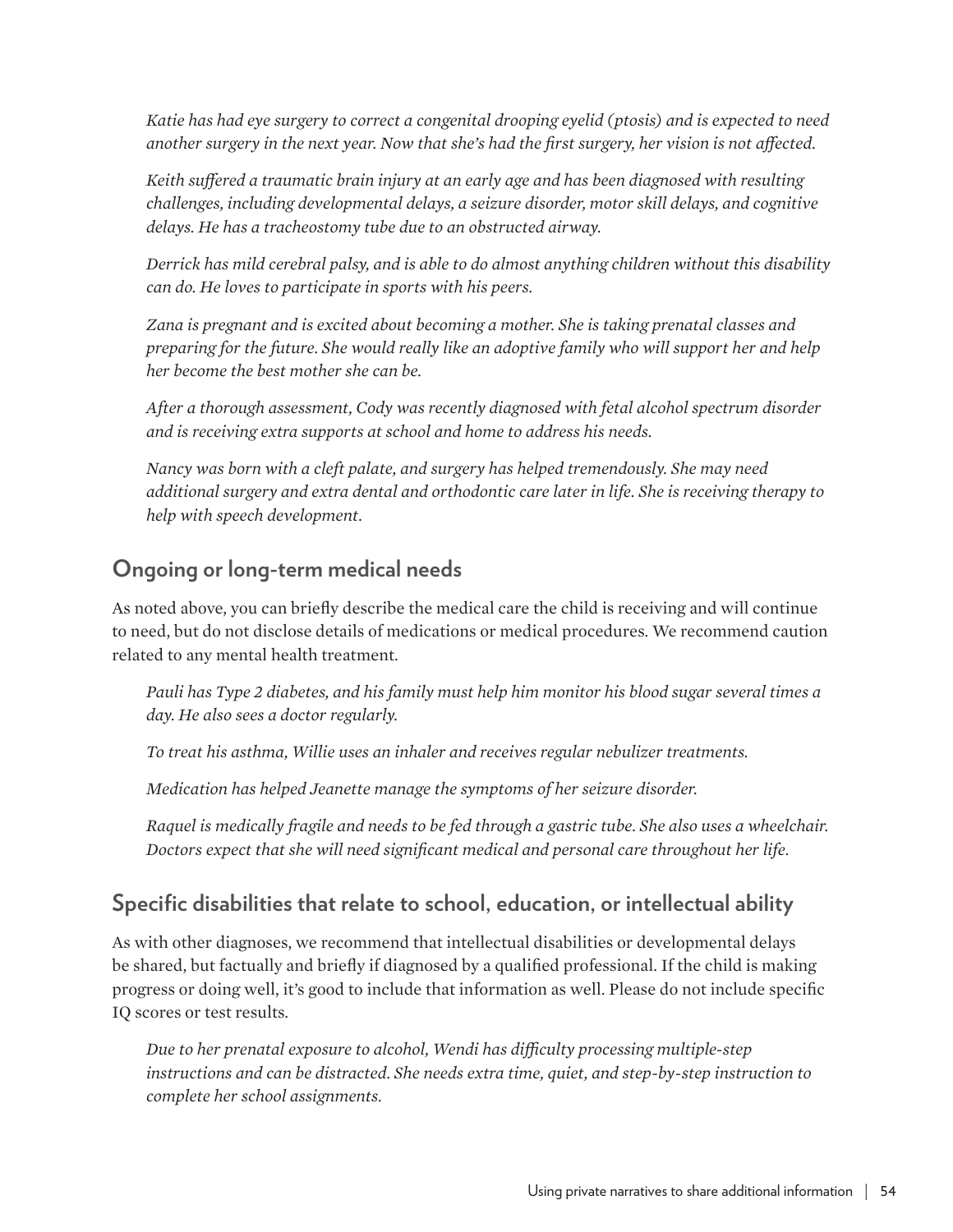*Francis has been diagnosed with an intellectual disability and attends special education classes for several periods of the day. He works with an occupational therapist to help resolve delays related to his fine motor skills.* 

*A speech pathologist has been helping Mary overcome an expressive speech delay. She is now speaking more clearly and is doing better in school as a result. Mary loves to show off her newfound voice!* 

#### **Special education status or individual education plan**

In the private narrative, you can share information about the fact that a child has an individualized education plan (IEP) or Section 504 plan and brief information about what its goals, accommodations, or modifications are. Educational information in the private narrative might also include participation in special education classes. As with other challenges, we recommend keeping the information brief, respectful, and factual, and including progress and successes whenever possible.

*Virginia's individualized education plan (IEP) has helped her get the extra time on assignments that she needs. She also has a paraprofessional to help her understand and complete her schoolwork.*

*Adam has Down syndrome and his individualized education plan (IEP) includes speech therapy and paraprofessional support. He is in special education, and attends some mainstream classes. While he has challenges in school, he can help his foster parents and teachers figure out their phones and iPads in no time at all.* 

*Roger attends school for half days and has made great progress this year. He has learned to read and enjoys reading and doing his multiplication tables. His individualized education plan (IEP) helps address his auditory processing disorder.*

*Since she has had an individualized education plan (IEP) to help with her attention deficit hyperactivity disorder, Melissa has been doing much better in school. The extra support and attention she receives during and after class have enabled her to focus and stay on track.*

*Carlotta has been diagnosed with dyslexia and is doing well with the accommodations provided by her school. As part of her Section 504 plan, she receives more time to finish quizzes and tests.*

#### **Performance or challenges in school**

If a child has no specific disability but is behind in school or experiencing challenges, you can include that information in the private narrative. Positive school experiences and accomplishments should be included in the public narrative. As with other areas of the private narrative, note progress and success whenever possible.

*Kayla is in ninth grade, but she is reading at the fourth grade level. She has made progress in the*  last year and is doing well in math. Her teachers think extra time with a tutor would help her *catch up and improve her reading skills.*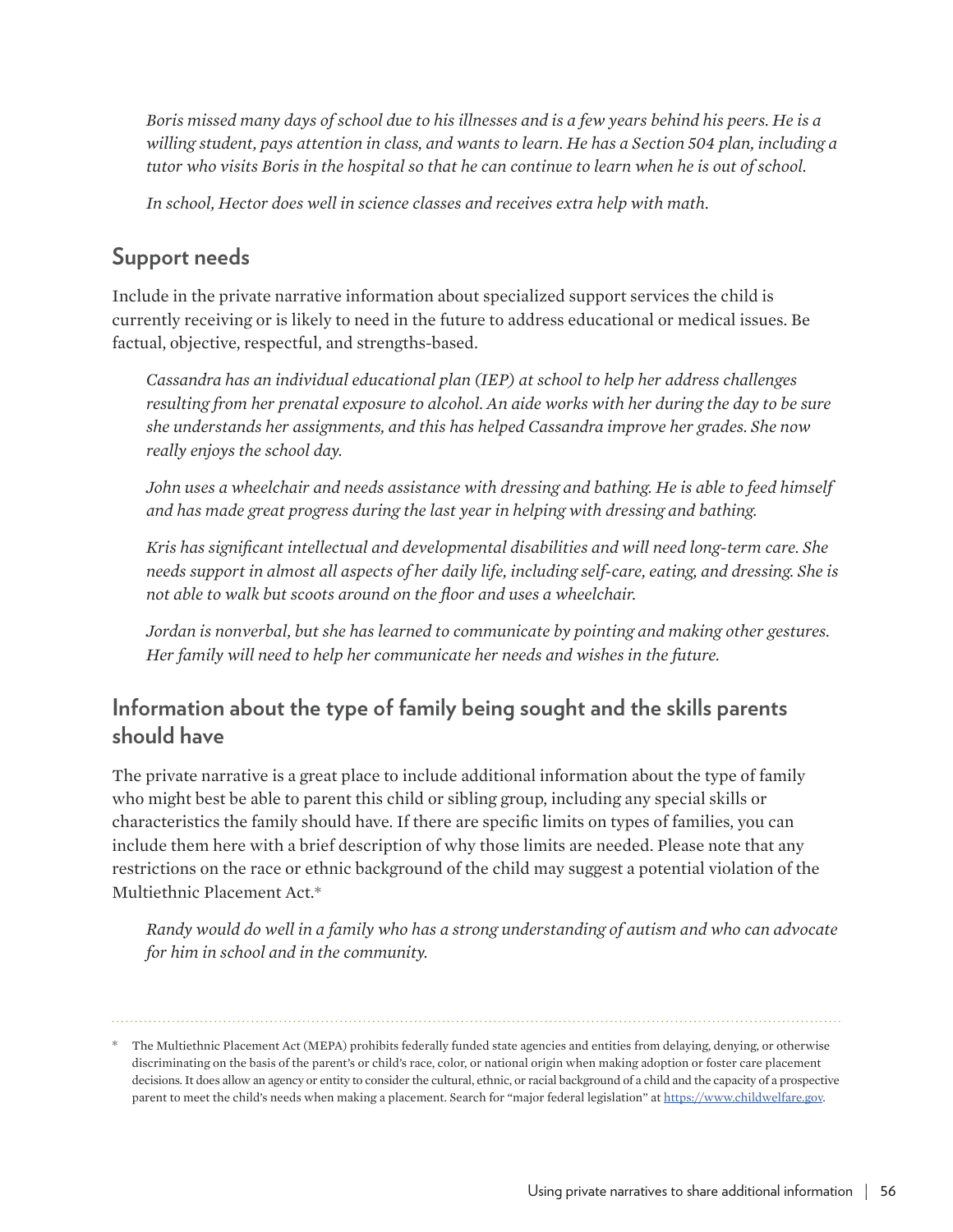*Joshua would do best in an active family who can help him burn off his energy in a healthy way. He's a wonderful kid who can keep moving from early morning to late at night.* 

*Because of Ingrid's serious physical needs, a family with some medical background—or a willingness to learn—would be ideal. The family should live relatively close to a major medical center.* 

*Ruthie would do best in a family that provides consistency and clarity and tons of kindness. She thrives when she knows just what is expected of her and doesn't have to guess. When she's confused, she may choose to ignore her caregivers or yell in frustration.* 

*Carlos is very close to his grandmother and two older siblings and would like to maintain regular visits with them. As a result, we are seeking families in Pennsylvania and nearby states.*

*Carmelo needs a family who will be patient as he learns to trust them. He's experienced many losses and is slow to build relationships. However, once he sees that someone can be trusted, he's a loving, committed friend.* 

*Tobie should be the youngest child in the family, as he would benefit greatly from the attention and positive example of older siblings.* 

*Due to Claudia's very serious allergies, her adoptive family should not smoke or have furry pets. She would like to have a turtle or goldfish, though.* 

*Kiki sometimes gets overly competitive with her foster siblings who are the same age as she is, so it may be best for her to be in family with older or younger children.*

*Due to his serious medical and emotional needs, Dylan's family should have plenty of time to devote to his medical and therapy appointments.* 

*Jeremiah is a proud member of the Seneca tribe, and the Indian Child Welfare Act applies. The tribe is seeking a Seneca or Native American family first, although all families will be considered.* 

#### **A child or youth's expressed desire on family type**

If a child has specific requests for a family structure or type, you can include them here if someone has had a thorough discussion with the child on the pros and cons and the characteristics are truly important to the child. As part of the process of preparing a child for adoption recruitment and photolisting, it's important to help the child understand that many types of families can be right for them and help them be open to many possibilities. Other young people who have been adopted by diverse families can be particularly helpful in these discussions. When including desired family types, it's best to list these characteristics as preferences rather than hard and fast rules unless it is an absolute requirement.

*Because Angel is not comfortable with men, she would prefer to be adopted by a single mother or two mothers.*

*Caroline would like to have a family with lots of kids—she gets along well with children of all ages and is a great babysitter.*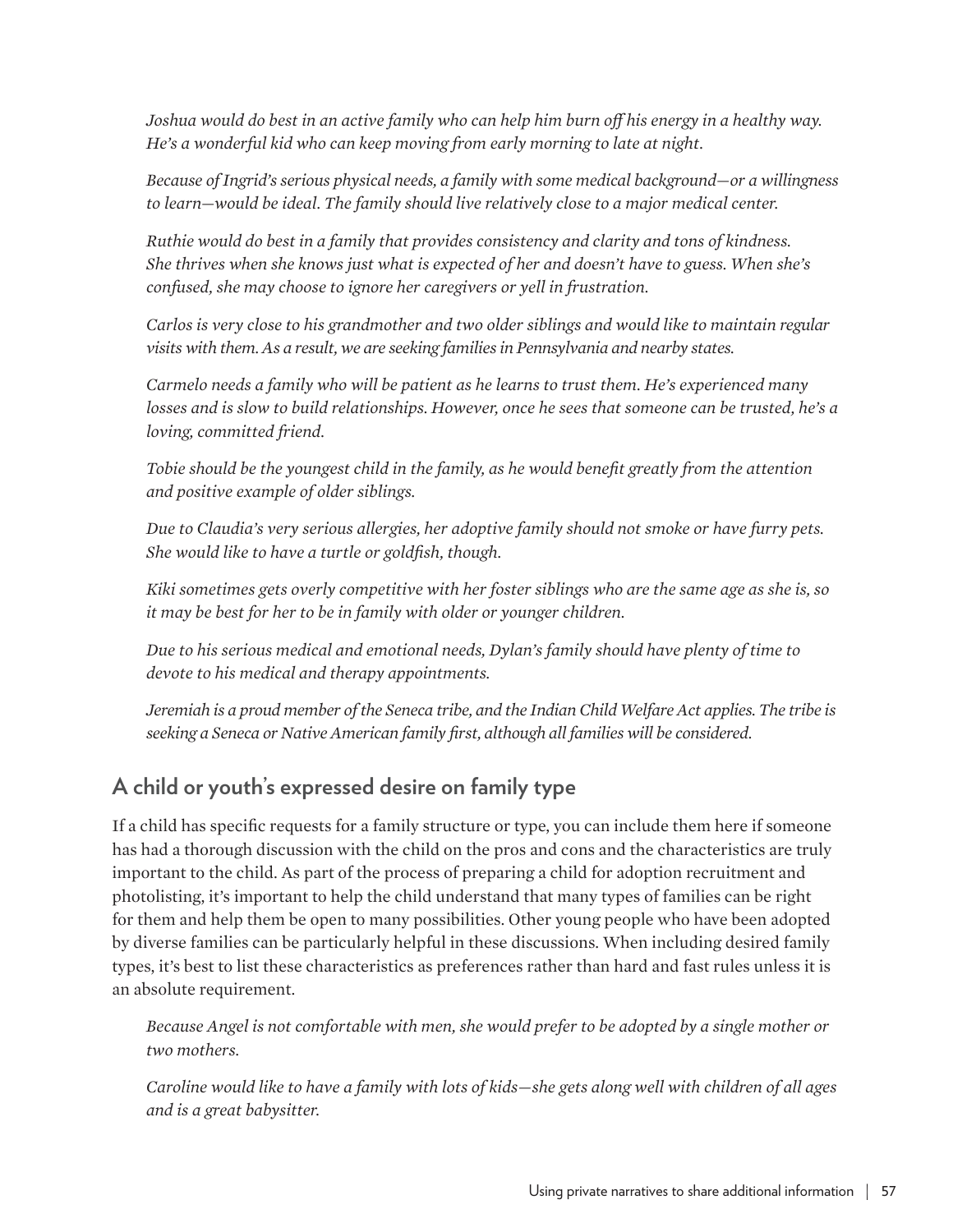*Walter would really like to be in a family with a father because he'd love to have a strong role model. Markus is Muslim and would like to be placed with a Muslim family.*

#### **That a youth is lesbian, gay, bisexual, or transgender if the youth wants the information in the private narrative**

We noted in the section on public narratives that a few young people will want to disclose that they are lesbian, gay, or bisexual in the public narrative. For those who don't, the private narrative could be the place to raise that a young person is lesbian, gay, bisexual, or transgender as long as the young person wants to have the information disclosed here. This requires a conversation between the youth and a trusted adult who can explain the risks, and the information should not be included without the youth's permission. We recommend having the youth write or review the information so it is presented as they want to share it with the broader world. As noted earlier in the public narratives, we suggest special caution related to transgender children and youth given the additional discrimination and safety threats they face.

*Anthony is gay and is looking for a family who is openly supportive of him and the LGBT community. He'd prefer to have two moms or two dads, but is open to all family types.*

*Marshall is a transgender boy, and his foster parents have been extremely supportive during his transition. He is beginning to take hormones and wants a family who can love the person he is and help him embrace his gender identity.* 

#### **Adoption assistance eligibility**

In the private narrative, please note if the child is eligible for adoption assistance. You may also want to include information about the types of benefits that may be available to adoptive parents in this state or county.

*Brianna is eligible for adoption assistance benefits, which will likely include a monthly payment, Medicaid, and payment of nonrecurring adoption expenses. Specific benefits will be determined during negotiations during the adoption process.*

#### **Status as legally free or not**

It's best to use similar language for all children with a particular status and to explain what the status actually means.

*DeWayne is not legally free for adoption. His birth parents have voluntarily relinquished their parental rights, and the court will grant the termination once an adoptive family has been identified.* 

*Miley's birth parents' rights have been terminated and she is free for adoption.*

*Serenity is not yet legally free for adoption. This county does not typically file for a termination of parental rights until an adoptive family has been identified.*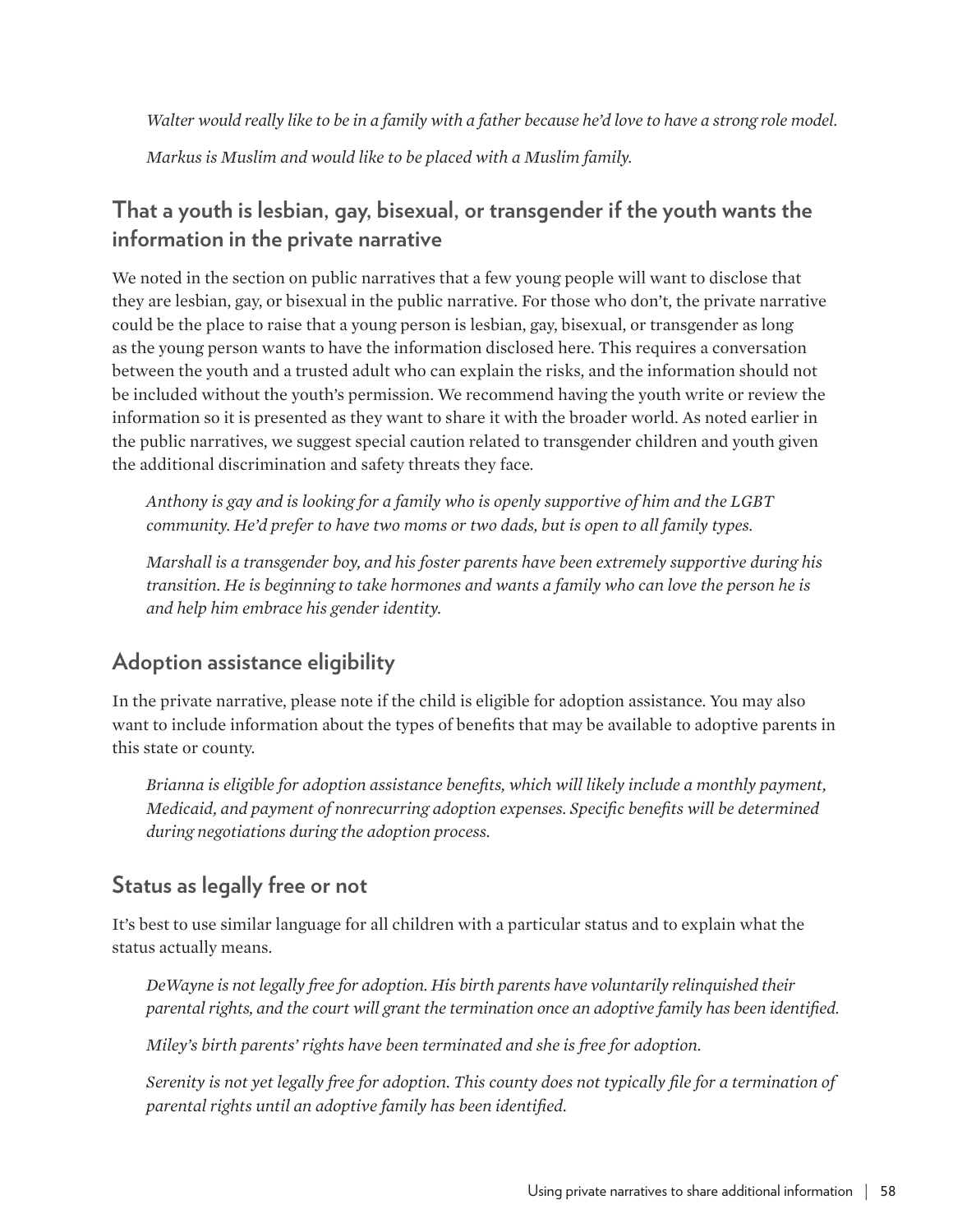## **What to be careful about including even in private narratives**

#### **Mental health diagnoses and treatment**

We are recommending caution related to mental health diagnoses for a few reasons. First, we know trauma, abuse, and neglect can result in behaviors and challenges that sometimes mimic mental health conditions, making diagnosis difficult. In addition, many mental illnesses are difficult to diagnose definitively in children. Finally, there remains significant stigma related to mental health conditions and sharing information about such conditions in their narrative could affect a child's future significantly. As a result, we recommend that each jurisdiction develop its own written practice standard about including mental health information, especially related to diagnoses that may have more of a stigma. If you do disclose the illness—as with other medical diagnoses—keep information related to treatment to a minimum. In the practice standard, be clear that a diagnosis should only be shared if it is made by a qualified clinical professional. We do not recommend sharing therapy goals, specific medications, or comments from treatment providers.

*Marla was recently diagnosed with a mental illness and sees a psychiatrist and a mental health counselor. She takes medication that is proving to be very effective.* 

*As a result of her early life experiences, Maya has been diagnosed with post-traumatic stress disorder. She has been participating in therapy for the last year, and is experiencing far fewer symptoms of anxiety and stress.* 

*River has been diagnosed with depression and is responding well to medication and traumafocused therapy.* 

*James has obsessive compulsive disorder, and cognitive behavioral therapy has been effective in reducing his compulsions. He does well in school and the illness is well managed. His adoptive family should be committed to continuing this effective treatment.*

#### **Challenging behaviors**

In the section of the private narrative where you discuss behavior challenges, we recommend including the impairment or functioning level noted at the beginning of the profile as a reminder. To give that level context, we suggest including general information about the types of challenges a family may need to address, but without going into great detail. Whenever possible, it's best to include information about progress the child has made or strategies that have contributed to successes.

We recommend excluding information about sexualized behaviors, self-harm, behavior that could be criminal, or similar behaviors in a private narrative. This is information that absolutely must be shared with prospective parents, but should be done during a conversation between child welfare professionals and prospective adopters who have expressed a more serious interest about this particular child. In cases where children have such behaviors, we recommend including a sentence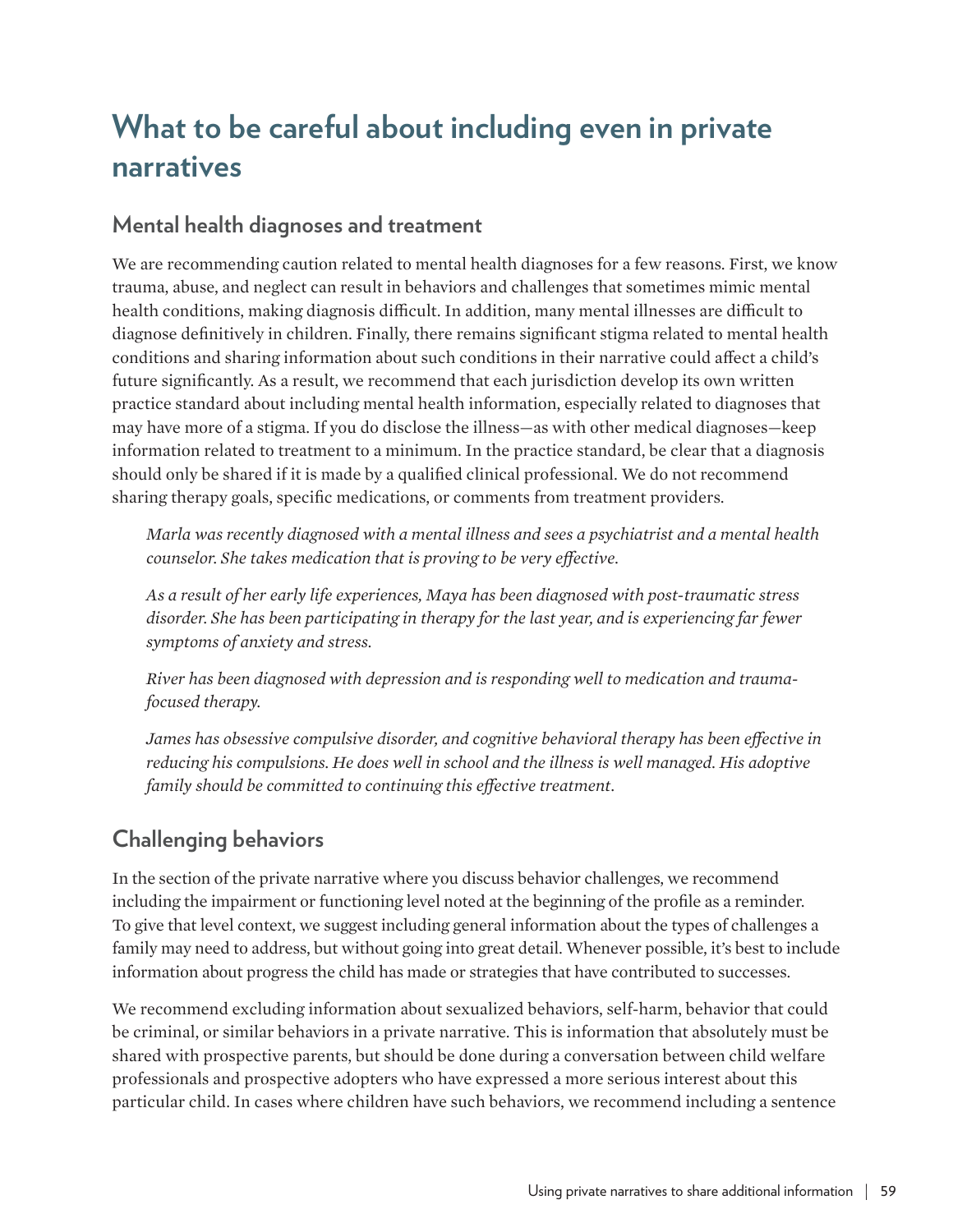such as, "Billie has other behavioral challenges that will require special attention, which we'll discuss with prospective parents who appear to be a good fit for her."

*Justin struggles to pay attention in school. His smaller class size and permitted breaks have really helped him do better recently. He thrives when he has structure and consistency.*

*Jessica is very shy and has had difficulty making friends. She recently joined a Girl Scout troop that has really expanded her social circle. She has other behavioral challenges that will require special attention from her adoptive family, which her agency will discuss with prospective adopters who appear to be a good fit for her.* 

*When she is frustrated, Ashley can get angry and may need help to calm down. Her family has been working on helping her understand how to control her body and her mood and how to most effectively respond when the going gets tough.*

*With regular reminders about personal hygiene, Sal is able to take good care of herself.*

*Charlie sometimes uses attention-seeking behavior, but he does really well with his foster parents who know when and how to respond. He's made great progress with them and now only acts out from time to time.* 

*Kacie has struggled with staying focused in school and not distracting others. She can be argumentative at times. At school, she benefits from one-on-one attention and has done better in a special education classroom with fewer students and clearer expectations. At home, consistency and positive feedback have really helped reduce problem behaviors.*

*While Sue is hyperactive and can be disruptive at times, she is also very receptive to positive reinforcement and redirection.* 

*Mick gets anxious and fearful. He needs a family that can be patient and understanding and provide him with the support and love he needs to overcome or manage his anxieties. When he is feeling confident, Mick is a loving and loyal friend who helps others and makes the world a better place.* 

*Tommy has low self-esteem and needs a family who can give him consistent praise and encouragement. He needs to know he is loved and valued so he can learn to believe in himself and develop his talents.* 

*Austin will sometimes hoard food. His foster parents have been able to use positive parenting techniques (such as having healthy snacks available 24 hours a day) that reassure him that he will always have access to food. As a result, this behavior has begun to improve.* 

*In recent months, Crystal has really begun to improve her ability to express her feelings calmly and respectfully. She will sometimes still get mad when she is frustrated. A permanent family who can demonstrate effective communication skills will really be able to help her continue to improve in this area.*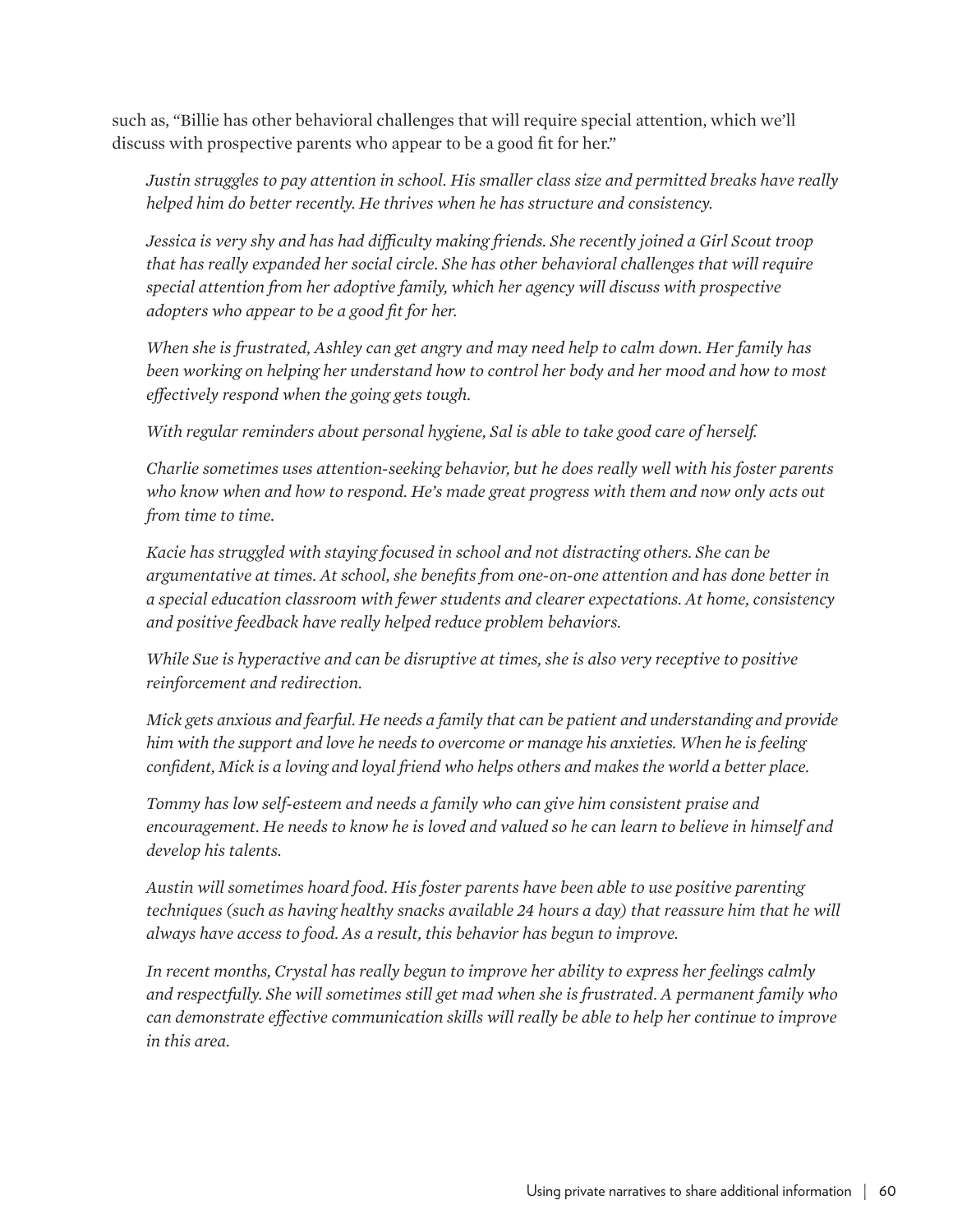### **What not to share even in private narratives**

We do not believe the private narrative should include:

- Identifying information such as last name, school, address, date of birth, specific places the child goes (such as a workplace or clubs)
- The child's immigration status
- The child's abuse and neglect history
- Anything that discusses or alludes to the child's potential to be a victim
- Information about sexualized, self-harming, or similar behaviors
- Information about the child's birth family's history of physical or mental illnesses, immigration status, criminal history, or other challenges
- Reason for the child's entry into care
- Whether the child is LGBTQ unless the child has agreed
- Information about the child's criminal or delinquent behavior or juvenile justice involvement
- Current placement information, placement history, details about the number of placements, or adoption disruptions
- Negative statements or beliefs about the child (e.g., "She is arrogant and rude and will test the patience of any parent.")

We think the information above does not necessarily help a family decide whether to make a formal inquiry about a particular child and is best shared with a family after they have made an inquiry, when information can be discussed and clarified. With respect to placement history, for example, in many cases, a child's placement history says as much about the child welfare system's challenges, including a shortage of foster families or unsupported placements, as it says about the child's needs. Giving information about length of time in care and multiple placements may suggest information about a child that isn't accurate and discourages potential parents from learning more. As noted earlier, details about placement history and birth family history should be shared once child welfare professionals are seriously considering a particular child for placement with a particular family.

(Please note that although we do not recommend sharing information about a birth family's history in the private narrative, if a child has a diagnosis related to prenatal exposure to drugs or alcohol that information should be shared as a medical condition rather than as a discussion of the parents' actions or history.)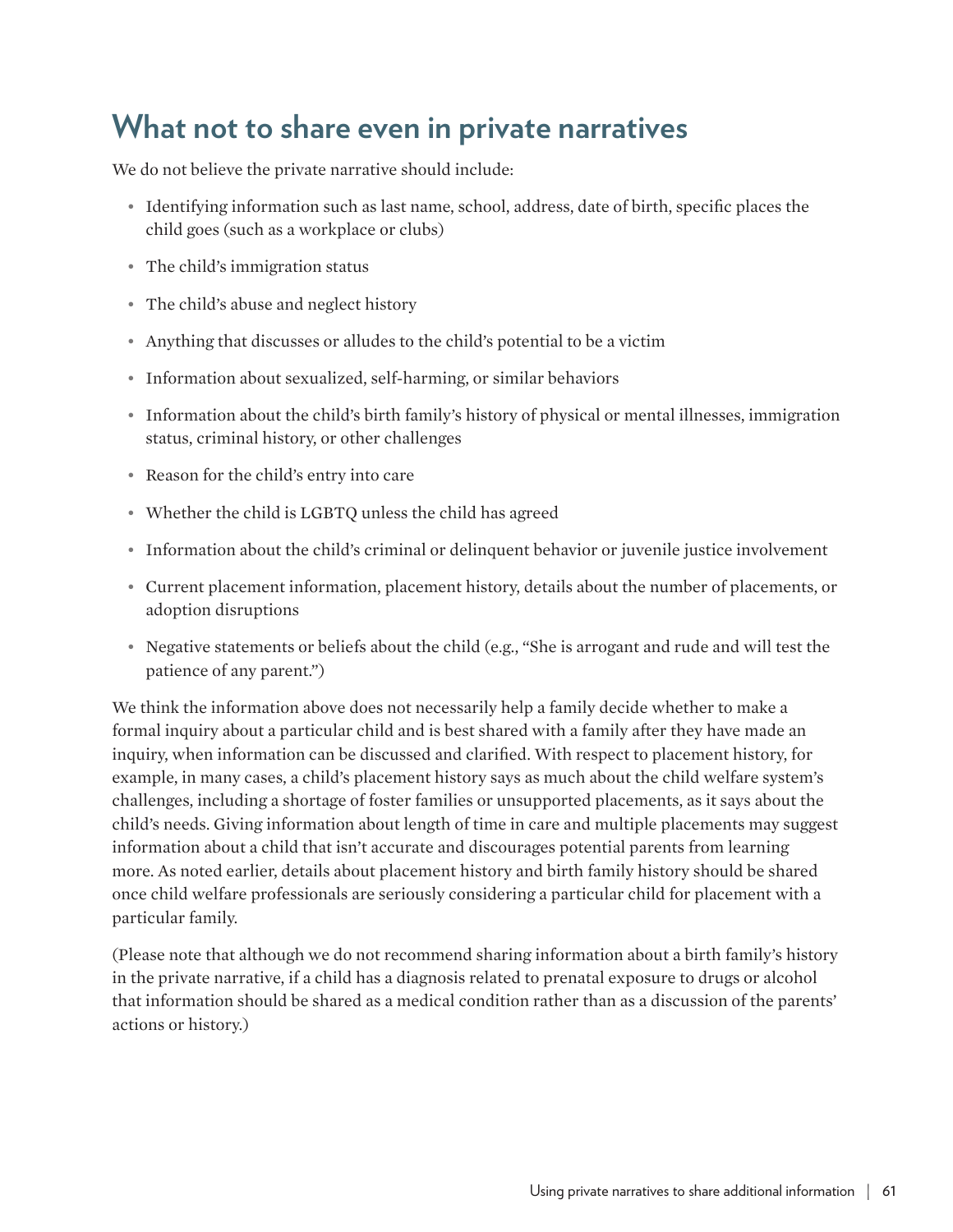## **Sample narratives with private information**

Below are two sample narratives that demonstrate how you might share some of the information above. Each begins with the public narrative and then presents the private information that could be shared with individuals who have an approved home study and who have agreed to protect the child's confidentiality. These narratives are fictional.

#### **Nikolai**

#### *Public narrative*

This future scientist can see himself as a zoologist or marine biologist one day. Born in 2003, Nikolai loves his math and science classes (especially biology) and does well in school. In his free time, he loves to explore the outdoors, especially the two parks closest to his house. With his keen eye and interest in all living things, he often spots bugs and other critters that others never see. But spotting them isn't enough for this kid—he wants to know what they are, where they live, and how they interact with the world around them. At the nature center near his house, Nikolai could spend all day talking with the volunteers about flora and fauna.

When he's indoors, books, movies, and music keep Nikolai entertained. He's a huge fan of Kendrick Lamar, but his musical taste is pretty diverse. He sings along with Andy Grammer and has learned to love the 80s music his foster mother plays in the car. Movies are also a huge hit with Nikolai— *Guardians of the Galaxy* is his current favorite. Nikolai reads every day and keeps a journal with his thoughts about every book he's read. The *Ranger's Apprentice* series has kept him reading in every free moment, and he's almost finished the 10th book. A bit of a military buff, Nikolai also reads nonfiction about World War II, and was riveted by *Unbroken*. He's hoping to take a trip to Europe one day to visit the places he's read about. He's particularly excited to see Dresden and see how the city was rebuilt after the destruction at the end of the war.

When asked about what his dream day might be like, Nikolai replied, "I'd start with my favorite breakfast of bacon and hash browns, with a side of blueberries. I can never get enough blueberries! Next I would meet my friends Jack and Antoine at the park, where we'd look for geckos and snakes. I like to find just the right spot where the snakes come to soak up the sun. After a few hours of that, I'd love to visit my grandma. Even though I know she doesn't really care about reptiles, Grandma will listen to my stories and look at my pictures of snakes for as long as I'm willing to talk. Then I guess I'd end the day at home, reading or watching TV with my foster family. We like to spend time together after dinner, just hanging out. Sometimes we watch *Master Chef Junior* and make plans for what one of us might make the next night."

Nikolai really wants an adoptive family: "I want a family who will be there for me and love me through thick and thin." His family should encourage his love of science and nature and help him continue his relationship with his grandmother and two younger siblings.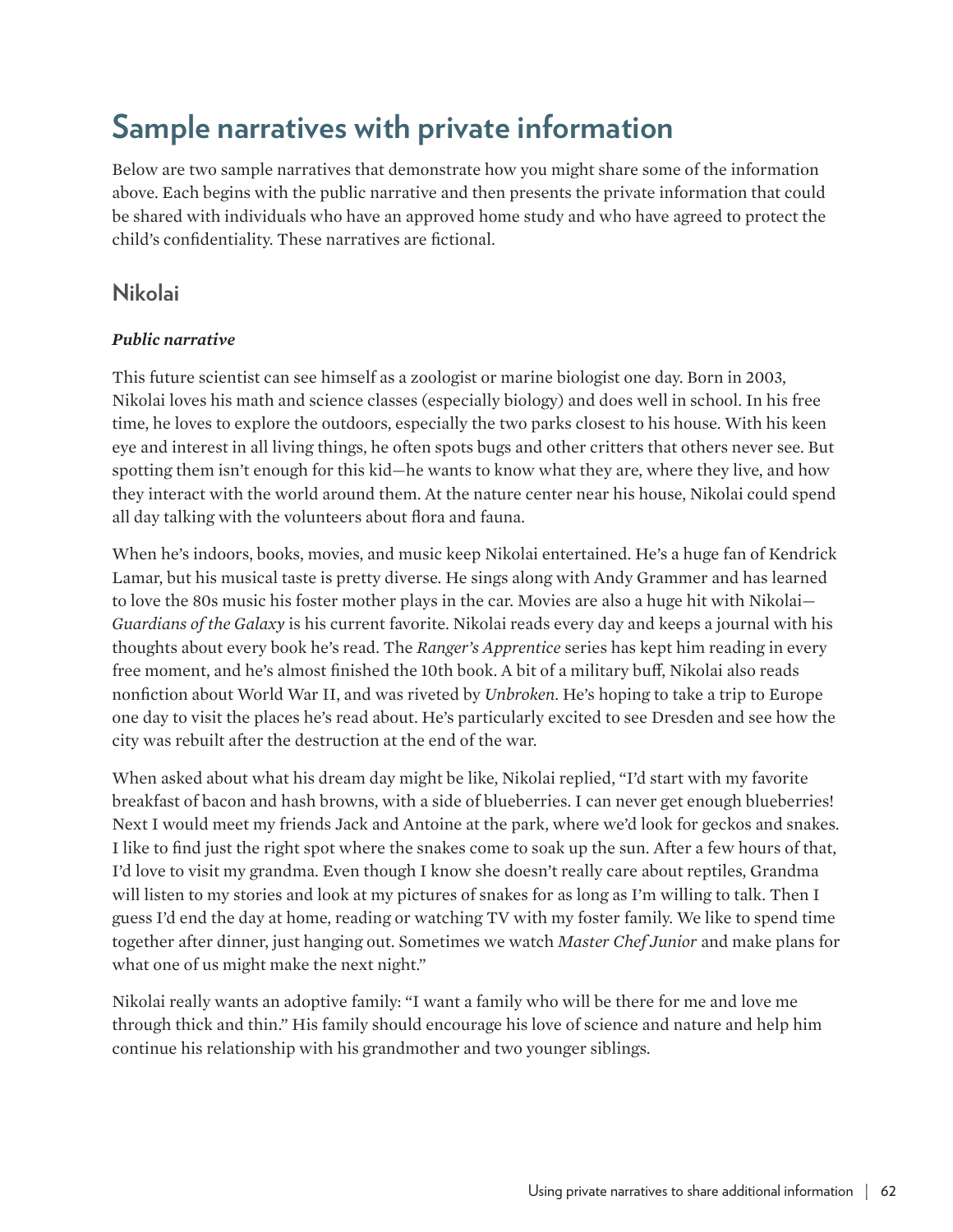#### *Private narrative*

Nikolai has the following functioning levels:

- Physical disabilities—mild
- Emotional disabilities—moderate
- Behaviors—mild
- Developmental disabilities—none
- Cognitive challenges or learning disabilities—none

Nikolai has been diagnosed with post-traumatic stress disorder. He has been participating in therapy for two years, and is experiencing far fewer symptoms of stress. Being active has really helped him manage the symptoms of attention deficit hyperactivity disorder. He will occasionally get a little distracted in school; if you let him know, he is able to refocus. While he has several close friends, Nikolai can be a bit overwhelmed by huge gatherings or parties. He'd prefer to hang out with just a couple of people he knows well.

Nikolai is deaf in one ear but is not limited by this disability. He has an individualized education plan (IEP) that enables him to sit in the front row so he can hear the teachers. He has a tutor in Spanish.

Nikolai is legally free for adoption and is eligible for adoption assistance. He would likely do best in an active family who can help him explore the outdoors and burn off the extra energy he sometimes has. He is open to a single parent or gay or lesbian family. He would prefer a family who ensures he can continue to visit his grandmother and younger siblings.

#### **Alexandria**

#### *Public narrative*

A ray of sunshine is how her worker describes Alexandria, who was born in 2009. "This special girl really lights up when she has visitors and it just makes my day to see her smile!" She loves to listen when others read, and her foster brothers have started reading their books aloud to keep Alexandria entertained. When one of her brothers had to prepare for a speech at school, Alexandria was his practice audience. Her smiling face and congratulatory hugs gave him the confidence to continue.

The park and the zoo make Alexandria so happy! She looks at everything and points at her favorite animals. The giraffes get her most excited of all! At home, she really enjoys her stuffed animals and light-up toys. You can often find her grinning ear to ear as she pushes buttons on her favorite toy, which plays music and has colorful lights. When she goes to bed, she snuggles with her Blues Clues stuffed dog.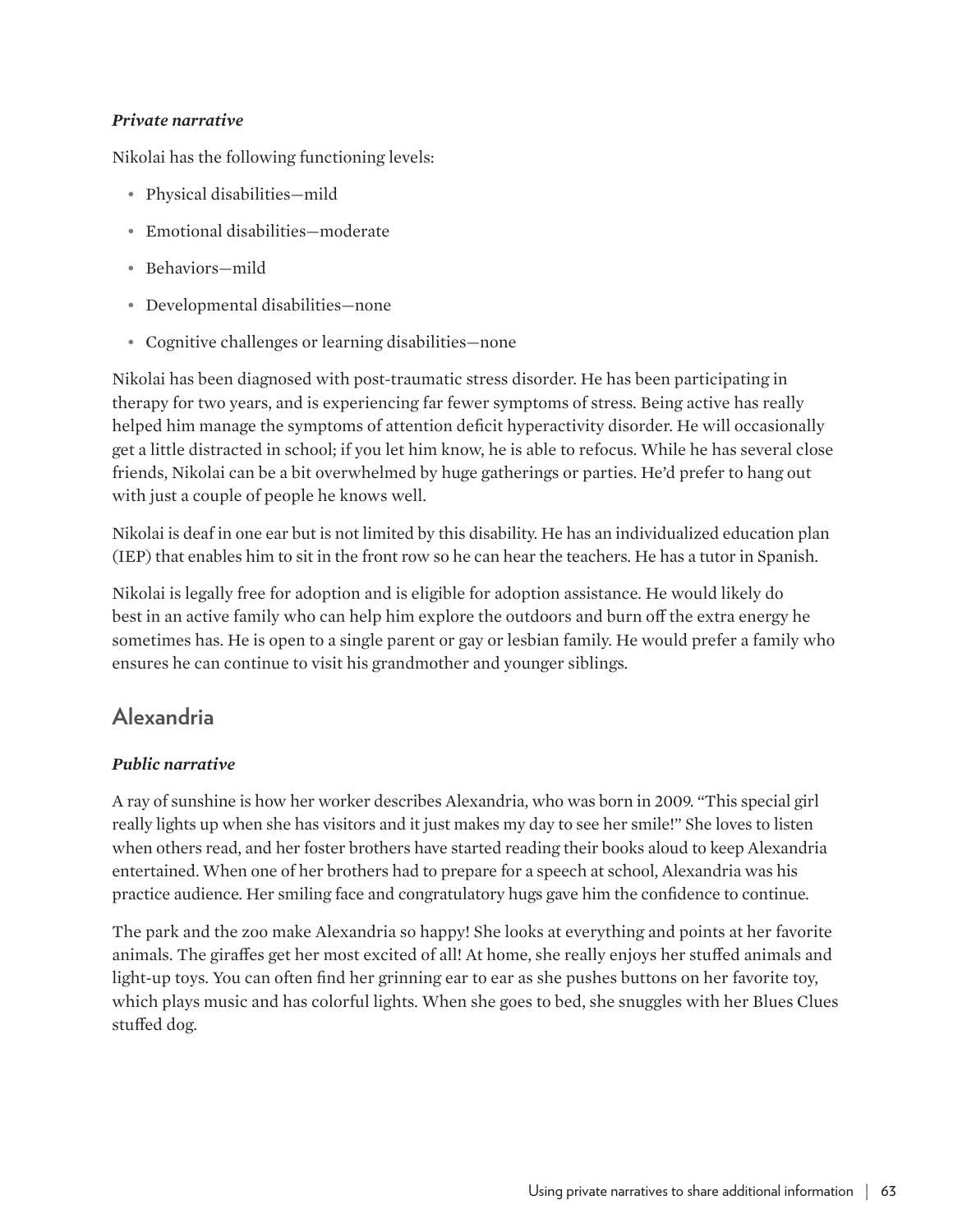Due to her needs, Alexandria requires constant supervision and care. She does well at home and in school, where she receives assistance to function at her best. Her foster mother explains what a wonderful girl Alexandria is: "Her smile and happy personality make it easy to love and care for Alexandria! She's a joy to be around." Her future forever family must make sure that Alexandria gets the support she needs now and into adulthood.

#### *Private narrative*

- Physical disabilities—severe
- Emotional disabilities—none
- Behaviors—mild
- Developmental disabilities—severe
- Cognitive challenges or learning disabilities—severe

Alexandria has cerebral palsy and needs almost constant monitoring and supervision. She is nonverbal and uses a wheelchair. She is mainly fed through a gastric tube, although she can eat a little bit of regular food. Alexandria also has occasional seizures. Due to her disability, she will need lifetime care.

At school, Alexandria attends special education classes for children with very serious developmental and cognitive delays. Her individualized education plan (IEP) identifies goals such as increasing use of her hands and enhancing her ability to point at objects when asked. She has made significant progress at these goals in the last six months and is a willing and happy student.

When she can't communicate her needs, Alexandria will occasionally get frustrated, but with a patient response, her foster parents are able to calm her down.

Alexandria will need a family who can provide the care she needs now and into adulthood and can advocate for her at school and in her medical care. Her adoptive parents will need to learn about cerebral palsy and how to best care for a child with serious physical and developmental challenges.

Alexandria is legally free for adoption and adoption assistance is available. She is also eligible for in-home services to meet her significant medical and personal care needs.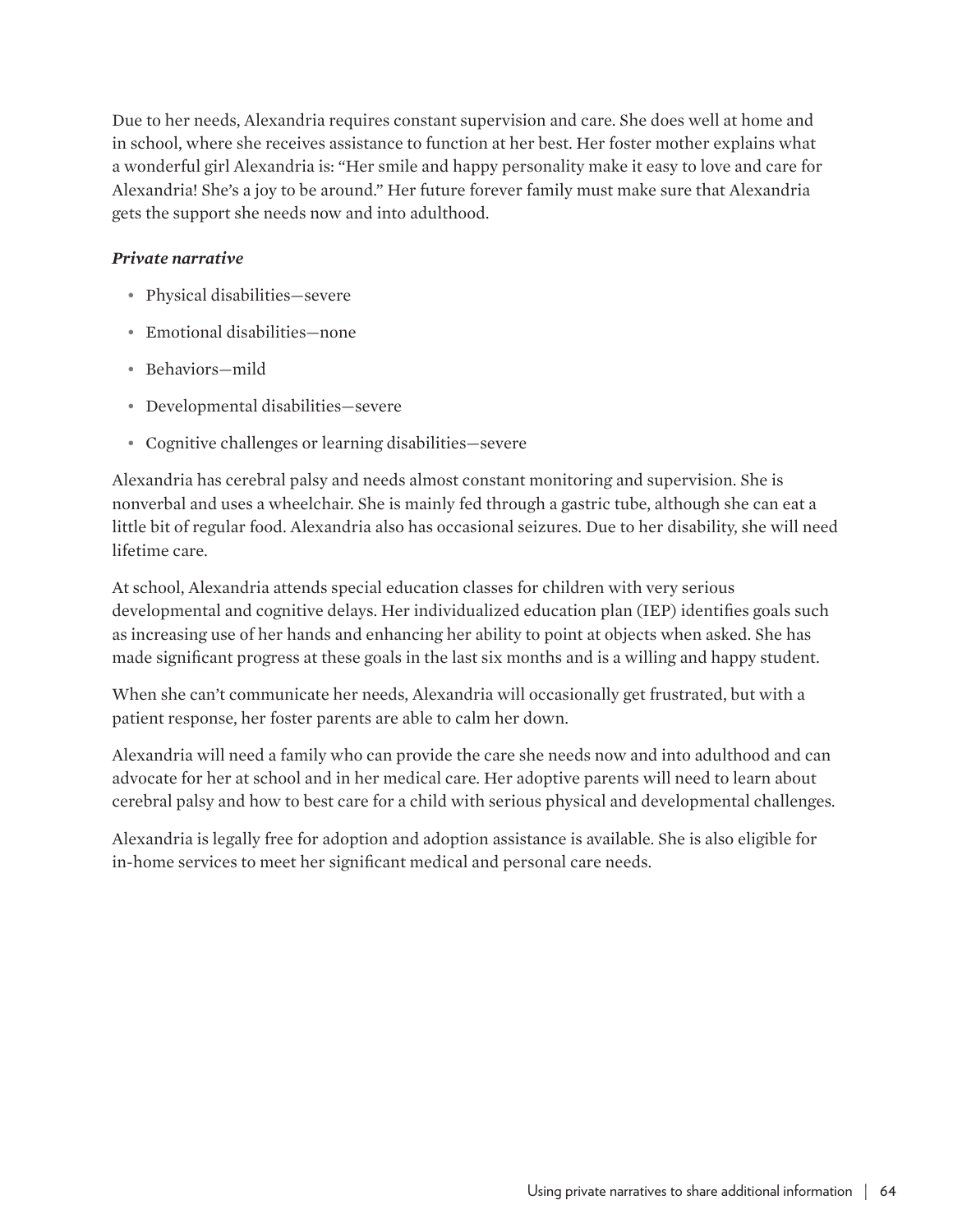## **Sample information about children's levels of functioning**

Please note that the information below is provided as examples and broad guidelines. A child with a particular level of functioning may or may not have the specific challenges listed.

#### **Determining level of physical disability**

#### Mild

Characteristics of individuals with mild physical disability may include:

- Requires no equipment for daily functioning
- Requires average or slightly above average medical care
- Can perform basic life-management functions appropriate for child's age and development
- Can use mainstream methods of transportation and communication
- Has a condition that is totally managed by medication
- Has a condition that is correctable or improves on its own with time
- Is delayed in physical development but has a prognosis of catching up

#### Moderate

Characteristics of individuals with moderate physical disability may include:

- Requires equipment but not life-support equipment
- Has a relatively stable condition (while not correctable, the condition is not progressive or degenerative)
- Requires moderate home modifications
- May require corrective surgery
- Requires up to weekly medical appointments
- Can perform basic life-management functions appropriate for child's age and development (feeding, dressing, toileting) with some assistance
- May require some assistance with transportation and communication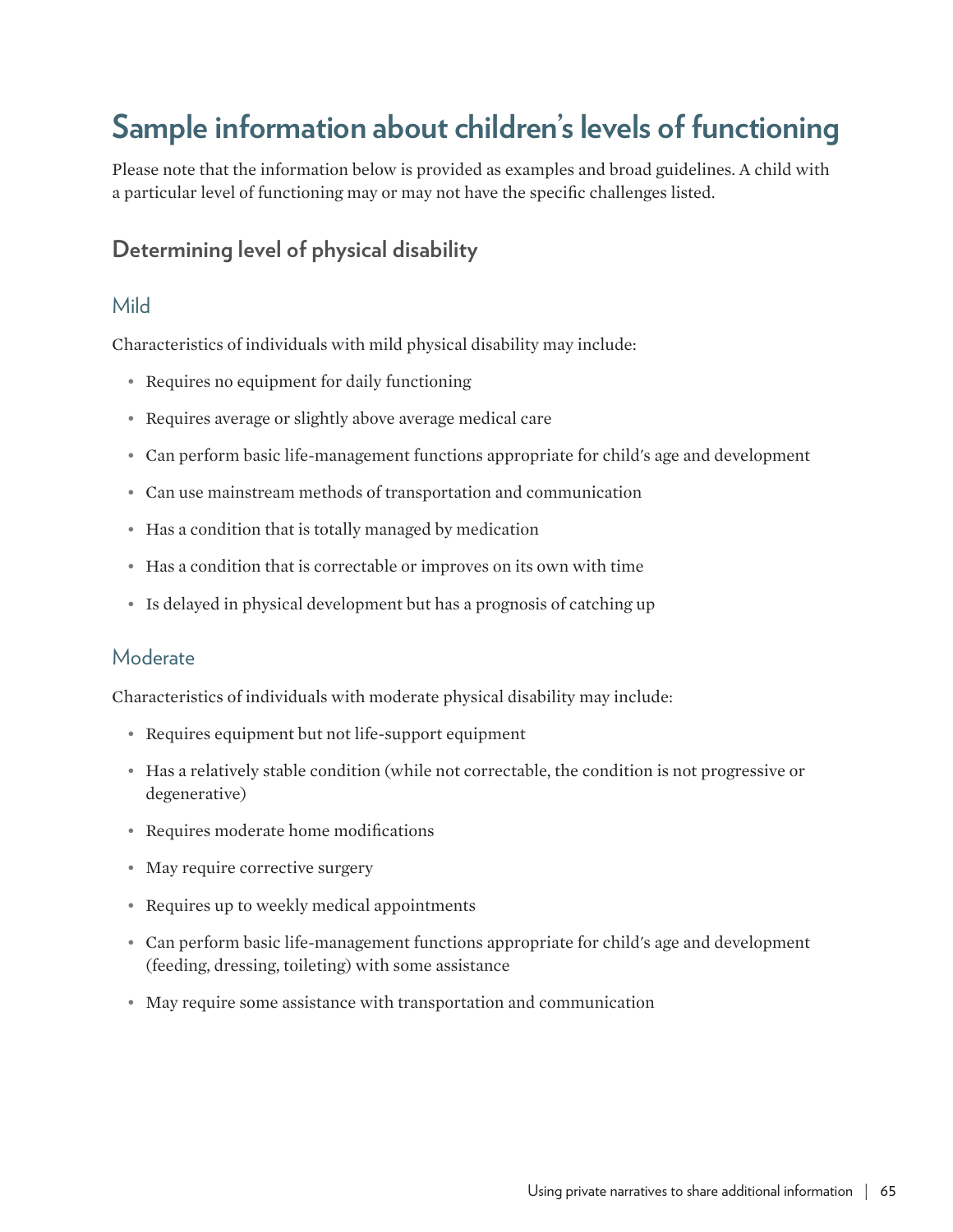#### Severe

Characteristics of individuals with severe physical disability may include:

- Requires life-support equipment
- Has a progressive, degenerative, or terminal illness
- Requires significant home modifications
- Requires repeated or frequent hospitalizations or surgeries
- Requires two or more medical appointments per week
- Requires a parent or aide to perform basic life-management functions (feeding, dressing, toileting, etc.)
- Always requires special adaptations for transportation and/or communication

#### **Determining level of emotional disability**

#### Mild

Characteristics of individuals with mild emotional disability may include:

- Functioning well in school, at home, and with peers
- Symptoms, if present, are transient and may be a result of developmental stage or expected reaction to external stressors (such as anxiety, sadness, or behavioral difficulty related to introduction to new situations, losses, or changes in the child's environment)
- Able to communicate needs and understand rules as well as consequences of behavior (depends on developmental stage)
- May use substances
- Does not require medication or therapeutic mediation at this time but may benefit from counseling in dealing with emotions and behaviors that may be causing difficulty

#### Moderate

Characteristics of individuals with moderate emotional disability may include:

• Symptoms are present but child is able to function with some assistance in school, at home, and with peers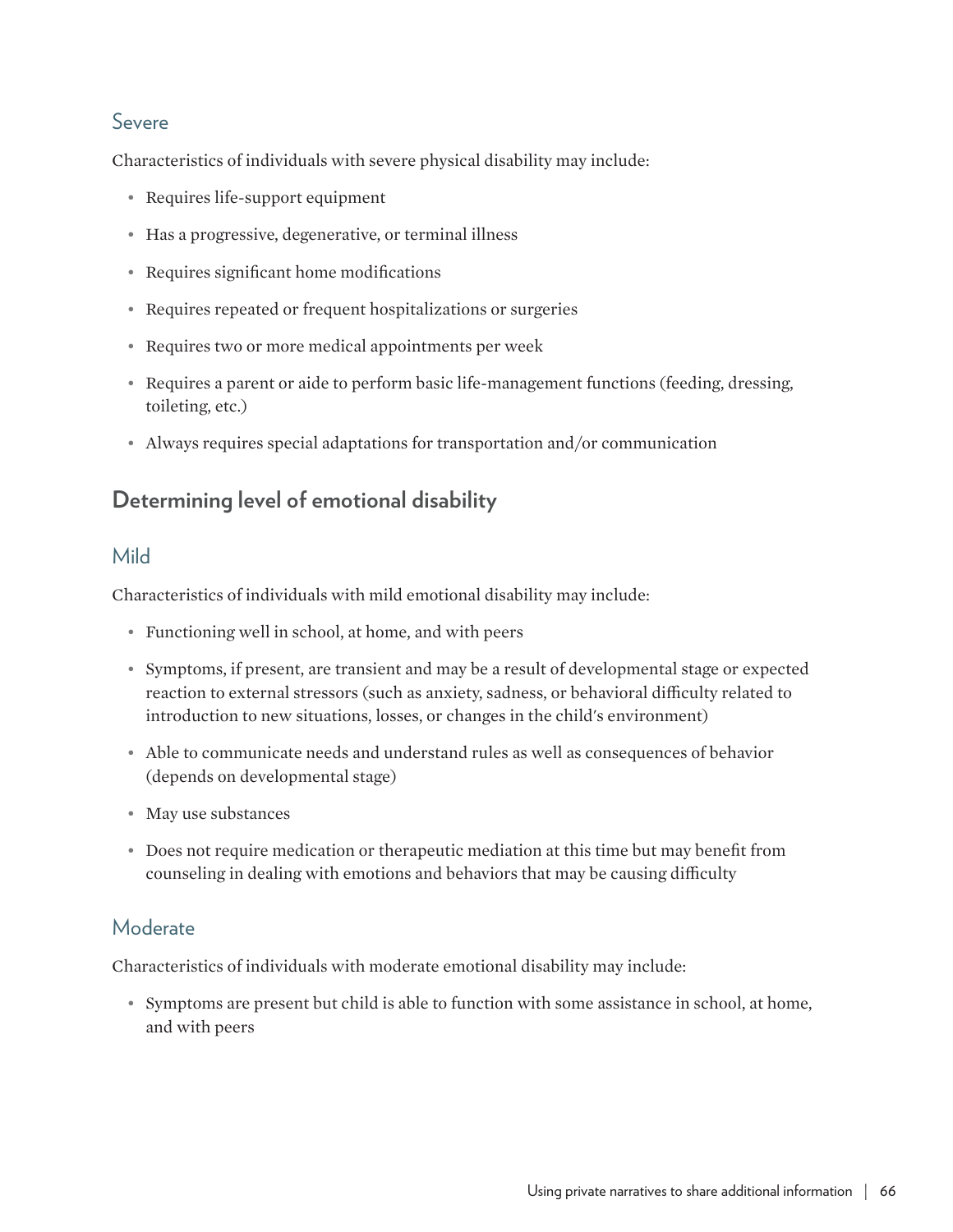- Displays anxiety, depression, behavioral problems that can be mediated by medication, behavior therapy, or counseling as needed; these behavioral problems can include:
	- > Occasional panic attacks or severe anxiety that is not precipitated by external stressors
	- > Sexually inappropriate behavior, but not sexual abuse of others
	- > Episodic use of substances
	- > Some conflicts with teachers, peers, or others in authority
	- > Fighting; occasional theft or lying
	- > Depressed mood without suicidal ideation
	- > Encopresis or enuresis
	- > Poor judgment or impulse control
	- > Hard-to-manage behaviors that are not destructive or violent
	- > Isolating behavior
	- > Difficulty maintaining friendships
	- > Difficulty in communicating needs in an appropriate fashion
	- > Sometimes losing sight of consequences of behavior (depends on developmental stage)

#### Severe

Characteristics of individuals with severe emotional disability may include:

- Serious impairment in social and academic functioning
- Occasional to persistent danger of severely hurting self or others
- Recurrent violence that appears unprecipitated
- A pattern of cruelty to animals
- Fire-setting behaviors
- Inability to maintain personal hygiene
- Sexual abuse of others
- Gross impairment in ability to communicate (largely incoherent)
- Inability to see consequences of actions or show empathy for others
- Significant destruction of property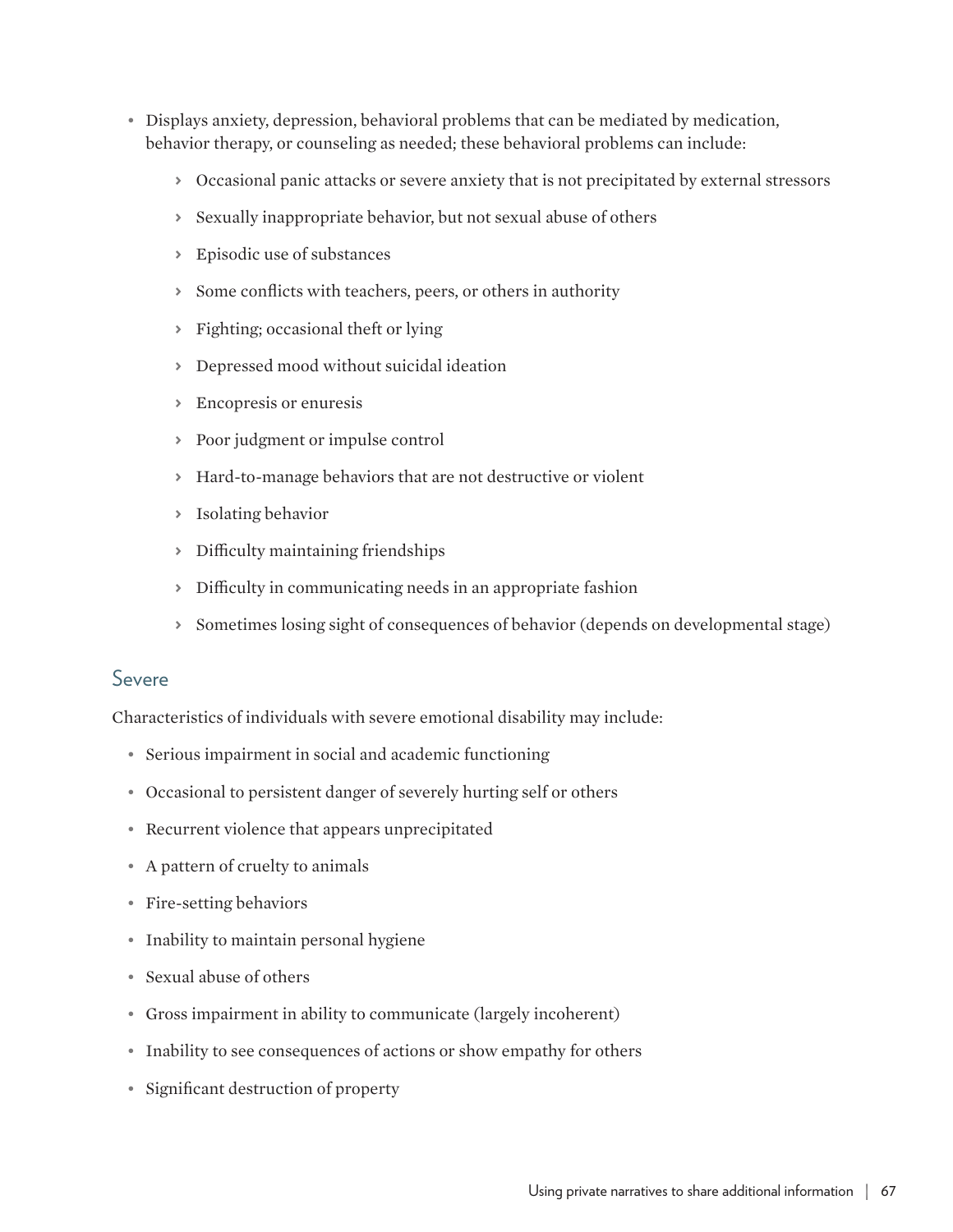- Gross impairment in reality testing, judgment, and thinking
- Persistent use of substances
- Self-mutilating behavior
- Presence of hallucinations or delusions (that are not related to substance abuse or organic difficulty)
- May require repeated psychiatric hospitalizations or 24-hour monitoring
- Requires medication and consistent psychiatric assistance
- May have poor prognosis for adult level of functioning

#### **Determining level of behavioral issues**

#### Mild

Characteristics of individuals with mild behavioral disability may include:

- Redirectable
- Behavior will likely change with therapy
- Amount of adult attention is age appropriate
- Can be left unsupervised (at age-appropriate level)

#### Moderate

Characteristics of individuals with moderate behavioral disability may include:

- Displays acting-out behaviors, but not destructive or hurtful
- Has risky behaviors without the understanding of consequences
- Will benefit from therapy but likely will not show immediate progress

#### Severe

Characteristics of individuals with severe behavioral disability may include:

- Needs line-of-sight supervision
- Likely has one-on-one support or alternative school setting
- Has been physically and verbally aggressive toward adults and peers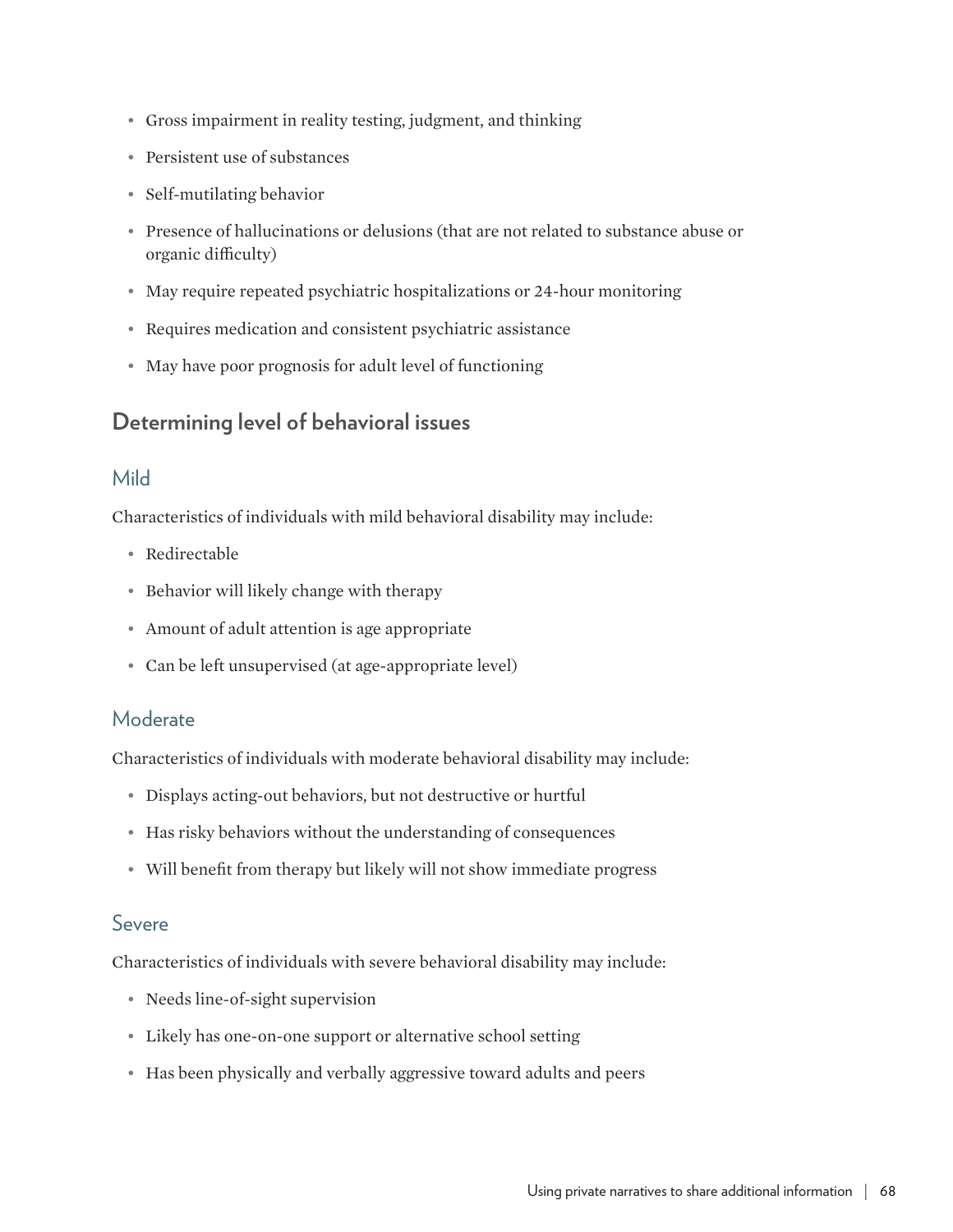- Has tendency to be a danger to self or others
- Would benefit from therapy, but it may not change behaviors

#### **Determining level of developmental disability**

#### Mild

Characteristics of individuals with mild developmental disability include:

- Has an IQ range of 50–75
- Will eventually be able to live independently, hold a job, and manage his or her life with some guidance

#### **Moderate**

Characteristics of individuals with moderate developmental disability include:

- Has an IQ range of 25–50
- May achieve partial self-support in a sheltered work place but will always need supervision and to live in a group home or family setting

#### Severe

Characteristics of individuals with severe developmental disability include:

- Has an IQ of less than 25
- May be able to partially contribute to self-care but will always need ongoing supervision and help with daily routines

#### **Determining level of learning disability**

#### Mild

Characteristics of individuals with mild learning disability include:

- Functioning well in school and at home
- Can be mainstreamed with help from a resource room or tutoring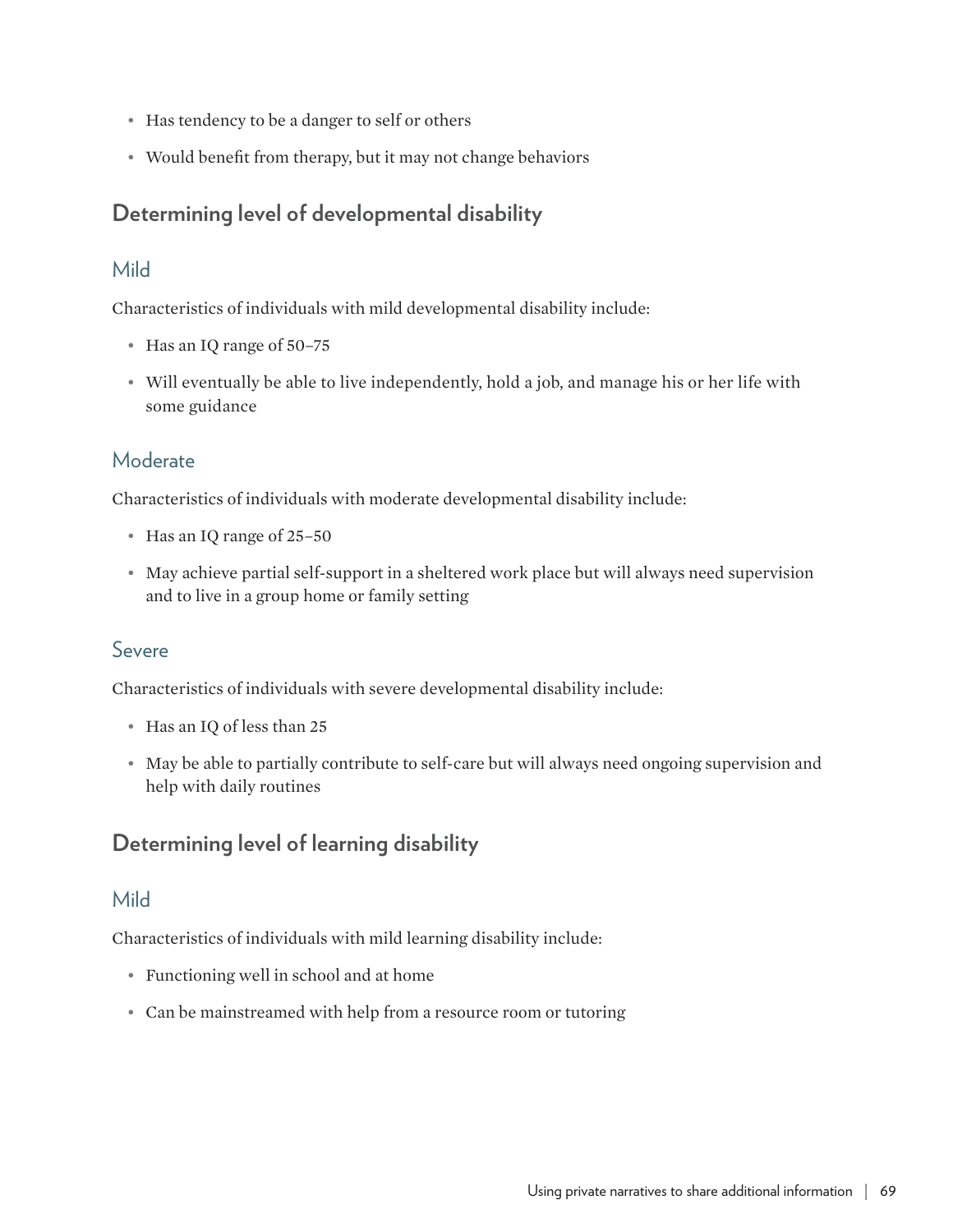#### Moderate

Characteristics of individuals with moderate learning disability include:

- Consistent difficulty in functioning in school and possibly at home
- May need long-term special education

#### Severe

Characteristics of individuals with severe learning disability include:

- Significant and pervasive difficulty in functioning in school and at home
- May have learning disabilities that cause permanent difficulty in academics, social and emotional functioning, or occupational functioning